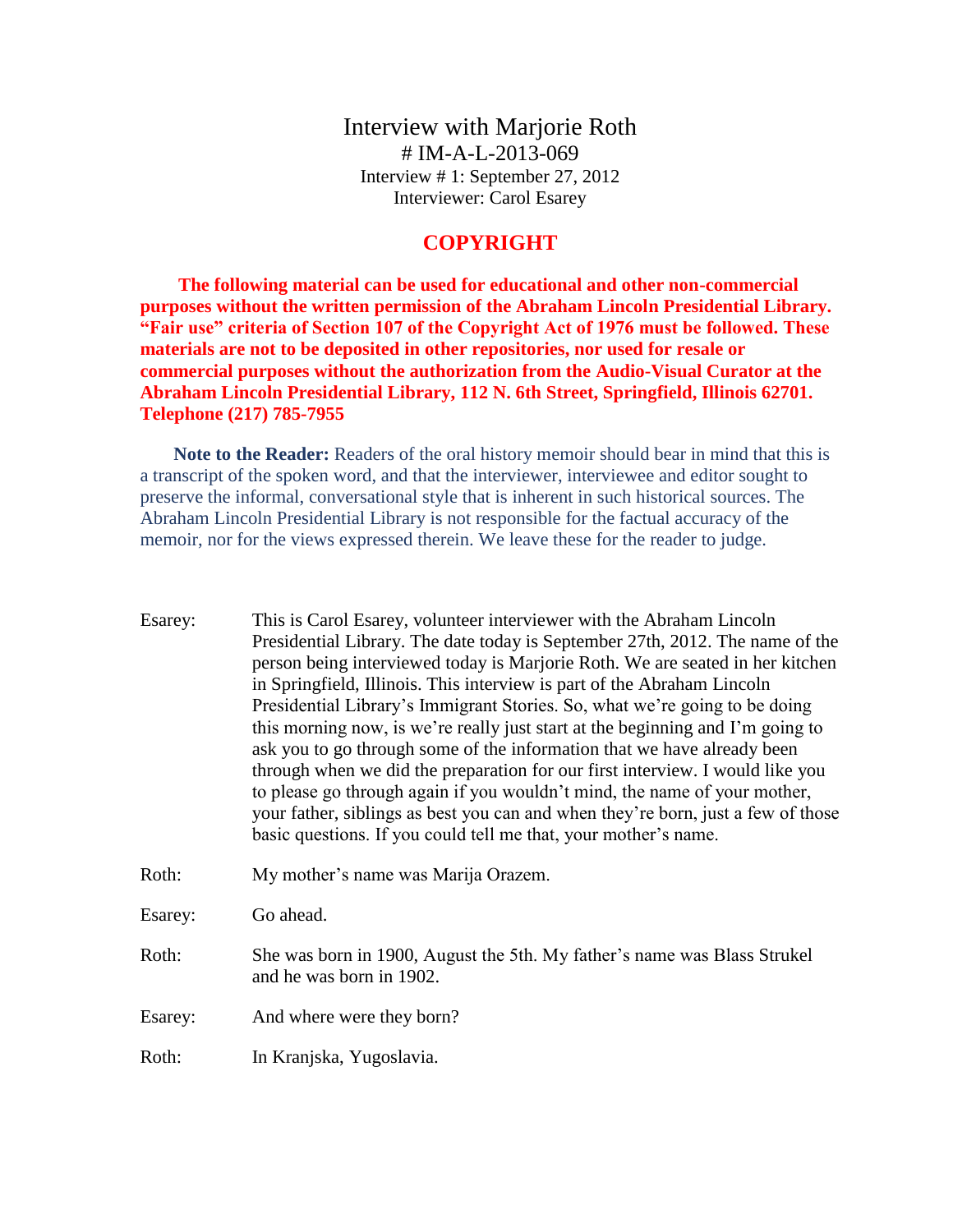| Esarey: | And what happened when they were young? I mean how did they live, what<br>was going on at that time in Yugoslavia?                                                                                                                                                                                                 |
|---------|--------------------------------------------------------------------------------------------------------------------------------------------------------------------------------------------------------------------------------------------------------------------------------------------------------------------|
| Roth:   | My mother: of course they didn't work there at that time. She grew up in—she<br>graduated from eighth grade and then after that her mother farmed her out to<br>help on the farms around there. But my dad came from a small farm and that<br>was it.                                                              |
| Esarey: | It sounds like from some of the information I was reading that many, many of<br>the people were farmers; that many of the people in Yugoslavia were farmers.<br>Is that correct?                                                                                                                                   |
| Roth:   | Yes.                                                                                                                                                                                                                                                                                                               |
| Esarey: | Tell me about your father's family and the siblings in their family and how did<br>that structure work.                                                                                                                                                                                                            |
| Roth:   | The best I can recall or have heard from my parents is there were actually<br>about eight or nine boys in that family. Most of them died; there was five left<br>when my father was growing up. They had one girl, the very last, but she died<br>at birth and in them days it was common for that type of living. |
| Esarey: | Yeah, children were born at home.                                                                                                                                                                                                                                                                                  |
| Roth:   | Yes.                                                                                                                                                                                                                                                                                                               |
| Esarey: | Your mother had siblings?                                                                                                                                                                                                                                                                                          |
| Roth:   | She had two brothers and two sisters. She was the middle child and they were<br>a very close knit family, unusually close knit family.                                                                                                                                                                             |
| Esarey: | Describe what that meant.                                                                                                                                                                                                                                                                                          |
| Roth:   | Well, they all had voices and sang beautifully together and had that special<br>care about each other.                                                                                                                                                                                                             |
| Esarey: | How did that affect you? Did you get to know some of your                                                                                                                                                                                                                                                          |
| Roth:   | Yes.                                                                                                                                                                                                                                                                                                               |
| Esarey: | relatives would be?                                                                                                                                                                                                                                                                                                |
| Roth:   | Yes, yes we lived in the little cottage that we lived in; my uncle was on one<br>side of the cottage; that was his part and he was a tailor. He was just like a<br>father image to us because my father came to this country already at that time.                                                                 |
| Esarey: | Which we will go into a little bit more because I know you were a very young<br>child when your father left and moved. Tell me a little about your mother.<br>Describe her to me as best you can. She sounds like an interesting person.                                                                           |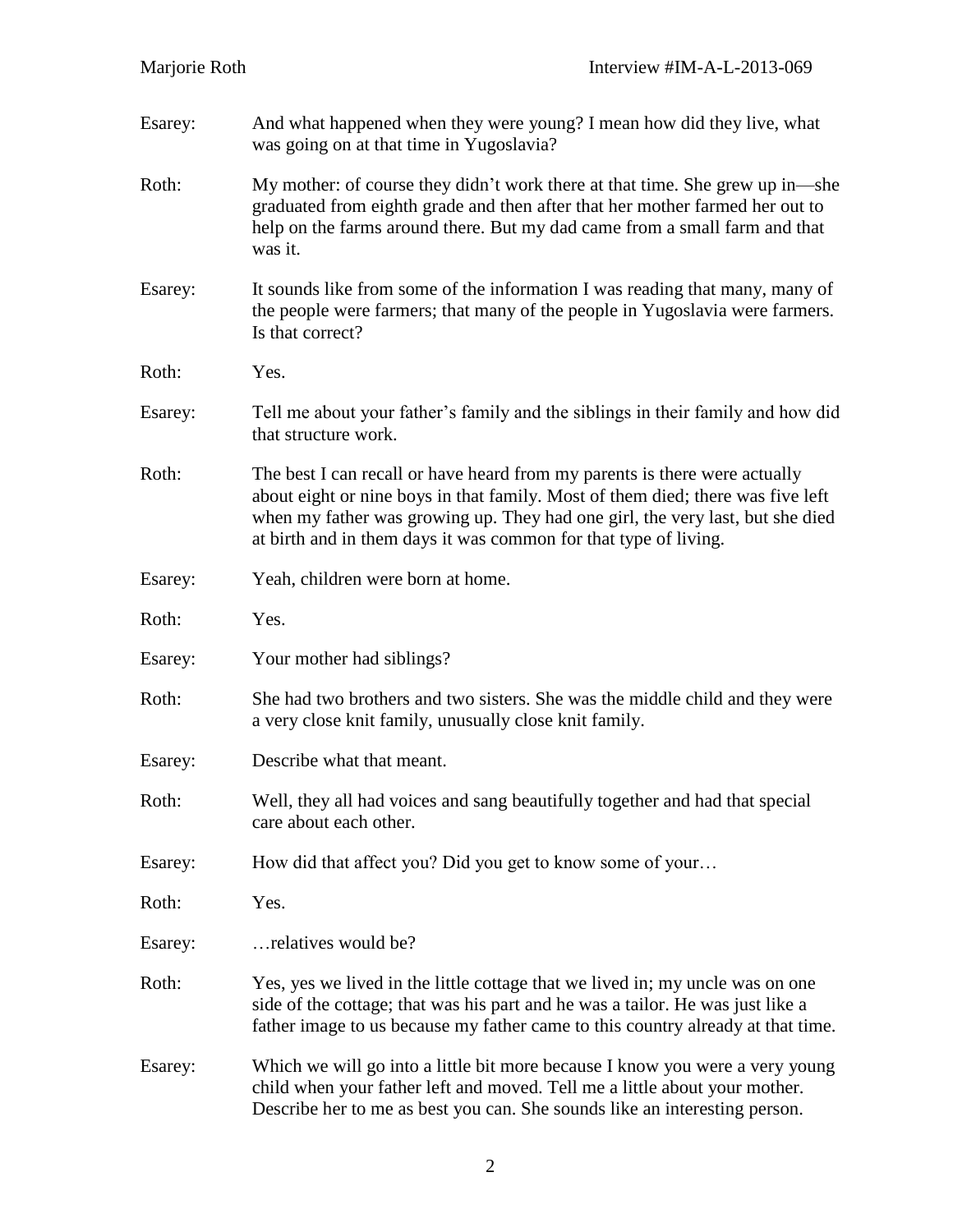Roth: She was a very timid, sweet girl, woman, that was shy but I don't know just exactly how to describe her. She was very warm. Esarey: How did everyone learn to be musicians and where did that come from, being musical, how did that evolve? Roth: My grandmother was very good, she had a beautiful voice and she really believed in that singing; they all just got together and sang, at church mostly. No matter where they went they were singing. Esarey: What were they singing? Roth: They were just singing like common songs that most of the people in that country knew. Over there they sang mostly about birds and the love of mother and flowers and nature. Their songs are real common in that category. Esarey: Did you use instruments? Roth: No, they didn't have any instruments. Esarey: Mother's education? Roth: My mother went eight years to grade school. My father only went through four. They didn't make them go in them days, I guess. Esarey: How did they move from Yugoslavia? Did they actually move from one country to another? Roth: No, they didn't. Esarey: Okay. I have a map somewhere that I'll get out that I want to show that. Was education of any importance or significance at that time in your family? Do you remember going to school and being educated? Roth: Well, we didn't go to school because we came to this country before we started. Esarey: You hadn't started school. Roth: Although Josephine would have, but being we traveled so far they never did start her. Esarey: Well, let me go back then. When did your mother marry? When she was very young? Roth: She married in 1925.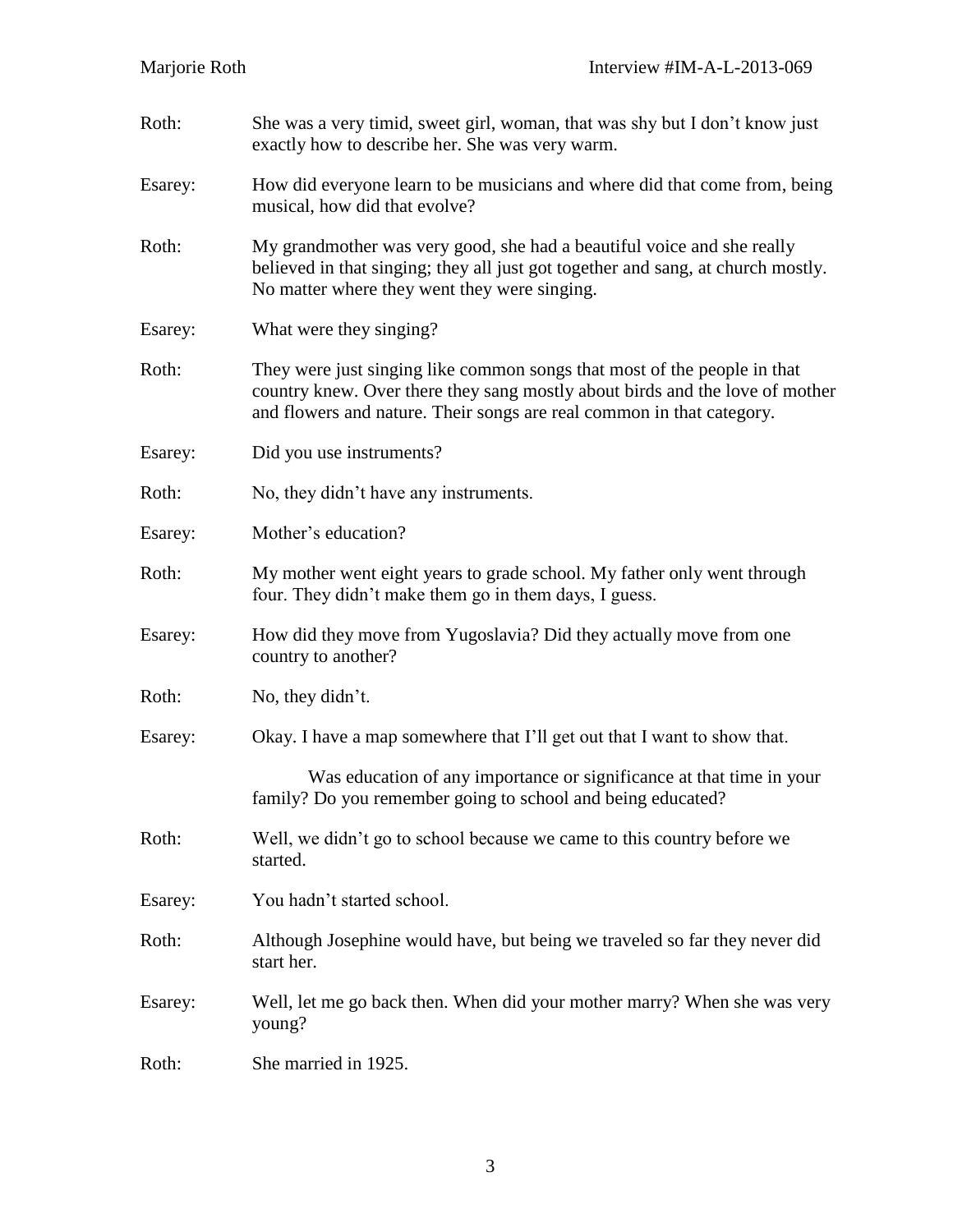| Esarey: | Okay. Other than music, how else would you describe some of your mother's<br>interests?                                                                         |
|---------|-----------------------------------------------------------------------------------------------------------------------------------------------------------------|
| Roth:   | She crocheted and a                                                                                                                                             |
| Esarey: | Knit?                                                                                                                                                           |
| Roth:   | Yes, and knitted and handy work, embroidered                                                                                                                    |
| Esarey: | How many other family members do you have? How many other siblings?                                                                                             |
| Roth:   | Who me?                                                                                                                                                         |
| Esarey: | Yes.                                                                                                                                                            |
| Roth:   | I have three.                                                                                                                                                   |
| Esarey: | Okay.                                                                                                                                                           |
| Roth:   | A son and two daughters.                                                                                                                                        |
| Esarey: | Okay. Let's just go right on to your father and discuss a little bit about what<br>was going on in the 1920s and '30s when he was on the farm and had to leave. |
| Roth:   | He had to serve in the army for about two years.                                                                                                                |
| Esarey: | Describe that, what was that like when you had to serve in the army then?                                                                                       |
| Roth:   | He was in the cavalry I know, he said. I don't know anything more about that<br>part but he was in the army.                                                    |
| Esarey: | You don't have history on that?                                                                                                                                 |
| Roth:   | It was a time of when King Peter was reigned over the country.                                                                                                  |
| Esarey: | Okay, and he was born, again tell me what's                                                                                                                     |
| Roth:   | February 3rd, 1902.                                                                                                                                             |
| Esarey: | Okay, and he was born in what country? I mean in what                                                                                                           |
| Roth:   | Kranjska.                                                                                                                                                       |
| Esarey: | Yeahwhat city, what city?                                                                                                                                       |
| Roth:   | Oh, I mean Kranjska.                                                                                                                                            |
| Esarey: | I have that down.                                                                                                                                               |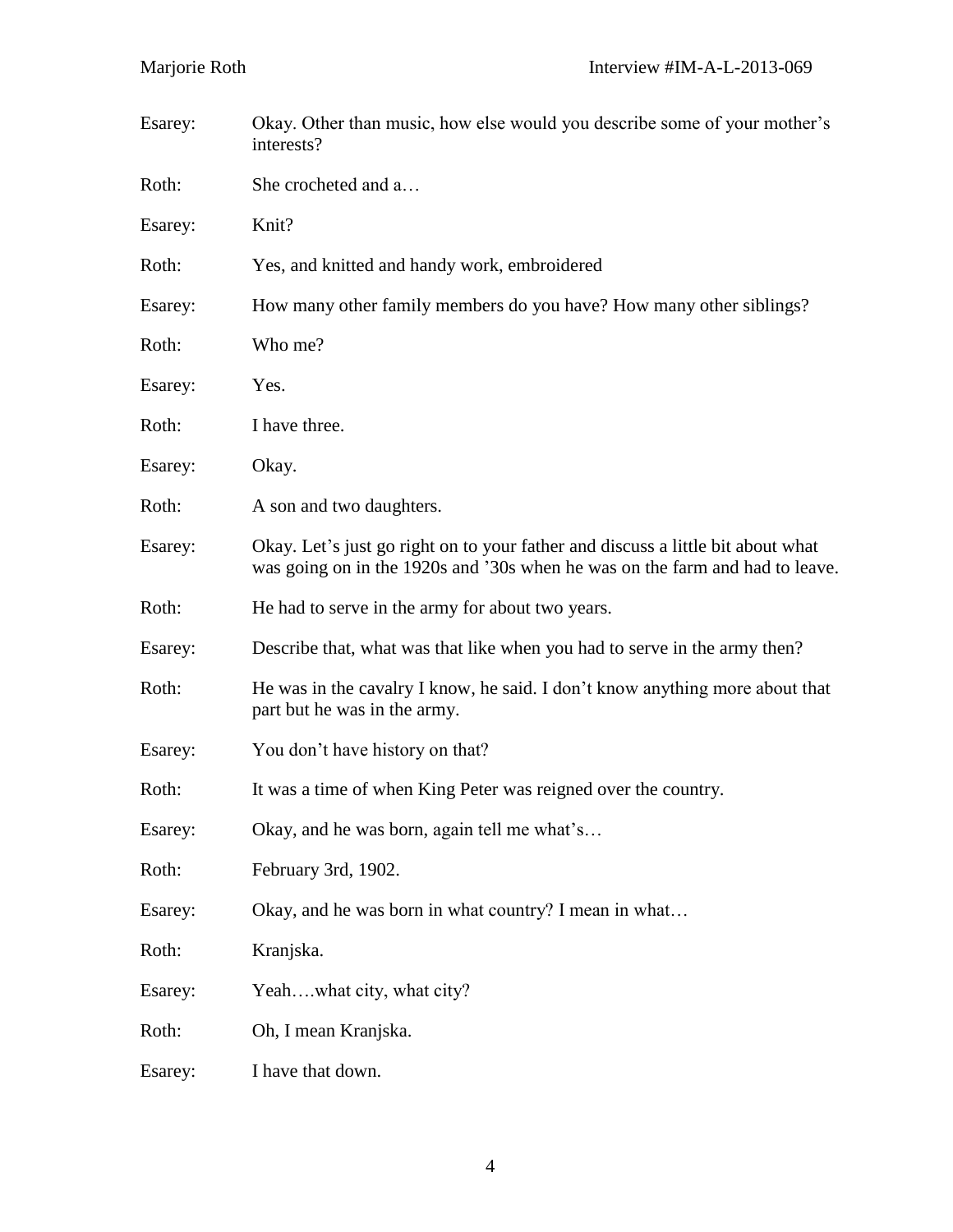| Roth:   | Un huh, yeah.                                                                                                                                                                                                                         |
|---------|---------------------------------------------------------------------------------------------------------------------------------------------------------------------------------------------------------------------------------------|
| Esarey: | I have that one. Okay, and lived in the country on a farm?                                                                                                                                                                            |
| Roth:   | Yes.                                                                                                                                                                                                                                  |
| Esarey: | Okay. Where did he fall in the whole sibling hierarchy then? Where your<br>father had all these siblings; where did he fall in that?                                                                                                  |
| Roth:   | Of the five that were living he was also the middle child.                                                                                                                                                                            |
| Esarey: | Okay, and what happened because of that?                                                                                                                                                                                              |
| Roth:   | Well, he had to find another kind of work because his older brother lost his<br>eye when he was twelve years old. They just felt like he should have the farm<br>and got to stay there. The rest of the boys had to find other means. |
| Esarey: | Was that common in families?                                                                                                                                                                                                          |
| Roth:   | I imagine, sometimes the oldest took over anyway.                                                                                                                                                                                     |
| Esarey: | Um hum.                                                                                                                                                                                                                               |
| Roth:   | Yes.                                                                                                                                                                                                                                  |
| Esarey: | What would have been his other option, other than immigration do you think?                                                                                                                                                           |
| Roth:   | He could have been a blacksmith. He had blacksmith training in the army.                                                                                                                                                              |
|         | Somewhat or other, he was good with horses.                                                                                                                                                                                           |
| Esarey: | Father's education?                                                                                                                                                                                                                   |
| Roth:   | He just had four years of grade school.                                                                                                                                                                                               |
| Esarey: | Four years of grade school, okay.                                                                                                                                                                                                     |
| Roth:   | But was unusually talented in other types of work.                                                                                                                                                                                    |
| Esarey: | Like what?                                                                                                                                                                                                                            |
| Roth:   | Mechanical or blacksmithing.                                                                                                                                                                                                          |
| Esarey: | How did he learn to be a good mechanic?                                                                                                                                                                                               |
| Roth:   | That was kind of natural. I think his army and blacksmith training helped a lot.                                                                                                                                                      |
| Esarey: | Tell me what you can remember a little bit about your father and his<br>personality, the kind of person he was.                                                                                                                       |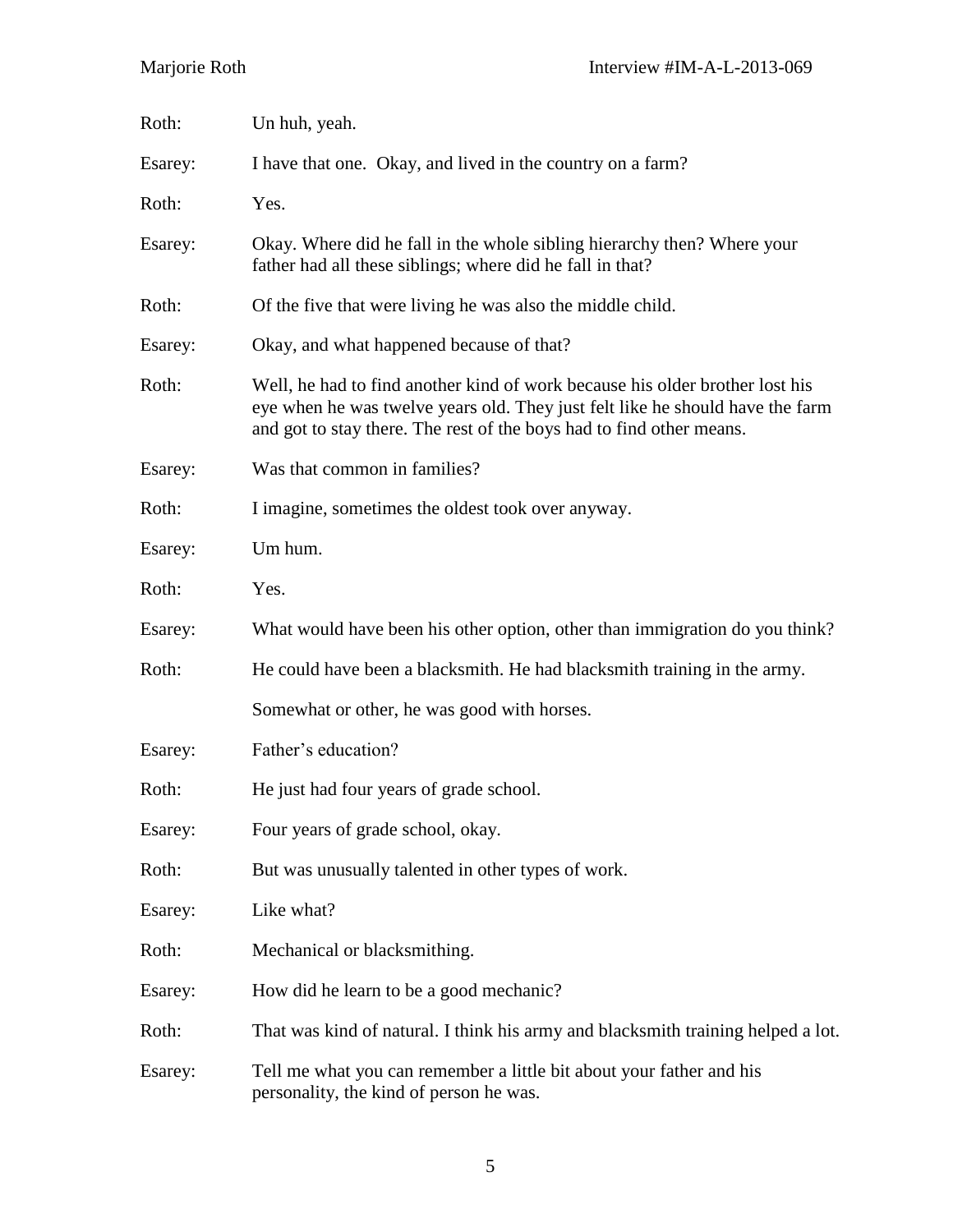| Roth:   | He was a very stern, strict person, extremely honest and I would say, a hard<br>worker.                                                                                                                                                                                                                   |
|---------|-----------------------------------------------------------------------------------------------------------------------------------------------------------------------------------------------------------------------------------------------------------------------------------------------------------|
| Esarey: | Very hard worker.                                                                                                                                                                                                                                                                                         |
| Roth:   | Very hard worker.                                                                                                                                                                                                                                                                                         |
| Esarey: | Moving on to someone else in your life: You asked me the first time we met<br>to ask you about your grandmother.                                                                                                                                                                                          |
| Roth:   | Well, my grandmother was very dear to us because we lived with her until my<br>father sent for us. She taught us a lot of songs and prayers. Where we lived<br>where the kitchen was, she would set us on the counter and while she was<br>baking and cooking she taught us poems and songs and whatever. |
| Esarey: | How old were you?                                                                                                                                                                                                                                                                                         |
| Roth:   | I was about five then, about five, yeah.                                                                                                                                                                                                                                                                  |
| Esarey: | Your father left when you were how old?                                                                                                                                                                                                                                                                   |
| Roth:   | A year and a half.                                                                                                                                                                                                                                                                                        |
| Esarey: | Okay. Would you write your grandmother's name down.                                                                                                                                                                                                                                                       |
| Roth:   | Terezija Orazem, T-E, it's just like this. Here it is.                                                                                                                                                                                                                                                    |
| Esarey: | Is it this one here?                                                                                                                                                                                                                                                                                      |
| Roth:   | Un huh. Terezija.                                                                                                                                                                                                                                                                                         |
| Esarey: | She was your mother's mother or father's?                                                                                                                                                                                                                                                                 |
| Roth:   | Yeah, my mother's mother.                                                                                                                                                                                                                                                                                 |
| Esarey: | Your mother was there too? Did your grandmother live with you?                                                                                                                                                                                                                                            |
| Roth:   | We lived with her.                                                                                                                                                                                                                                                                                        |
| Esarey: | You lived with her, okay. What else did she do, you'd do together?                                                                                                                                                                                                                                        |
| Roth:   | Our grandmother?                                                                                                                                                                                                                                                                                          |
| Esarey: | Um hum, with your family.                                                                                                                                                                                                                                                                                 |
| Roth:   | Well, I have pictures of her when she was out in the fields baling the straws<br>and she was kind of like a village—what would you say—a person that they<br>depended on for when maybe women had babies.                                                                                                 |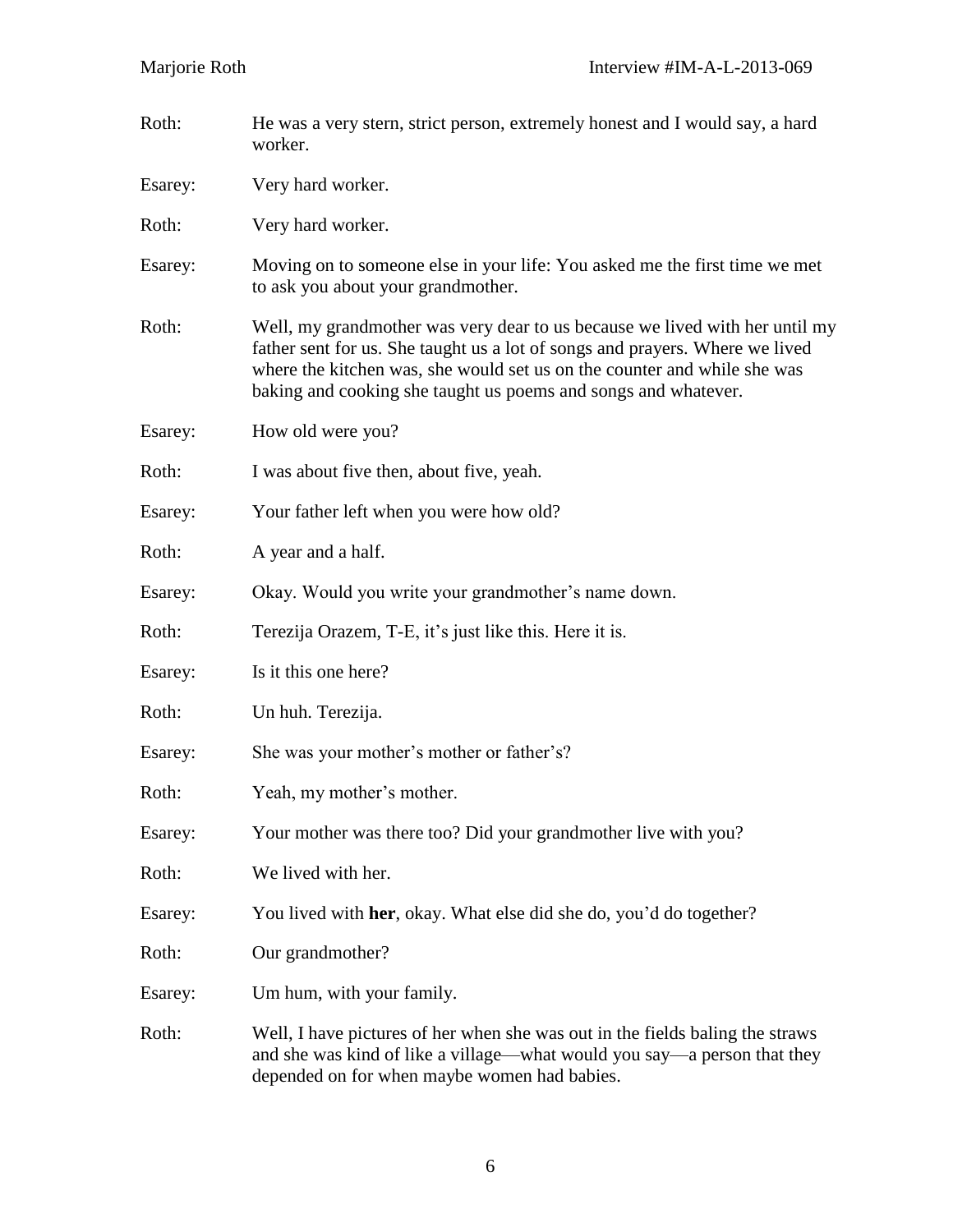| Esarey: | Midwife?                                                                                                                                                                                                                                                                                                                                                                                                              |
|---------|-----------------------------------------------------------------------------------------------------------------------------------------------------------------------------------------------------------------------------------------------------------------------------------------------------------------------------------------------------------------------------------------------------------------------|
| Roth:   | No, she wasn't quite that but she was so handy for it. They would need<br>something extra, she would be able to do it. She was very capable of even<br>butchering hogs and things that a lot of women don't do.                                                                                                                                                                                                       |
| Esarey: | She did.                                                                                                                                                                                                                                                                                                                                                                                                              |
| Roth:   | Yes and took good care of us.                                                                                                                                                                                                                                                                                                                                                                                         |
| Esarey: | You smile when you talk of her.                                                                                                                                                                                                                                                                                                                                                                                       |
| Roth:   | Oh, I loved her so much.                                                                                                                                                                                                                                                                                                                                                                                              |
| Esarey: | Describe some other memories of her.                                                                                                                                                                                                                                                                                                                                                                                  |
| Roth:   | Well, I knew that when we came to this country, I missed her so much for<br>several years, because she was just as close to us as anyone could be and was<br>with us more than our mother. So she was pretty special.                                                                                                                                                                                                 |
| Esarey: | Um, hum, well I mean you're describing a very special person                                                                                                                                                                                                                                                                                                                                                          |
|         | in your life.                                                                                                                                                                                                                                                                                                                                                                                                         |
| Roth:   | Yes, yes.                                                                                                                                                                                                                                                                                                                                                                                                             |
| Esarey: | Were there any other members of your family that were very close to you at<br>that time?                                                                                                                                                                                                                                                                                                                              |
| Roth:   | On my mother's side they were all close to us. Of course my uncle lived on<br>the other side of the little cottage. The others lived in the village. One of them<br>lived in the big town, our aunt, and we knew of her and we loved her from<br>mom's talking about her. But my other aunt lived with us too. She was never<br>married. So there was that many of us. We just got close with a close knit<br>family. |
| Esarey: | What was your uncle's name?                                                                                                                                                                                                                                                                                                                                                                                           |
| Roth:   | One of them was Peter.                                                                                                                                                                                                                                                                                                                                                                                                |
| Esarey: | Peter?                                                                                                                                                                                                                                                                                                                                                                                                                |
| Roth:   | And Frank.                                                                                                                                                                                                                                                                                                                                                                                                            |
| Esarey: | Their last name?                                                                                                                                                                                                                                                                                                                                                                                                      |
| Roth:   | Peter Orazem, well you know my                                                                                                                                                                                                                                                                                                                                                                                        |
| Esarey: | You will spell that won't you?                                                                                                                                                                                                                                                                                                                                                                                        |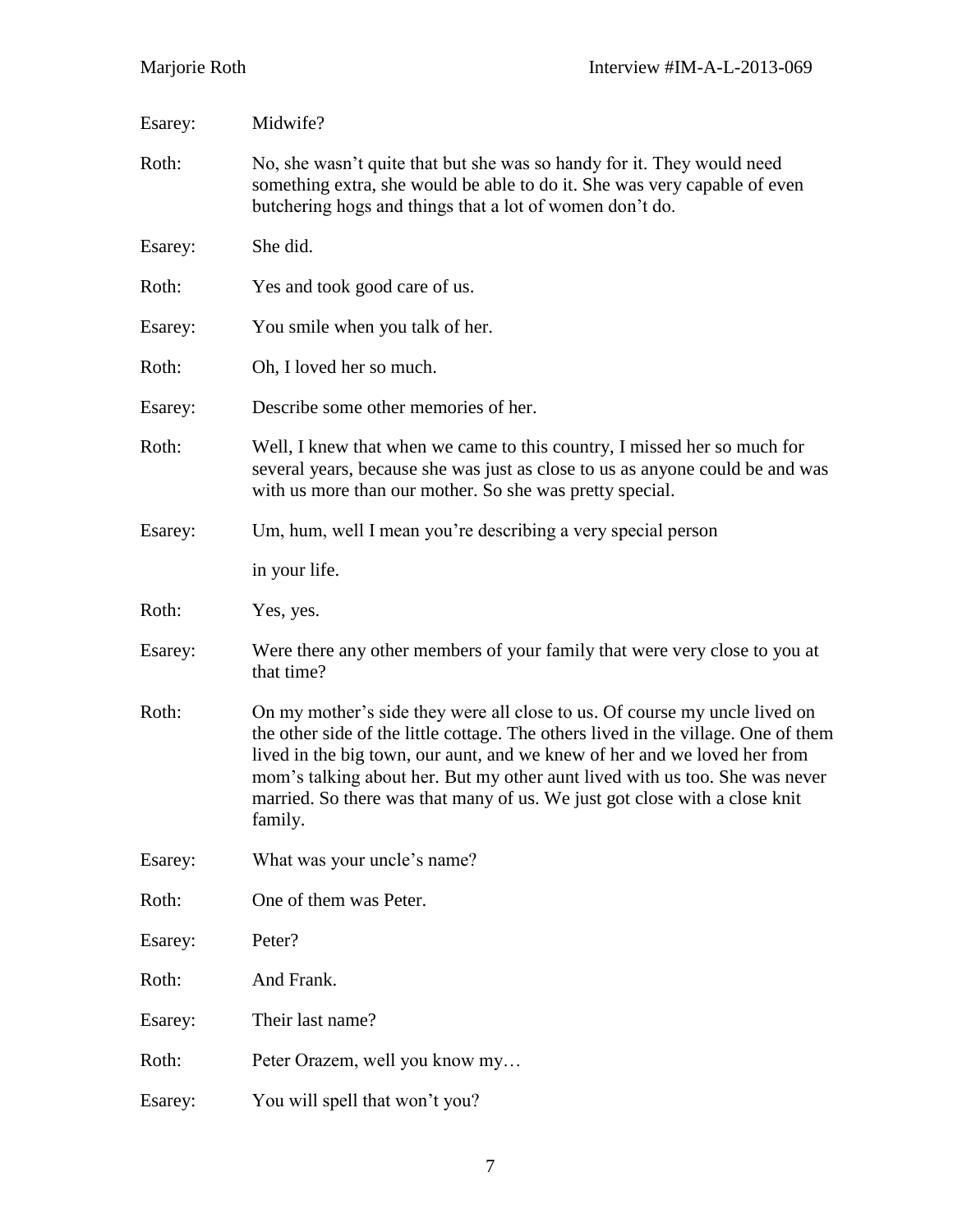| Roth:   | Oh, yeah, O-r-a-z-e-m and it was a hyphen over the z.                                                                                                                                                                                                                        |
|---------|------------------------------------------------------------------------------------------------------------------------------------------------------------------------------------------------------------------------------------------------------------------------------|
| Esarey: | Over the z?                                                                                                                                                                                                                                                                  |
| Roth:   | Like that, yeah,                                                                                                                                                                                                                                                             |
| Esarey: | Okay.                                                                                                                                                                                                                                                                        |
| Roth:   | Orazem.                                                                                                                                                                                                                                                                      |
| Esarey: | Orazem.                                                                                                                                                                                                                                                                      |
| Roth:   | That makes it a heavier Z.                                                                                                                                                                                                                                                   |
| Esarey: | Say that name again?                                                                                                                                                                                                                                                         |
| Roth:   | Orazem (they say the name together)                                                                                                                                                                                                                                          |
| Esarey: | Orazem. Okay.                                                                                                                                                                                                                                                                |
| Roth:   | Pretty odd.                                                                                                                                                                                                                                                                  |
| Esarey: | So I'm getting a picture of a very close-knit family. Your father was a<br>mechanic. This was a young family. He knew he wasn't going to inherit the<br>farm and then what happened? How did that decision get made to leave this<br>close knit family? How did that happen? |
| Roth:   | Well, the oldest was Uncle Frank. My father's oldest brother was in this<br>country already. It happened he was here.                                                                                                                                                        |
| Esarey: | Where was he?                                                                                                                                                                                                                                                                |
| Roth:   | Well, he was there in Kranjska at the time but he left for this country about<br>three years before my dad did.                                                                                                                                                              |
| Esarey: | And where did he settle?                                                                                                                                                                                                                                                     |
| Roth:   | Where did he                                                                                                                                                                                                                                                                 |
| Esarey: | Where did Frank live?                                                                                                                                                                                                                                                        |
| Roth:   | You mean then or now?                                                                                                                                                                                                                                                        |
| Esarey: | No, when he came to this country.                                                                                                                                                                                                                                            |
| Roth:   | He lived here in Springfield.                                                                                                                                                                                                                                                |
| Esarey: | In Springfield, okay.                                                                                                                                                                                                                                                        |
|         |                                                                                                                                                                                                                                                                              |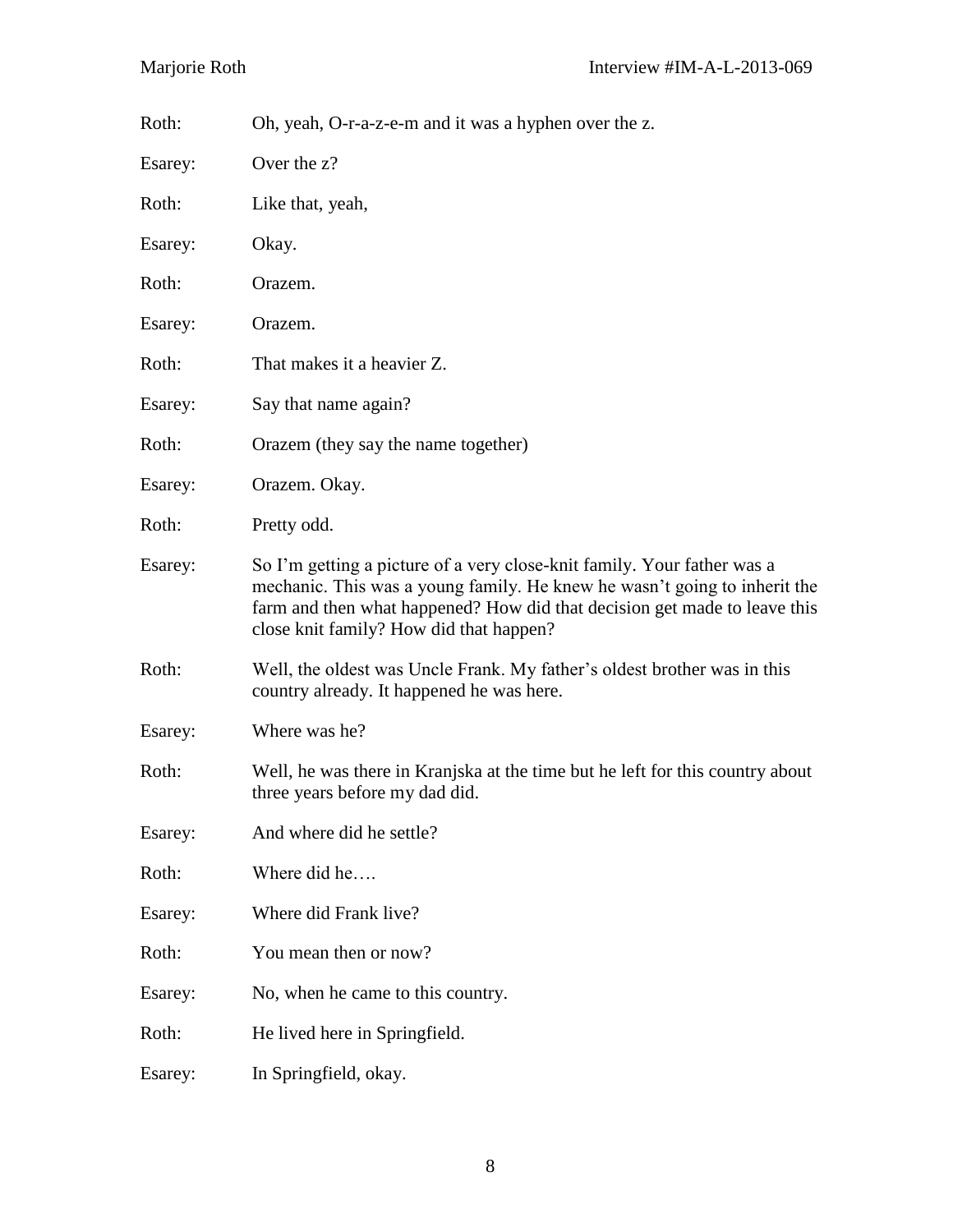| Roth:   | Yes.                                                                                                                                                                                                                                    |
|---------|-----------------------------------------------------------------------------------------------------------------------------------------------------------------------------------------------------------------------------------------|
| Esarey: | Okay. So he came early and then your father followed?                                                                                                                                                                                   |
| Roth:   | Yes.                                                                                                                                                                                                                                    |
| Esarey: | Okay. There's a very poignant story in some of the materials that you gave me<br>about your father's crossing. Could you describe that in your own words, what<br>it was like for him to come over here on a ship, to leave everything? |
| Roth:   | Well, I was so young, I really couldn't tell you much about it.                                                                                                                                                                         |
| Esarey: | But you can describe, or you could even read some of it if you wanted to.                                                                                                                                                               |
| Roth:   | But he knew that we would be well taken care of. We lived with my<br>grandmother and so it was easier for him to leave. But anything, leave a<br>family has to be hard.                                                                 |
| Esarey: | How did your mom feel about that?                                                                                                                                                                                                       |
| Roth:   | How she felt—I can't really describe how she felt. I think it was probably<br>scared because she was not a real brave person. She was shy.                                                                                              |
| Esarey: | Okay, that's where your grandmother stepped in.                                                                                                                                                                                         |
| Roth:   | But it was a hard decision, yes.                                                                                                                                                                                                        |
| Esarey: | He describes his journey to the United States; did he ever talk to you about<br>that, what it was like?                                                                                                                                 |
| Roth:   | Not really, just kind of associated with our trip coming here but there was<br>nothing particular that he pointed out.                                                                                                                  |
| Esarey: | Okay.                                                                                                                                                                                                                                   |
| Roth:   | Not that I know of.                                                                                                                                                                                                                     |
| Esarey: | He described it as a fairly arduous journey, difficult to leave.                                                                                                                                                                        |
| Roth:   | He was more of a stern natured type.                                                                                                                                                                                                    |
| Esarey: | Didn't talk.                                                                                                                                                                                                                            |
| Roth:   | No, he was not a person to do too much talking. Not as sentimental as my<br>mother (laughs).                                                                                                                                            |
| Esarey: | Really?                                                                                                                                                                                                                                 |
| Roth:   | Yeah.                                                                                                                                                                                                                                   |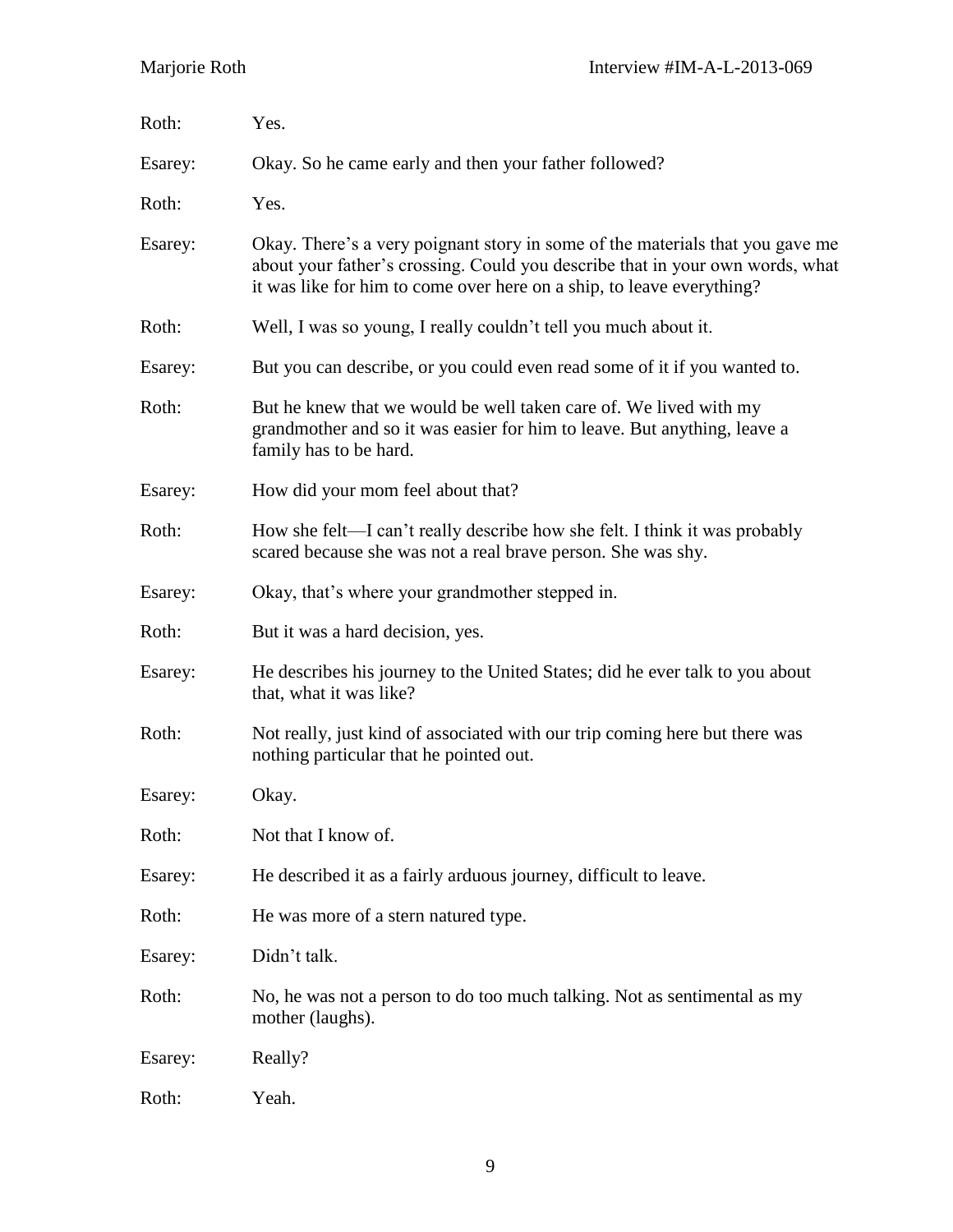| Esarey: | You started to talk a little bit about your grandmother. I'm trying to get a<br>sense of what a normal day was like for you when you were a child or your<br>siblings were children. What did you do?                                                                                                                                               |
|---------|-----------------------------------------------------------------------------------------------------------------------------------------------------------------------------------------------------------------------------------------------------------------------------------------------------------------------------------------------------|
| Roth:   | We played around the yard. I don't know of anything particularly; of course,<br>we went to church.                                                                                                                                                                                                                                                  |
| Esarey: | What church did you attend?                                                                                                                                                                                                                                                                                                                         |
| Roth:   | It was Catholic.                                                                                                                                                                                                                                                                                                                                    |
| Esarey: | Okay.                                                                                                                                                                                                                                                                                                                                               |
| Roth:   | Just did what children do: play and                                                                                                                                                                                                                                                                                                                 |
| Esarey: | When did you first learn to sing?                                                                                                                                                                                                                                                                                                                   |
| Roth:   | Probably at a very early age, because we were singing when we came to this<br>country. When I was five and a half we were already singing on a stage at the<br>Slovenian Dome.                                                                                                                                                                      |
| Esarey: | Oh really, describe that.                                                                                                                                                                                                                                                                                                                           |
| Roth:   | Well, Slovenia Dome means Slovenia Home. It's a lodge. And we joined that<br>and they had us singing on the stage soon after we got here. It was pretty<br>amusing to a lot of the Slovenian people because, you know, to have little<br>children sing. My mother took a lot of time with us on the singing, like I said<br>it was just part of us. |
| Esarey: | It's part of your life.                                                                                                                                                                                                                                                                                                                             |
| Roth:   | Um hum, yes.                                                                                                                                                                                                                                                                                                                                        |
| Esarey: | Did you have special clothes, special clothes to wear?                                                                                                                                                                                                                                                                                              |
| Roth:   | Well, they had a seamstress in the village that made our clothes.                                                                                                                                                                                                                                                                                   |
| Esarey: | Oh                                                                                                                                                                                                                                                                                                                                                  |
| Roth:   | Um, huh. That's where we got most of our clothes.                                                                                                                                                                                                                                                                                                   |
| Esarey: | Were you ever shy about that?                                                                                                                                                                                                                                                                                                                       |
| Roth:   | About clothes?                                                                                                                                                                                                                                                                                                                                      |
| Esarey: | Singing?                                                                                                                                                                                                                                                                                                                                            |
| Roth:   | Oh, I wasn't too shy, no.                                                                                                                                                                                                                                                                                                                           |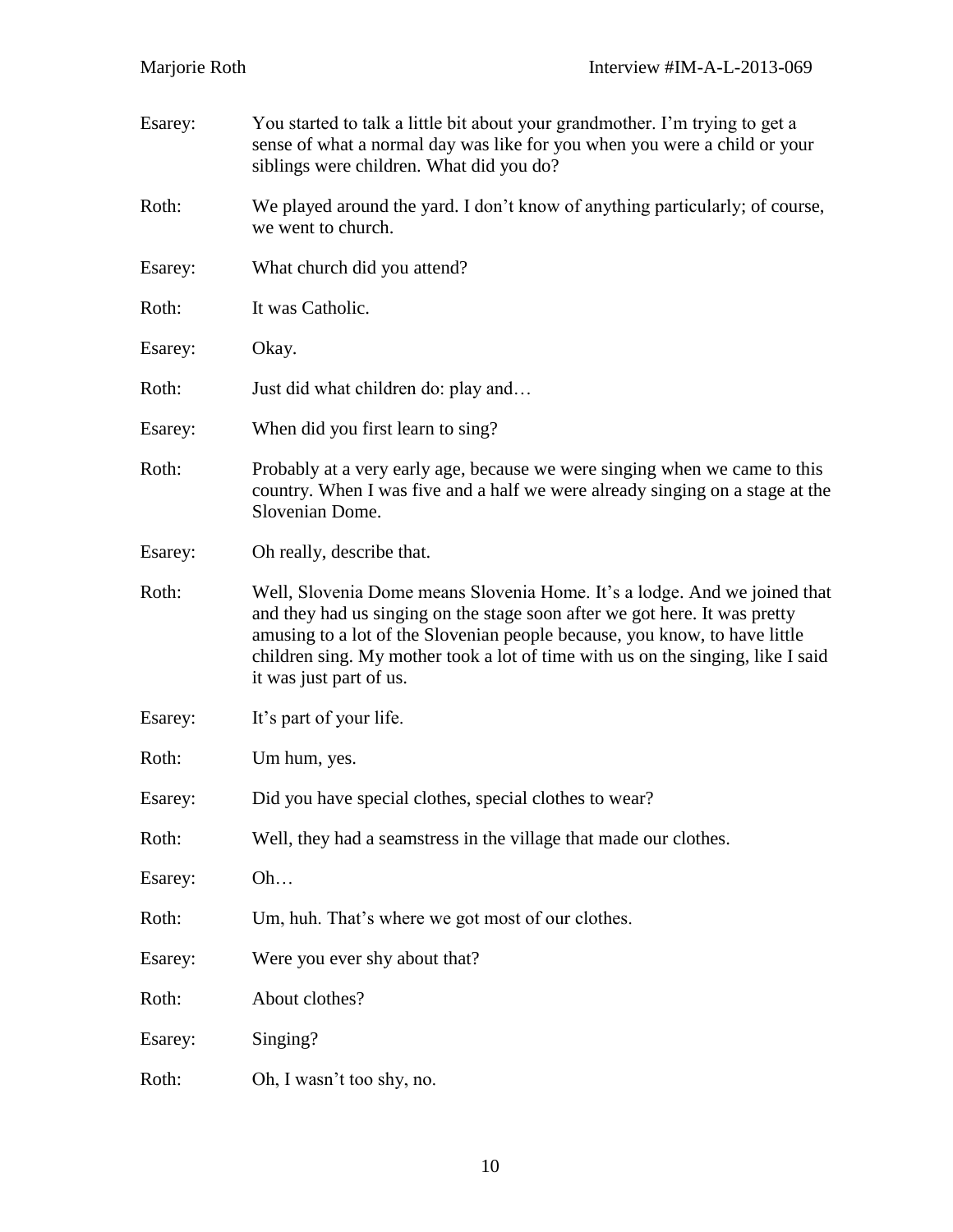| Esarey: | Who was?                                                                                                                                                                                                   |
|---------|------------------------------------------------------------------------------------------------------------------------------------------------------------------------------------------------------------|
| Roth:   | Josephine was more nervous when we used to sing when we were little.                                                                                                                                       |
|         | (Someone in the background saying: "Oh, I made all my clothes after I was<br>twelve.")                                                                                                                     |
| Esarey: | How many of you were singing? Was it the whole family singing?                                                                                                                                             |
| Roth:   | Well, the three of us children sang and then my mother and her brothers and<br>sisters and her mother, Grandma, she sang.                                                                                  |
| Esarey: | All together?                                                                                                                                                                                              |
| Roth:   | A lot of times if they were together, um huh.                                                                                                                                                              |
| Esarey: | Church songs, church music?                                                                                                                                                                                |
| Roth:   | Well, not particularly. They were just all kinds of songs like when we sing<br>here, like Springtime in the Rockies and all that. That type of singing, I mean,<br>you know where everyone knew the songs. |
| Esarey: | And the audience was who?                                                                                                                                                                                  |
| Roth:   | They were <b>their own</b> audience (laughs).                                                                                                                                                              |
| Esarey: | Okay.                                                                                                                                                                                                      |
| Roth:   | (More laughter) They just liked singing.                                                                                                                                                                   |
| Esarey: | People from the village and town?                                                                                                                                                                          |
| Roth:   | If they had a picnic or something they would sing, but they didn't make it a<br>big                                                                                                                        |
| Esarey: | How often did you do that?                                                                                                                                                                                 |
|         | (in the background someone says "Holidays")                                                                                                                                                                |
| Roth:   | Yes, um hum holidays.                                                                                                                                                                                      |
| Esarey: | On holidays.                                                                                                                                                                                               |
| Roth:   | Um, hum.                                                                                                                                                                                                   |
| Esarey: | Okay. That's really your introduction to a lot of your music was a                                                                                                                                         |
| Roth:   | Yes.                                                                                                                                                                                                       |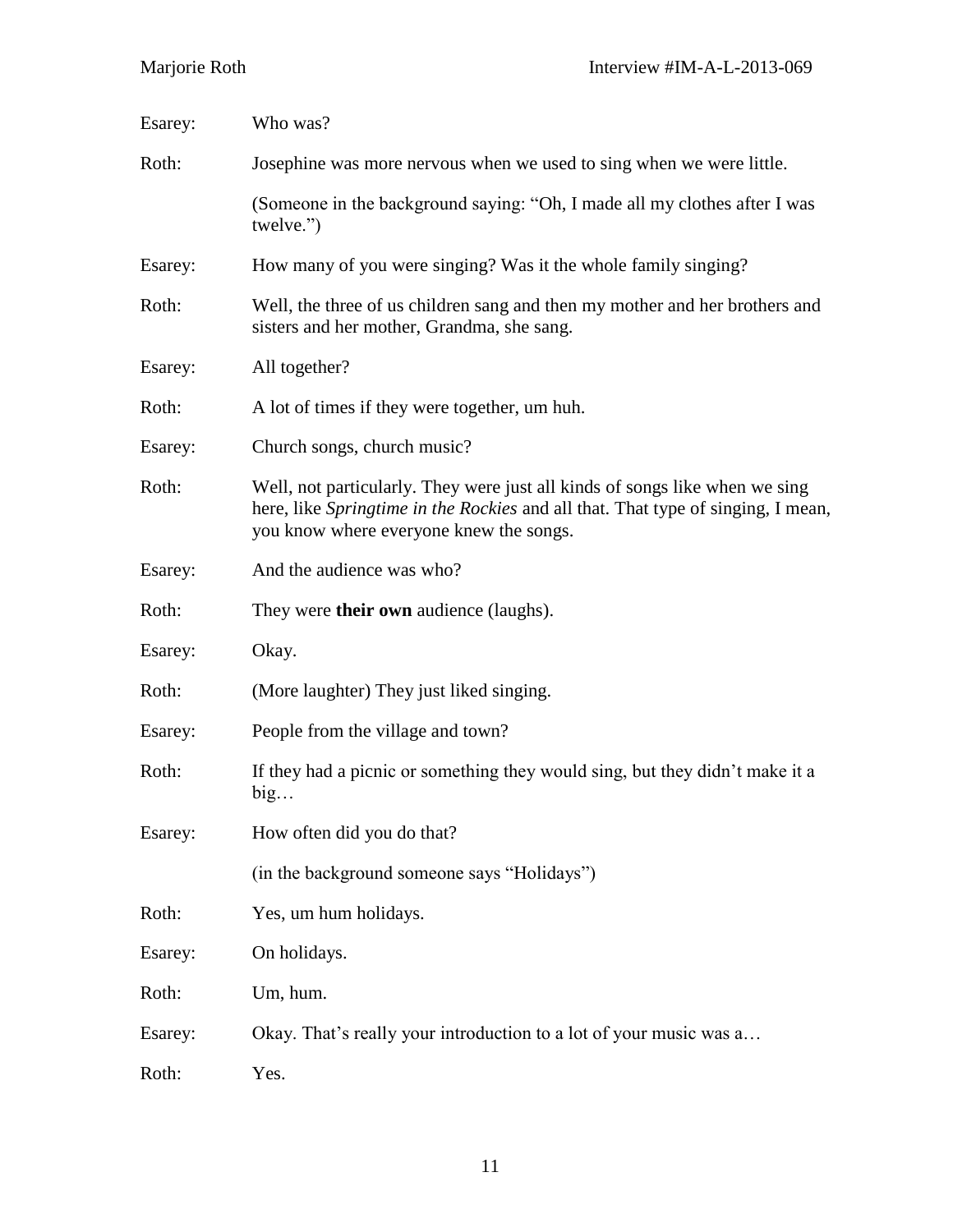| Esarey: | holiday singing.                                                                                                                                                                                                                                                                                                                                                                                                                                                                         |
|---------|------------------------------------------------------------------------------------------------------------------------------------------------------------------------------------------------------------------------------------------------------------------------------------------------------------------------------------------------------------------------------------------------------------------------------------------------------------------------------------------|
| Roth:   | Um, huh, yes.                                                                                                                                                                                                                                                                                                                                                                                                                                                                            |
| Esarey: | Your father left while you were very young. So your father was not there<br>when you were doing all of this singing?                                                                                                                                                                                                                                                                                                                                                                     |
| Roth:   | No.                                                                                                                                                                                                                                                                                                                                                                                                                                                                                      |
| Esarey: | He had already come to the United States.                                                                                                                                                                                                                                                                                                                                                                                                                                                |
| Roth:   | Yes, uh huh.                                                                                                                                                                                                                                                                                                                                                                                                                                                                             |
| Esarey: | Okay. Did anyone travel with your father when he came over?                                                                                                                                                                                                                                                                                                                                                                                                                              |
| Roth:   | Not that I know of.                                                                                                                                                                                                                                                                                                                                                                                                                                                                      |
| Esarey: | Okay. Let's talk a bit because it sounds like you don't have a lot of memory of<br>your father's coming over here.                                                                                                                                                                                                                                                                                                                                                                       |
| Roth:   | No, I don't.                                                                                                                                                                                                                                                                                                                                                                                                                                                                             |
| Esarey: | Yeah and what we might do is read in some of his description                                                                                                                                                                                                                                                                                                                                                                                                                             |
| Roth:   | Yes.                                                                                                                                                                                                                                                                                                                                                                                                                                                                                     |
| Esarey: | at our next meeting and just read in some of his words. I thought perhaps<br>you might have more of a memory of him.                                                                                                                                                                                                                                                                                                                                                                     |
| Roth:   | He was a good family man, I know that                                                                                                                                                                                                                                                                                                                                                                                                                                                    |
| Esarey: | I believe all of it was just a very poignant description                                                                                                                                                                                                                                                                                                                                                                                                                                 |
| Roth:   | and couldn't wait till we got here.                                                                                                                                                                                                                                                                                                                                                                                                                                                      |
| Esarey: | Well, let's talk a little bit about what happened to you. His story is perhaps<br>something I should get. And I'm going to read a little bit of this into the<br>history because it leads into and it says:                                                                                                                                                                                                                                                                              |
|         | (Esarey is reading from printed material.)                                                                                                                                                                                                                                                                                                                                                                                                                                               |
|         | "I decided that our future included immigration to America. My brother Frank<br>and I would go first to lay the foundation for our new lives. I gathered<br>necessities for the trip; of course, that included my button box accordion. I<br>loved the music and I hoped the familiar sounds would keep me close in spirit<br>to my homeland and absent loved ones. On the morning that I was to set sail<br>to America, I carried a small trunk in one hand and my button box accordion |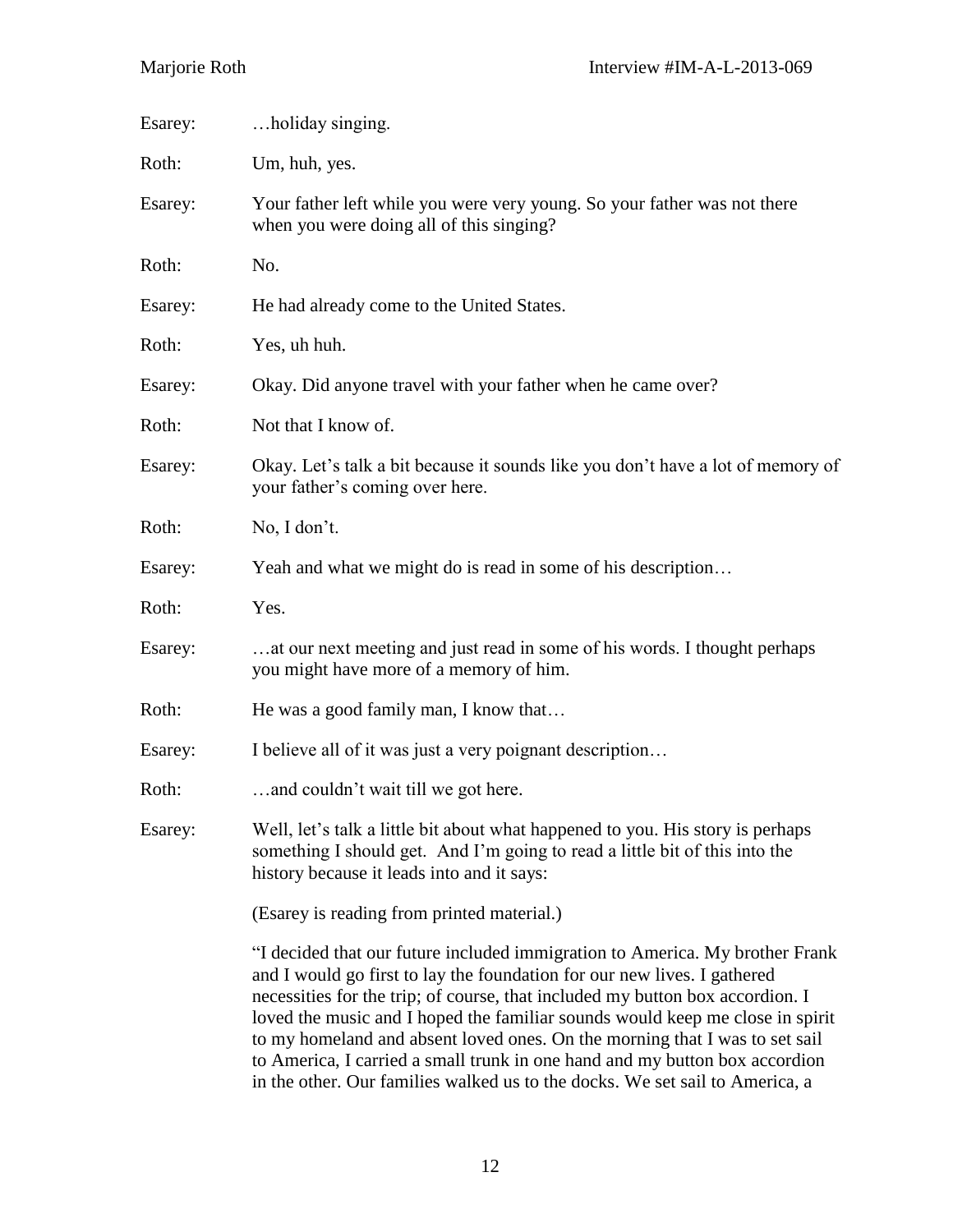|         | distant land filled with promises, and waved good-bye to our wives and<br>children."                                                                                                                                                                                                                                                                                                                                                                                   |
|---------|------------------------------------------------------------------------------------------------------------------------------------------------------------------------------------------------------------------------------------------------------------------------------------------------------------------------------------------------------------------------------------------------------------------------------------------------------------------------|
|         | Do you remember that?                                                                                                                                                                                                                                                                                                                                                                                                                                                  |
| Roth:   | No, I don't remember; I was just a year and a half of age.                                                                                                                                                                                                                                                                                                                                                                                                             |
| Esarey: | You don't remember that.                                                                                                                                                                                                                                                                                                                                                                                                                                               |
|         | (continues reading) "As the weeks went by my wife and I patiently waited for<br>word from each other. We wrote monthly. We counted the weeks, the months<br>and then the years. It had been four years since I'd seen my family." And of<br>course, you didn't know him at all?                                                                                                                                                                                        |
| Roth:   | I didn't. I was, like I said, a year and a half old when he left.                                                                                                                                                                                                                                                                                                                                                                                                      |
| Esarey: | Continues reading.                                                                                                                                                                                                                                                                                                                                                                                                                                                     |
|         | "I expect that it might be another two years before I can afford for them to<br>join me here in America."                                                                                                                                                                                                                                                                                                                                                              |
| Roth:   | Um hum.                                                                                                                                                                                                                                                                                                                                                                                                                                                                |
| Esarey: | Continues reading.                                                                                                                                                                                                                                                                                                                                                                                                                                                     |
|         | Your father falters in his speech.                                                                                                                                                                                                                                                                                                                                                                                                                                     |
|         | "He looked down and placed the photo in his inner breast pocket. He nodded,<br>eyes averted and left the room. Another two years the foreman guessed,<br>thinking of his own two growing little daughters at home. He had an idea. By<br>that afternoon the idea was forming into a plan and he talked with the plant<br>managers. And on it went and before we knew it, two months later Pillsbury<br>Flour Mill had raised funds to sponsor this family to America." |
| Roth:   | They didn't raise funds for it. That was a mistake.                                                                                                                                                                                                                                                                                                                                                                                                                    |
| Esarey: | They did not raise funds.                                                                                                                                                                                                                                                                                                                                                                                                                                              |
| Roth:   | Yeah. Un huh, no.                                                                                                                                                                                                                                                                                                                                                                                                                                                      |
| Esarey: | Well, how did you get the funds?                                                                                                                                                                                                                                                                                                                                                                                                                                       |
| Roth:   | Well my father worked.                                                                                                                                                                                                                                                                                                                                                                                                                                                 |
| Esarey: | Your father worked for those funds?                                                                                                                                                                                                                                                                                                                                                                                                                                    |
| Roth:   | Oh yeah, and at that time I remember he said he even worked double shifts.                                                                                                                                                                                                                                                                                                                                                                                             |

He walked three miles each way to work and he worked long hours.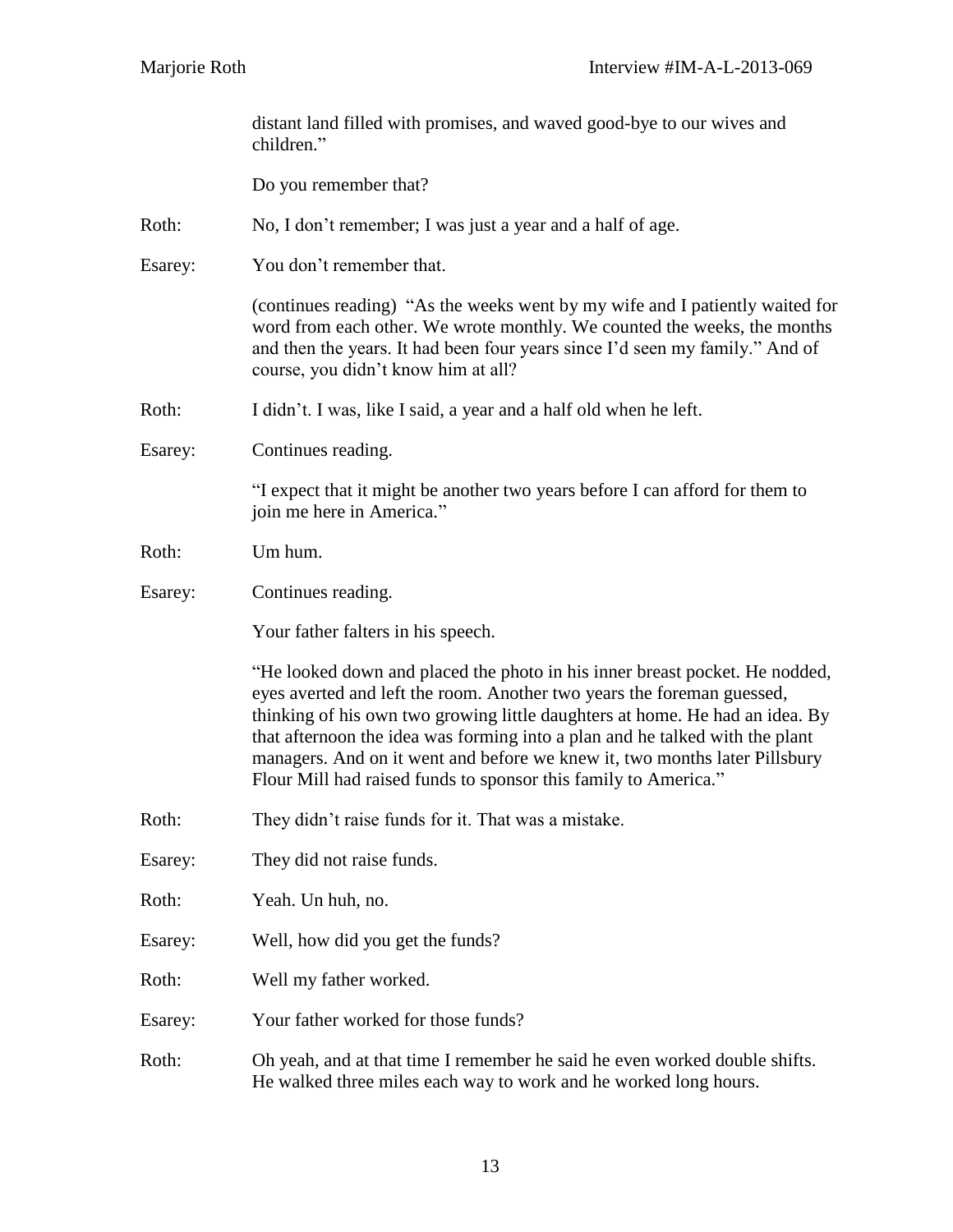|         | (Person in the background talking—walked, walked) Un huh.                                                                                                                                                                |
|---------|--------------------------------------------------------------------------------------------------------------------------------------------------------------------------------------------------------------------------|
| Esarey: | He walked because he didn't have a car.                                                                                                                                                                                  |
| Roth:   | Un huh, yes. No, never did.                                                                                                                                                                                              |
| Esarey: | So this is really not what happened, is that your father raised the money for                                                                                                                                            |
| Roth:   | Yes.                                                                                                                                                                                                                     |
| Esarey: | to bring the rest of you                                                                                                                                                                                                 |
| Roth:   | Yes.                                                                                                                                                                                                                     |
| Esarey: | over. That's interesting. I'm glad actually I read that                                                                                                                                                                  |
| Roth:   | Un huh.                                                                                                                                                                                                                  |
| Esarey: | because that sets the story straight here.                                                                                                                                                                               |
| Roth:   | Yes, it is, because that isn't.                                                                                                                                                                                          |
| Esarey: | That wasn't how it was?                                                                                                                                                                                                  |
| Roth:   | No.                                                                                                                                                                                                                      |
| Esarey: | Continues reading.                                                                                                                                                                                                       |
|         | "Recalling the morning over seventy years ago that they left their homeland,<br>Marj, then the baby, says, 'Though we were happy to join our father, it was a<br>very sad day for us. We left all our relatives behind." |
| Roth:   | Um hum.                                                                                                                                                                                                                  |
| Esarey: | Continues reading.                                                                                                                                                                                                       |
|         | "In those days we never dreamed we would see any of them again."                                                                                                                                                         |
| Roth:   | That's it.                                                                                                                                                                                                               |
| Esarey: | I'm wondering if I could read this or I could ask you to read this.                                                                                                                                                      |
| Roth:   | Sure you can.                                                                                                                                                                                                            |
| Esarey: | I think it's really important to describe your trip across                                                                                                                                                               |
| Roth:   | Um huh, yes.                                                                                                                                                                                                             |
| Esarey: | if you would in your own words.                                                                                                                                                                                          |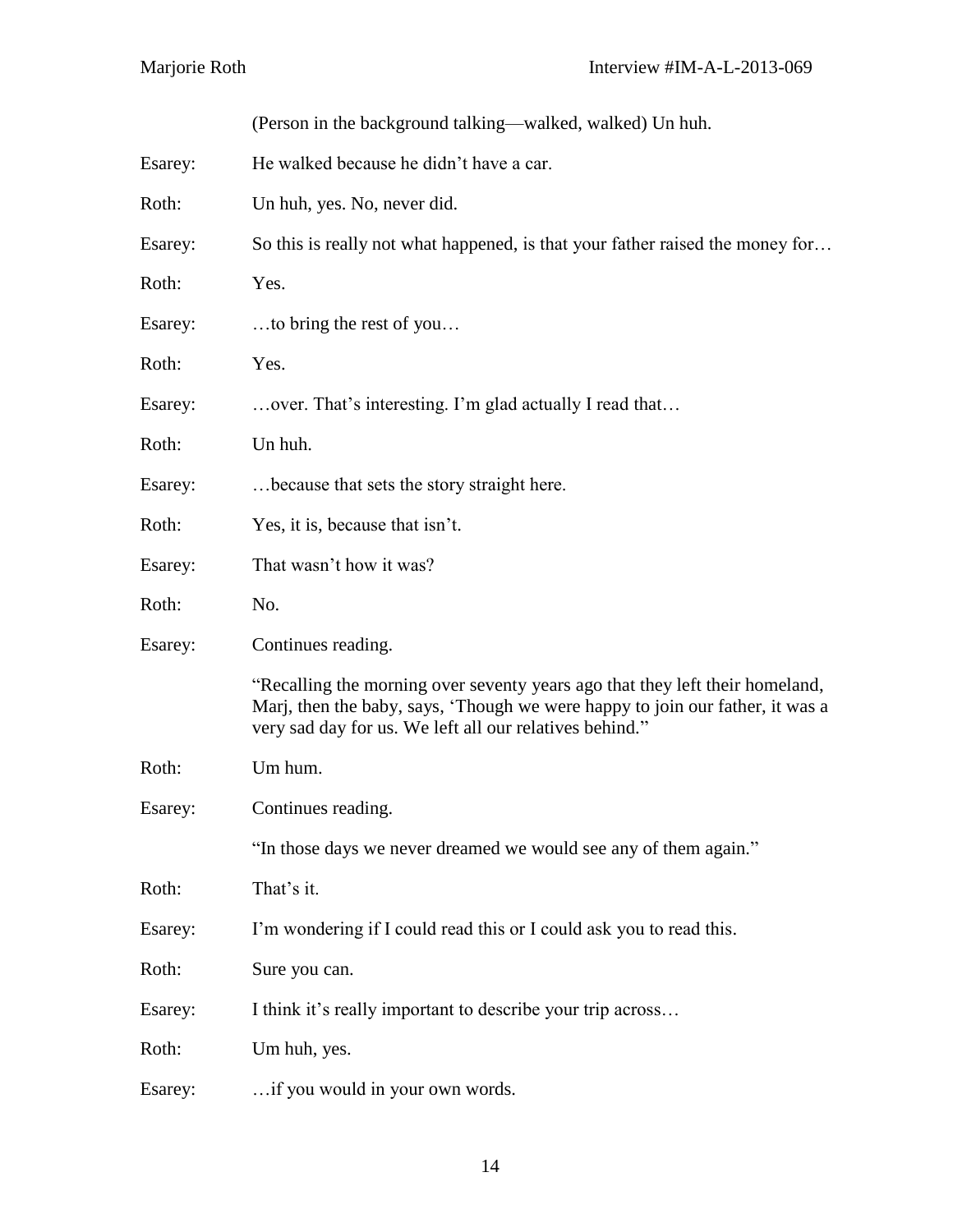| Roth:   | Oh, well the day that we left our village Kranjska, small as the village was,<br>just about all of them, all the people in it lined up along the road and sent us<br>off. My two uncles had used a wagon to put our trunk and whatever in. We<br>was in horse and wagon. (Oh boy, I'm stuttering here.) We went by in the<br>village and the people were crying. It was more like a funeral procession, I<br>would say, because they too thought they'd never see us again. One cousin<br>was twelve years old. She ran after the wagon and was hollering to my mother<br>"Aunty, Aunty please don't go". |
|---------|-----------------------------------------------------------------------------------------------------------------------------------------------------------------------------------------------------------------------------------------------------------------------------------------------------------------------------------------------------------------------------------------------------------------------------------------------------------------------------------------------------------------------------------------------------------------------------------------------------------|
| Esarey: | Oh.                                                                                                                                                                                                                                                                                                                                                                                                                                                                                                                                                                                                       |
| Roth:   | And so it was sad.                                                                                                                                                                                                                                                                                                                                                                                                                                                                                                                                                                                        |
| Esarey: | Tell me about what it was like to leave your grand mother.                                                                                                                                                                                                                                                                                                                                                                                                                                                                                                                                                |
| Roth:   | That was about the hardest thing that I could remember ever doing, and even<br>to this day, my heart falls when I think about we didn't get to grow up to be<br>with her. She was so dear to us. It was just hard to forget.                                                                                                                                                                                                                                                                                                                                                                              |
| Esarey: | Did you get to see her again?                                                                                                                                                                                                                                                                                                                                                                                                                                                                                                                                                                             |
| Roth:   | No, she passed away during the war and we did not get to see her, but we<br>missed one uncle by two months.                                                                                                                                                                                                                                                                                                                                                                                                                                                                                               |
| Esarey: | What was it like on the ship?                                                                                                                                                                                                                                                                                                                                                                                                                                                                                                                                                                             |
| Roth:   | Well, it was very wonderful. We've never seen a recreation room in our life. It<br>was the first time I rode a tricycle and we ran around like little kids do and<br>had fun. And my mother kept pretty close tabs on us. We slept in a little, like a<br>berth, what do you call it? I can't remember what else I could say.                                                                                                                                                                                                                                                                             |
| Esarey: | Were you ill?                                                                                                                                                                                                                                                                                                                                                                                                                                                                                                                                                                                             |
| Roth:   | Josephine was ill. Josephine and my mother were seasick on the ocean.                                                                                                                                                                                                                                                                                                                                                                                                                                                                                                                                     |
| Esarey: | Which was not unusual.                                                                                                                                                                                                                                                                                                                                                                                                                                                                                                                                                                                    |
| Roth:   | No, huh un.                                                                                                                                                                                                                                                                                                                                                                                                                                                                                                                                                                                               |
| Esarey: | Describe as a child what it was like to arrive in the United States?                                                                                                                                                                                                                                                                                                                                                                                                                                                                                                                                      |
| Roth:   | Well of course, when you're that small you don't think as much as later on.                                                                                                                                                                                                                                                                                                                                                                                                                                                                                                                               |
| Esarey: | Just the visual?                                                                                                                                                                                                                                                                                                                                                                                                                                                                                                                                                                                          |
| Roth:   | When we came close to New York Harbor and we had landed in Ellis Island<br>and then after that everyone was so excited when they seen the tall buildings<br>and the coming into the New York Harbor that they would just run around and                                                                                                                                                                                                                                                                                                                                                                   |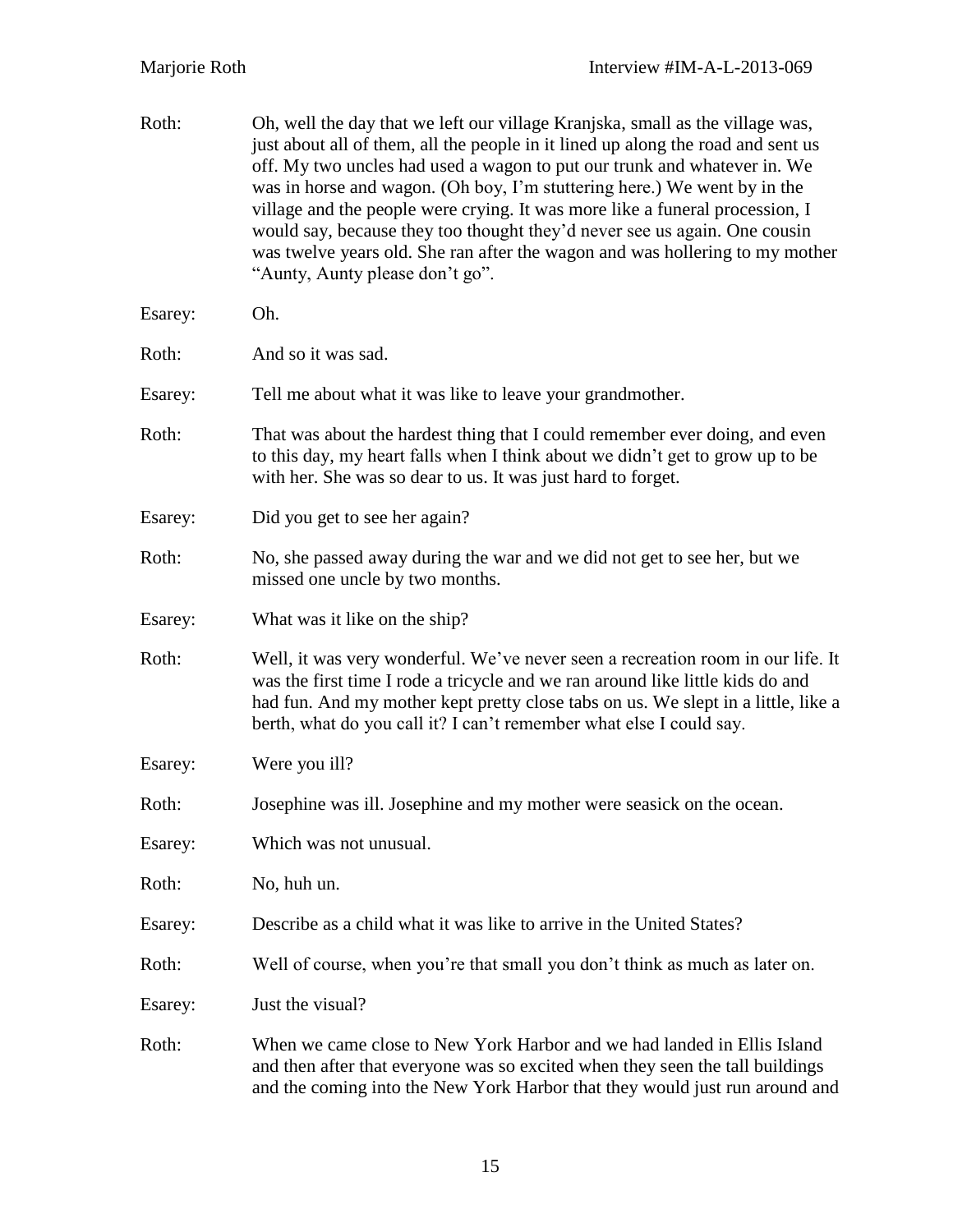holler on the ship and just be so excited after five and a half days on the ocean. It was like heaven, I guess. (laughter).

Esarey: Do you remember anything about Ellis Island?

Roth: Yes, I remember being there when they were examining us for our health and all. They found out that Josephine had like a little pimple, or something they called it afterwards, in the back of her eye, and they was wondering if they should even keep her there. In them days they were so strict. So as it worked out that's all it was, was a freckle behind in her eye. But I remember being in a shower room and my mother had to take us three in and do all that. That's all I really remember except as we's standing in line and we was right behind my mother. They had long lines waiting to go through. That's where I got my name of Marjorie because when we went through those lines they have to tell their name and everything and my name is Amaljia and when you're Amaljia and you're like a little girl, it'd be like Patty for Patricia. Well, as my name was Malji, it sounds like Margi, so Marjorie, they gave me the name of Marjorie in Ellis Island.

- Esarey: How did you feel about that?
- Roth: I didn't know, didn't realize it, because my mother always called us that anyway until we went to first grade and then found out on the paper, on our immigrant papers, that they had named me Marjorie because Malji sounded like Margi.
- Esarey: Um hum, um hum.
- Roth: And I heard, I guess, I found out in them days they did write the name however it sounded. They shortened a lot of names too; they were foreign.
- Esarey: Do you remember the date that you arrived?
- Roth: I believe it was May 13, 1933—that seems to stick in my mind. It took us thirteen days from start to finish, my mother told us; five and a half days on just the ocean.
- Esarey: How did you get from New York City to the next place you needed to go?
- Roth: We took a train to Chicago. And my uncle and my father came to Chicago to meet us. My uncle had a car.
- Esarey: Your uncle had a car?

Roth: Yes, he did.

Esarey: Okay. Can you describe meeting your father that day, what that was like?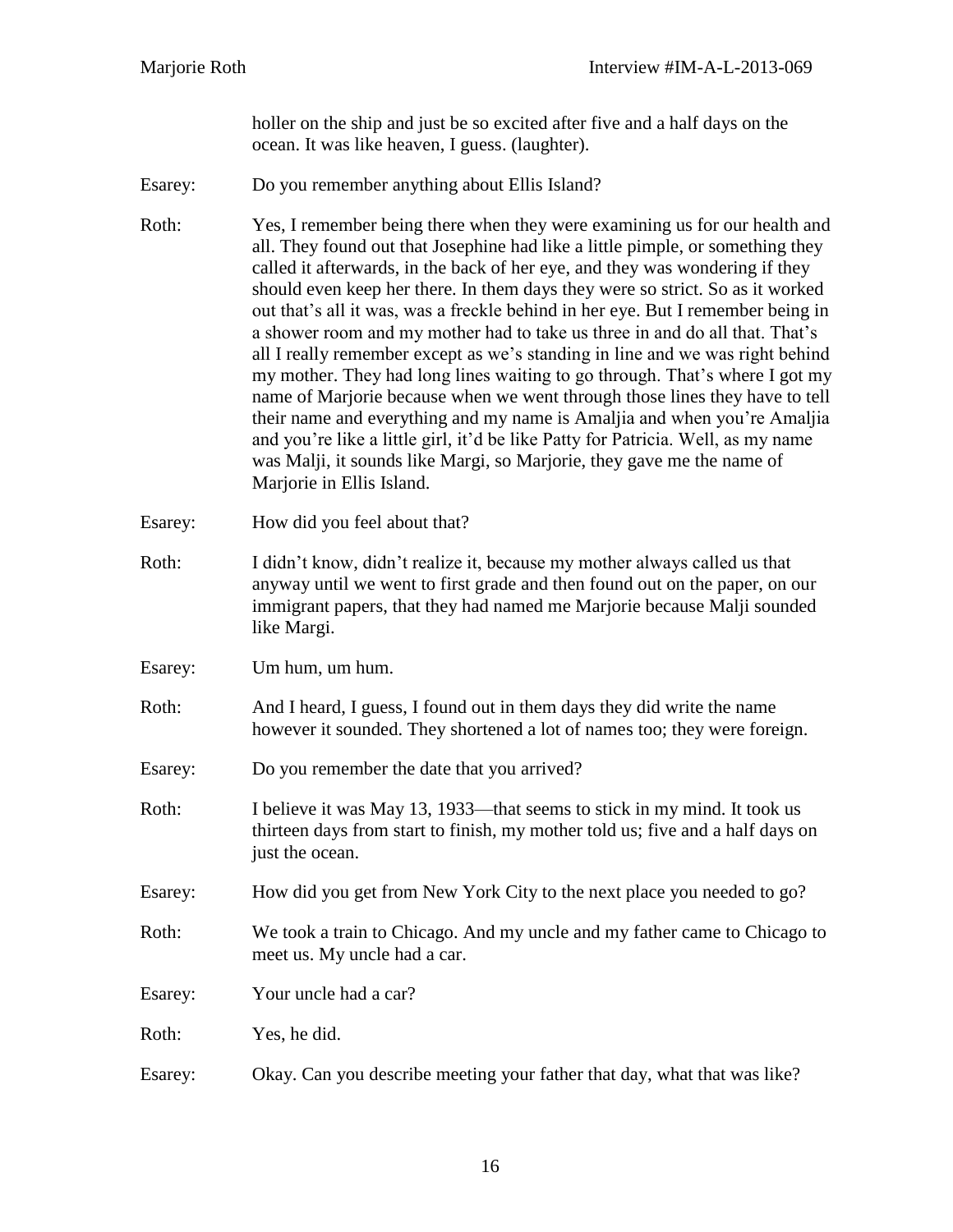| Roth:   | Well, being I was that little I can't say I was too emotional, but I know I was a<br>little disappointed. I thought my uncle looked, at that time, he looked more<br>like, to me, like my father. It was to me, I was too young to really<br>comprehend all that. There was some feeling there that I just I guess I had to<br>get used to everything, just like anybody else.         |
|---------|----------------------------------------------------------------------------------------------------------------------------------------------------------------------------------------------------------------------------------------------------------------------------------------------------------------------------------------------------------------------------------------|
| Esarey: | It must have felt a little strange to meet him?                                                                                                                                                                                                                                                                                                                                        |
| Roth:   | Yes, it was, um hum. I do remember a little bit about that feeling. It was<br>strange.                                                                                                                                                                                                                                                                                                 |
| Esarey: | Well, I know I'm asking you to go back many years.                                                                                                                                                                                                                                                                                                                                     |
| Roth:   | Oh, my, yeah.                                                                                                                                                                                                                                                                                                                                                                          |
| Esarey: | But it's important, those long ago memories, of arriving in a new country.<br>Then what happened? You're here in Springfield.                                                                                                                                                                                                                                                          |
| Roth:   | Well, we came to Springfield and at that time my dad was working at<br>Pillsbury, of course. We stayed with my uncle about a month maybe, in<br>Deveraux Heights, that's north of Springfield here. Then my father rented a<br>house in Springfield here for a year. And saving, as he was all those years, he<br>had enough for a home of our own. I remember he paid \$1,200 for it. |
| Esarey: | Where did you live, where was it?                                                                                                                                                                                                                                                                                                                                                      |
| Roth:   | On Ridgely Avenue, un huh. That's where we were raised.                                                                                                                                                                                                                                                                                                                                |
| Esarey: | Is it still there?                                                                                                                                                                                                                                                                                                                                                                     |
| Roth:   | Yeah, Ridgely Avenue is.                                                                                                                                                                                                                                                                                                                                                               |
| Esarey: | Oh yeah. Oh yeah.                                                                                                                                                                                                                                                                                                                                                                      |
|         | (coughing in the background)                                                                                                                                                                                                                                                                                                                                                           |
| Roth:   | North end of town.                                                                                                                                                                                                                                                                                                                                                                     |
|         | (background someone speaking - "well, the kids picked on us")                                                                                                                                                                                                                                                                                                                          |
|         | Oh well, not especially.                                                                                                                                                                                                                                                                                                                                                               |
|         | (background someone speaking – "because we couldn't talk")                                                                                                                                                                                                                                                                                                                             |
| Esarey: | As you started to assimilate, to get used to being here in Springfield, what did<br>your parents do to help you go to school, make friends, learn to meet people?<br>Did you speak English at all?                                                                                                                                                                                     |
| Roth:   | None.                                                                                                                                                                                                                                                                                                                                                                                  |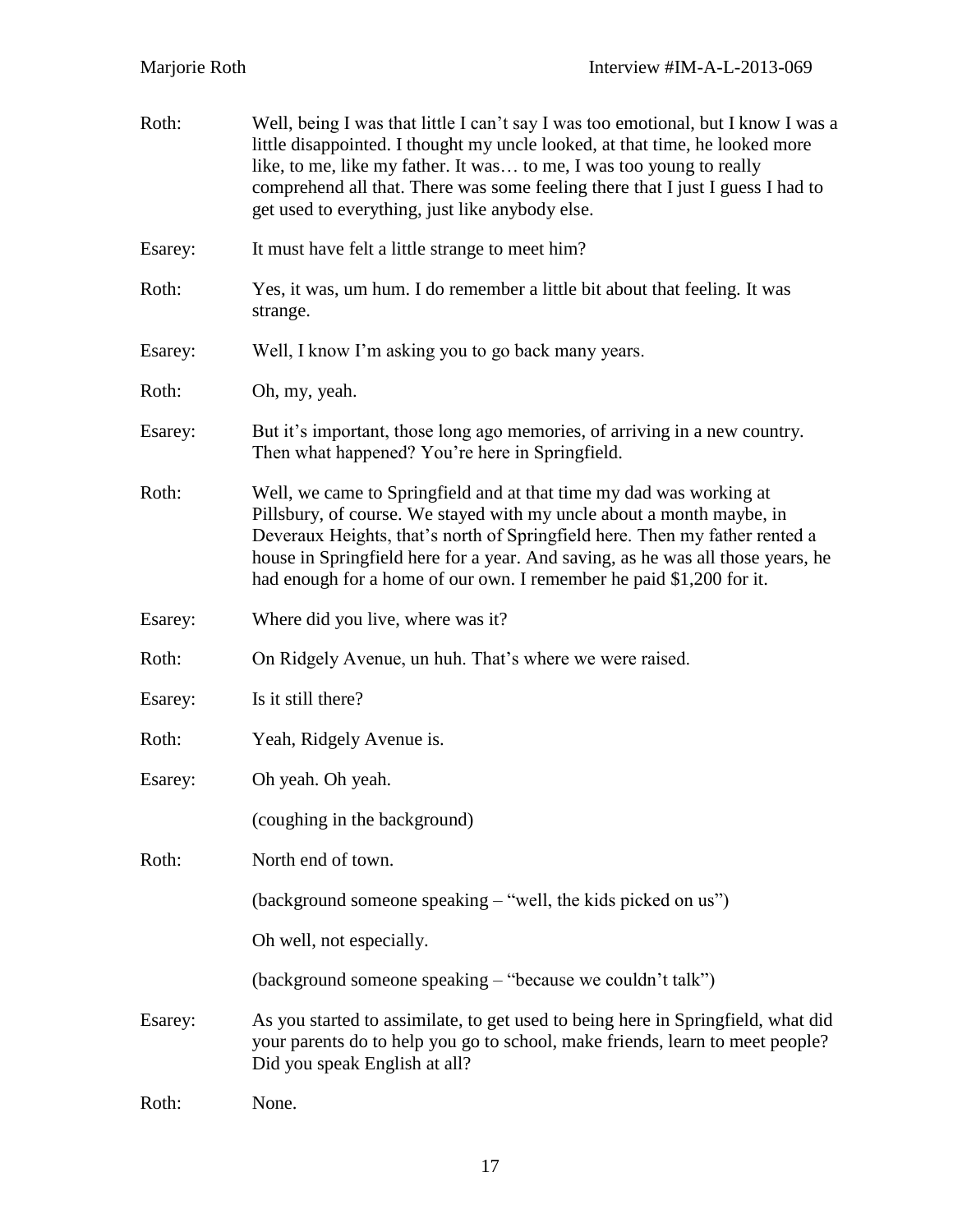| Esarey: | Okay, what happened then?                                                                                                                                                                                                                                                                                                                                 |
|---------|-----------------------------------------------------------------------------------------------------------------------------------------------------------------------------------------------------------------------------------------------------------------------------------------------------------------------------------------------------------|
| Roth:   | We were lucky. There was a family that was Slovenian that lived about two<br>blocks away from us and they had three daughters that went to grade school.<br>Being we couldn't talk in American; they did, helped us and they interpreted<br>and soon we start learning how to get around and do things and talk enough to<br>get by. It didn't take long. |
| Esarey: | You make it sound like it was fairly easy, and it must have been.                                                                                                                                                                                                                                                                                         |
| Roth:   | Well, because I don't remember it being that hard. You know, we didn't really<br>go anywhere much or anything but it was kind of hard to say.                                                                                                                                                                                                             |
| Esarey: | You started school when?                                                                                                                                                                                                                                                                                                                                  |
| Roth:   | Must have been 1934?                                                                                                                                                                                                                                                                                                                                      |
| Esarey: | First grade?                                                                                                                                                                                                                                                                                                                                              |
| Roth:   | Yes. Now my brother was in fourth or fifth grade and he didn't know how to<br>speak so they put him in first grade for a few weeks, and then second for a few<br>weeks, and finally he got up to fourth grade. But that was because the school<br>was harder then when you get up in the                                                                  |
| Esarey: | Your brother's name?                                                                                                                                                                                                                                                                                                                                      |
| Roth:   | Frank.                                                                                                                                                                                                                                                                                                                                                    |
| Esarey: | Frank, this is Frank, okay.                                                                                                                                                                                                                                                                                                                               |
| Roth:   | He was the eldest.                                                                                                                                                                                                                                                                                                                                        |
| Esarey: | He progressed quickly?                                                                                                                                                                                                                                                                                                                                    |
| Roth:   | Yes.                                                                                                                                                                                                                                                                                                                                                      |
| Esarey: | (whispering—"Making a note"). This is another hard question and maybe you<br>don't remember much about it but maybe you do. What did you expect to find<br>when you came to the United States? What did you think was going to<br>happen?                                                                                                                 |
| Roth:   | I think we were too young to realize anything. We just were there.                                                                                                                                                                                                                                                                                        |
| Esarey: | Yeah.                                                                                                                                                                                                                                                                                                                                                     |
| Roth:   | Yes.                                                                                                                                                                                                                                                                                                                                                      |
| Esarey: | Disappointment?                                                                                                                                                                                                                                                                                                                                           |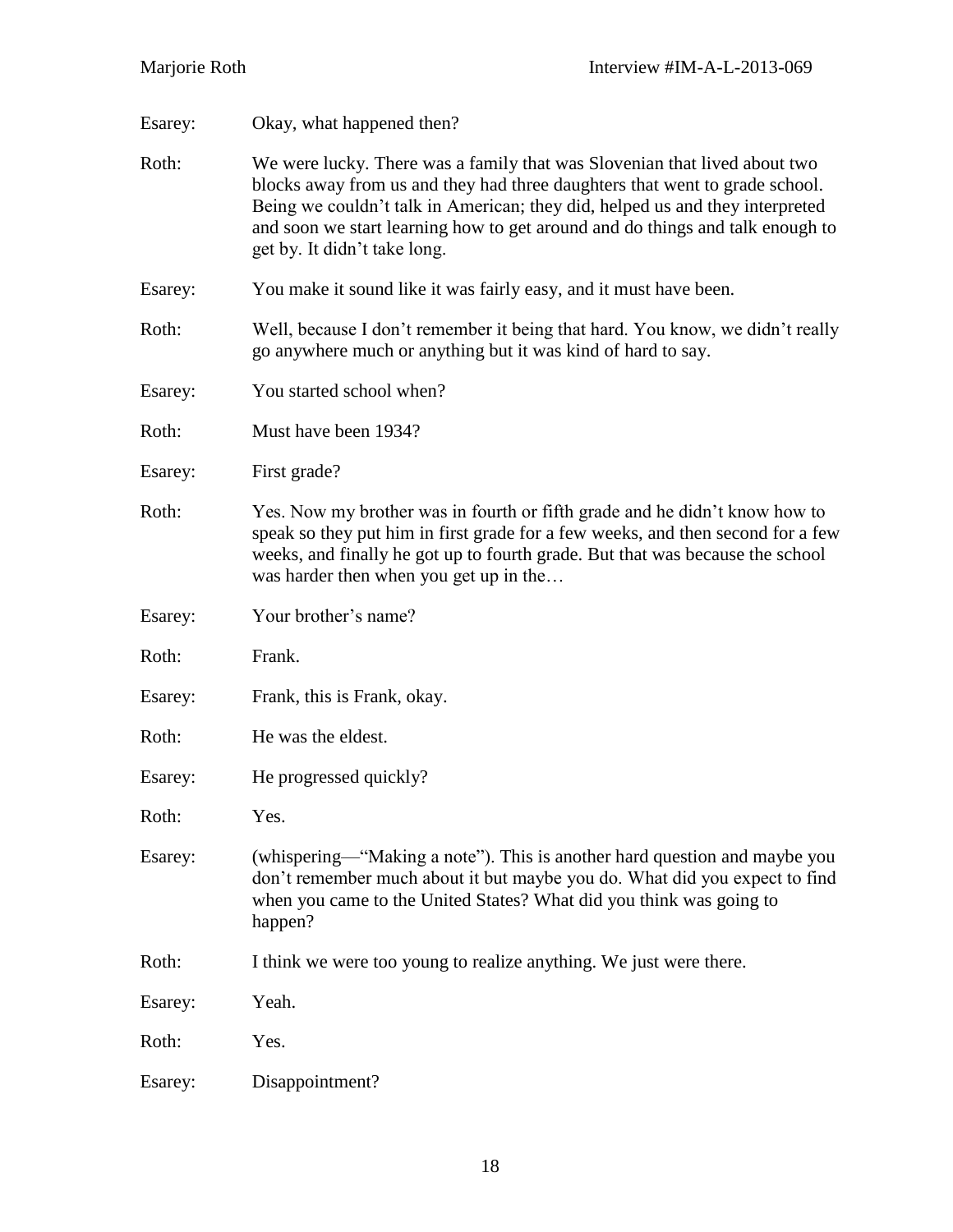| Roth:   | I would say we were disappointed, yes, because we left all our family there in<br>Slovenia and it was pretty strange. Felt very insecure even as a child. I know<br>when we went past Deveraux and they had that big pile where they used to<br>dump stuff, had a fire going, and we drove passed there to my uncle's house. I<br>felt so afraid. I had an afraid feeling. |
|---------|----------------------------------------------------------------------------------------------------------------------------------------------------------------------------------------------------------------------------------------------------------------------------------------------------------------------------------------------------------------------------|
| Esarey: | Because?                                                                                                                                                                                                                                                                                                                                                                   |
| Roth:   | Well, it was just strange and everything. It was so different once we came<br>here.                                                                                                                                                                                                                                                                                        |
| Esarey: | Yeah.                                                                                                                                                                                                                                                                                                                                                                      |
|         | (talking in the background—"well that coal mine was)                                                                                                                                                                                                                                                                                                                       |
| Roth:   | Yeah, but it was just strange.                                                                                                                                                                                                                                                                                                                                             |
| Esarey: | Um hum.                                                                                                                                                                                                                                                                                                                                                                    |
| Roth:   | I do remember that.                                                                                                                                                                                                                                                                                                                                                        |
| Esarey: | Did you get to know your father as the years went by, a little more?                                                                                                                                                                                                                                                                                                       |
| Roth:   | He was not a real warm person but very strict, but a good man. We always<br>were taught that he was a good man and respected him. He was very strict<br>with us.                                                                                                                                                                                                           |
| Esarey: | Describe what that means.                                                                                                                                                                                                                                                                                                                                                  |
| Roth:   | Oh, I could tell later.                                                                                                                                                                                                                                                                                                                                                    |
| Esarey: | Being strict.                                                                                                                                                                                                                                                                                                                                                              |
| Roth:   | My dad was strict. Well he made us toe the line on stuff and he just by<br>nature, you know.                                                                                                                                                                                                                                                                               |
| Esarey: | Okay, because you've mentioned he was very strict several times.                                                                                                                                                                                                                                                                                                           |
| Roth:   | I think more like when we got older and you know as we were growing up<br>with friends and boyfriends or whatever (laugh).                                                                                                                                                                                                                                                 |
| Esarey: | Yeah. May I ask, what institutions, groups, churches, community groups were<br>of help to your family as you were growing in Springfield.                                                                                                                                                                                                                                  |
| Roth:   | Well, the Slovenia National Benefit Society was a club that they belonged to.<br>We belonged to that and they had picnics and stuff and people, the<br>Slovenian's here in Springfield would get together, so we met that kind of<br>people; made it good for us like your ethnic people kind of stick together. But                                                       |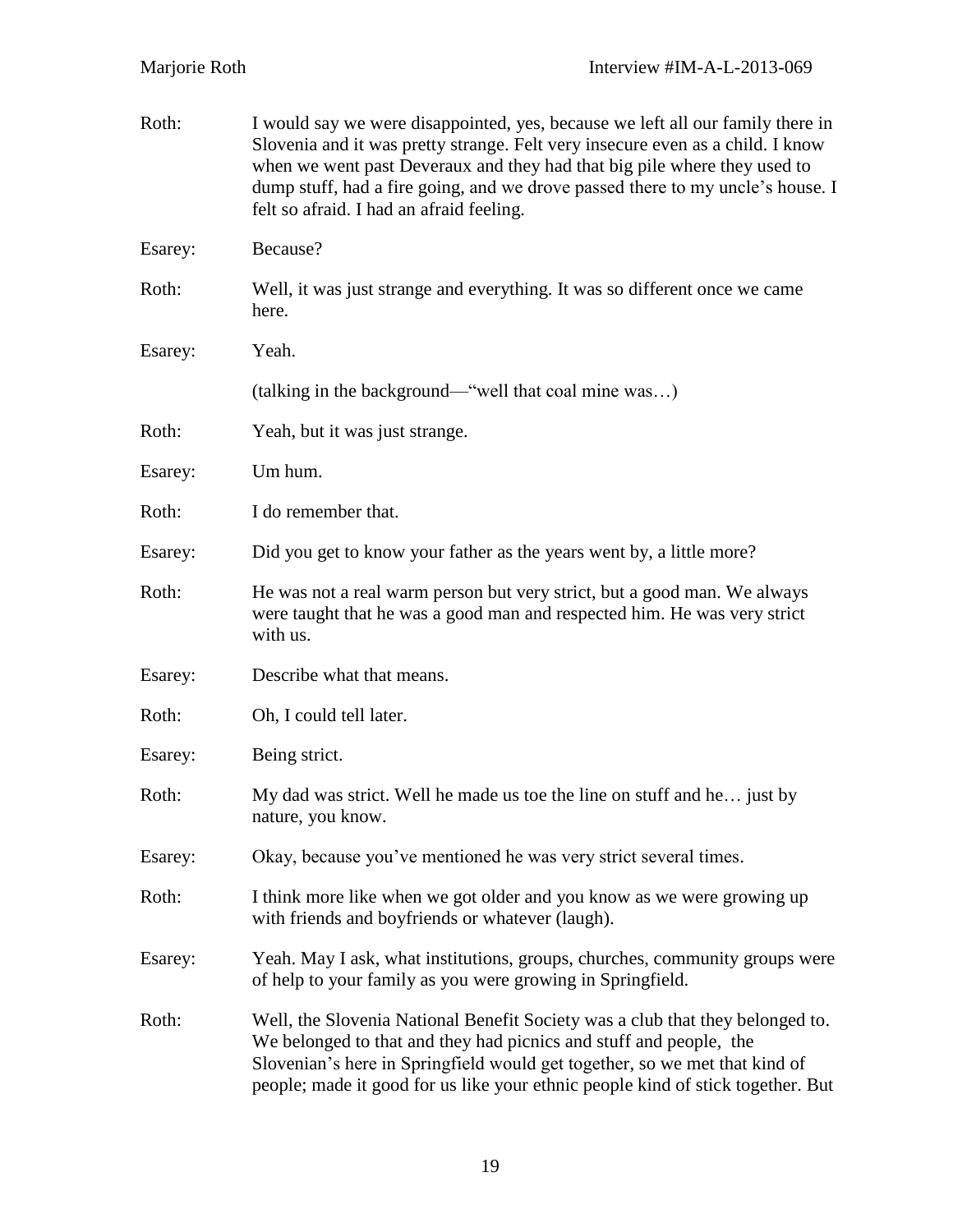the church, they didn't drive and there was too far away so they didn't go to church.

- Esarey: The Slovenian church or the Catholic Church?
- Roth: Catholic Church, yeah. I mean just kind of got way from that. Because over there they were so faithful; that was the main thing every Sunday.
- Esarey: Um hum. So a little bit estranged from the church because you physically couldn't get to the church. Who were your friends when you were here, when you were young, who were some?
- Roth: Some of the Slovenian people, they were here already. My father got to know them before already and my uncle so, yes. That's how, there were some that lived close to us and the women would visit in them days. Come over, and I remember Mom and them, they were visiting.
- Esarey: Would it be fair to say you had a Slovenian community within Springfield?
- Roth: There were quite a few Slovenians here, yes. Yes, quite a few; they had a nice lodge here that they did a lot of picnics and socializing, I should say.
- Esarey: Did that help you get used to being here a little bit?
- Roth: Oh, I think so because we were on the stage, we got to sing and they had dance and wine festivals, they call them. They had dances and so my parents went to all those things.
- Esarey: Tell me about singing here in Springfield. Tell me how you got going again with that.
- Roth: Well, we just was **known** for that. My mother had a **beautiful** voice and she taught us to sing. No matter where we went, when Slovenians get together they sang songs; if I remember in them days, that was very common. So that just came to be part of us.
- Esarey: Did your father participate?
- Roth: He did a little bit, too, yes. But I know he was real proud of us because my mother had a beautiful voice and he was so proud of that. (whispering: "I don't think I'm very interesting" laughter).
- Esarey: Did you sing when you were in school?
- Roth: Oh yes, they had us on several times with different programs that they had. They had us to sing, I would say.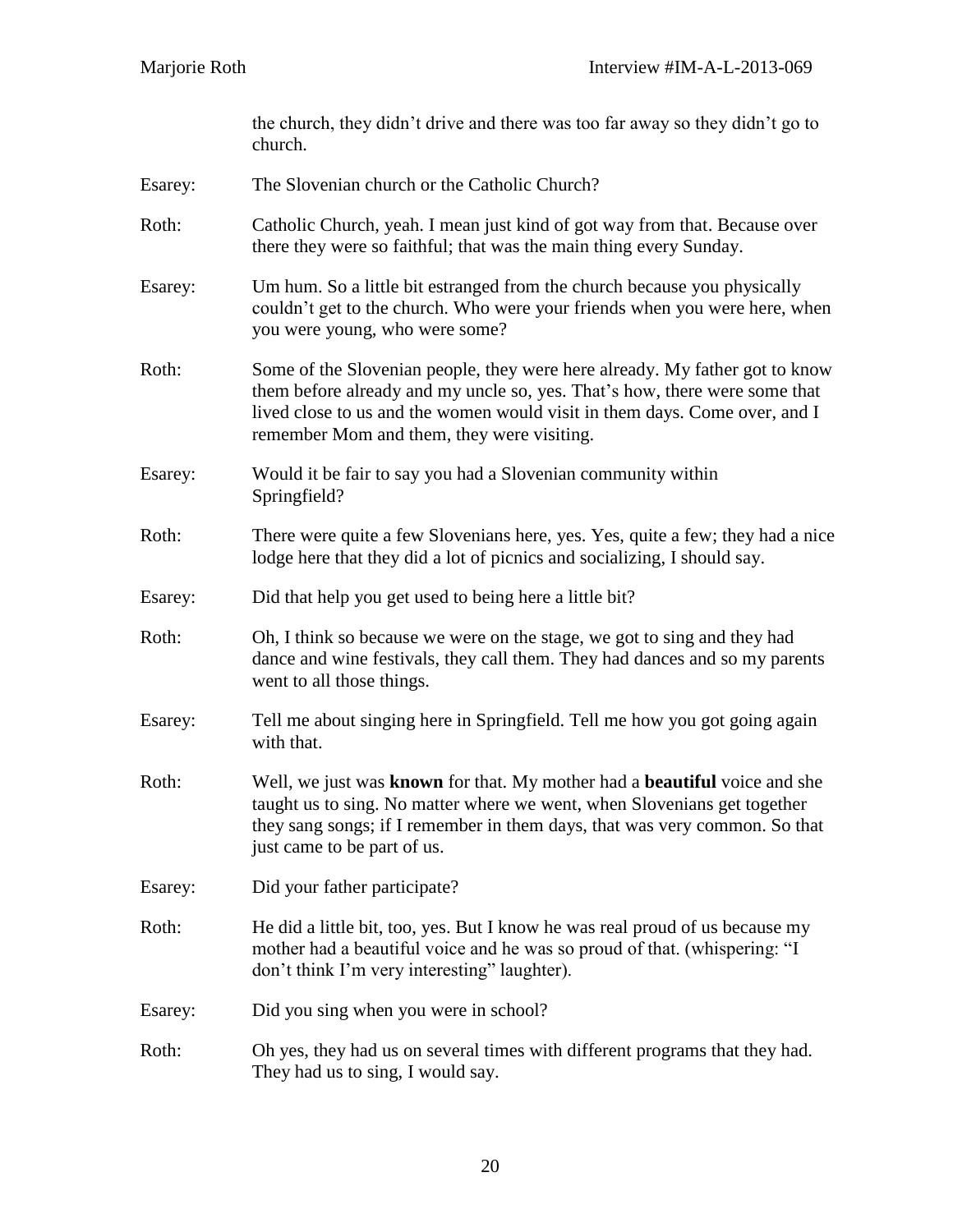| Esarey: | Did you sing in English or did you sing in your native languages or both?                                                                                                                                                                                                             |
|---------|---------------------------------------------------------------------------------------------------------------------------------------------------------------------------------------------------------------------------------------------------------------------------------------|
| Roth:   | Mostly native language when we first came here. Then later it was more<br>American.                                                                                                                                                                                                   |
| Esarey: | How long did it take before you became naturalized as a citizen. What was<br>that process like?                                                                                                                                                                                       |
| Roth:   | Well, us children were naturalized through my father who got his citizenship<br>papers, I think it was like 1938 or something, or 1936. We were here five<br>years when my mother got her citizenship paper. She really worked hard at it.<br>But we naturally became from my father. |
| Esarey: | How did your mother learn English?                                                                                                                                                                                                                                                    |
| Roth:   | Mostly from us kids. Because her Slovenian friends would talk Slovenian but<br>she learned it from us kids.                                                                                                                                                                           |
| Esarey: | Um hum, okay.                                                                                                                                                                                                                                                                         |
| Roth:   | Yes.                                                                                                                                                                                                                                                                                  |
| Esarey: | So tell me how long you've been an American citizen, then $-$ since 1938?                                                                                                                                                                                                             |
| Roth:   | Yes.                                                                                                                                                                                                                                                                                  |
| Esarey: | Okay.                                                                                                                                                                                                                                                                                 |
| Roth:   | Thirty-six I guess, when my dad was.                                                                                                                                                                                                                                                  |
| Esarey: | How did you get used to the changes in the culture, you know, or did you<br>have?                                                                                                                                                                                                     |
| Roth:   | Well, being we were that young it wasn't hard for us,  just like<br>automatically any children would do.                                                                                                                                                                              |
| Esarey: | Did you maintain contact with your family in Slovenia?                                                                                                                                                                                                                                |
| Roth:   | Yes, my mother wrote regularly.                                                                                                                                                                                                                                                       |
| Esarey: | Were you able to talk with them ever on the phone?                                                                                                                                                                                                                                    |
| Roth:   | No, never, no.                                                                                                                                                                                                                                                                        |
| Esarey: | If you had to, could you make a comparison between living here in America<br>and living in Slovenia at that time, or now, your own impressions what it was<br>like?                                                                                                                   |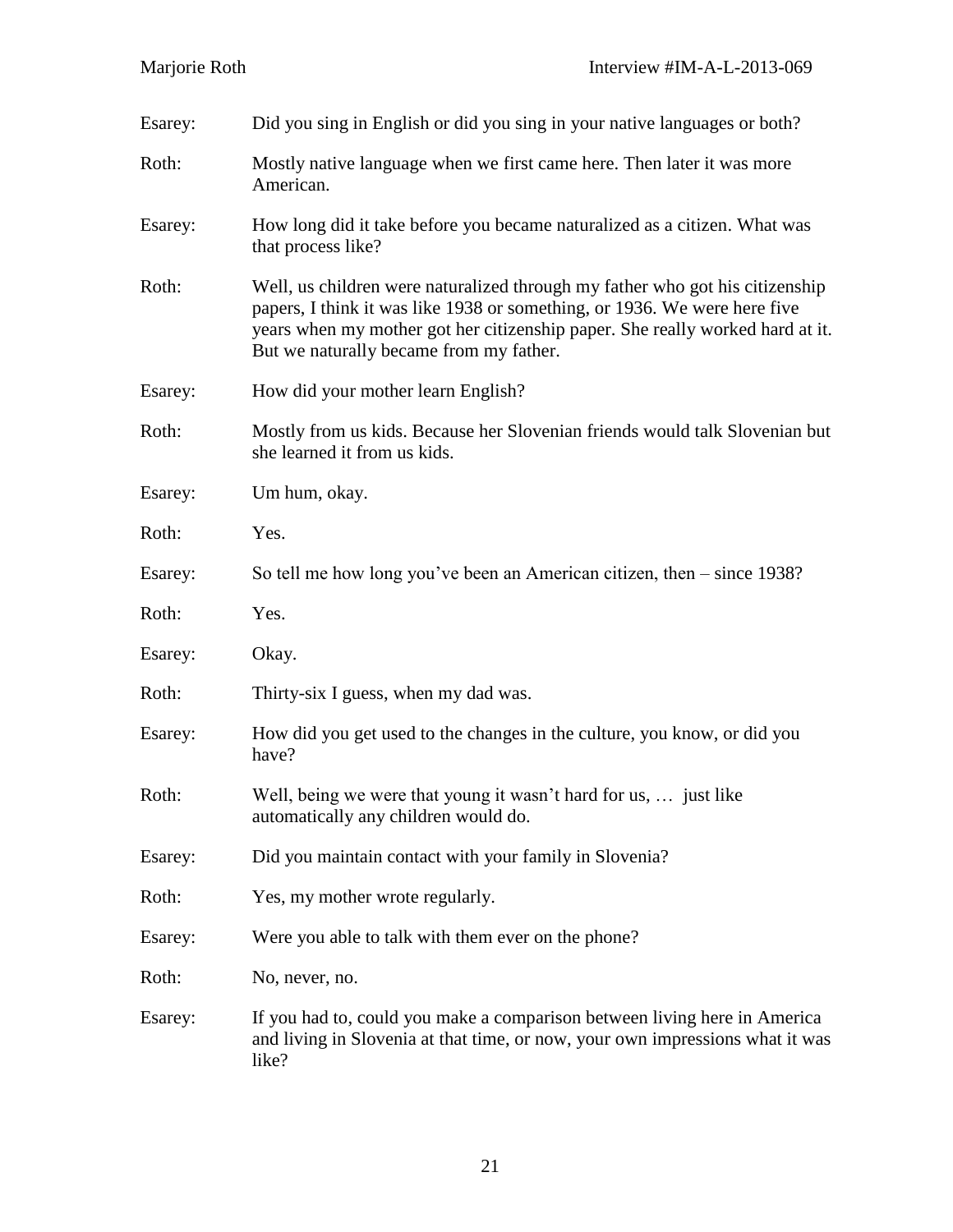| Roth:   | Well, it was the first time we saw a bathtub when we got here, and also the<br>stove, and all that was different here, and furnaces and stuff. Because over<br>there they had an oven in the kitchen area that was built in the wall and<br>extended to the next room. They covered the oven with a big square, about<br>four by four—looked like a ceramic tile thing—and we used to lay on top of<br>that for warmth in the winter. |
|---------|---------------------------------------------------------------------------------------------------------------------------------------------------------------------------------------------------------------------------------------------------------------------------------------------------------------------------------------------------------------------------------------------------------------------------------------|
| Esarey: | Oh, ho.                                                                                                                                                                                                                                                                                                                                                                                                                               |
| Roth:   | Un, huh. It was like in the corner, a big square thing and we had a little bench<br>that we got on and then on top and it was warm on top. That's how we got the<br>heat. It was different. We never saw like they have here, furnaces and<br>whatever.                                                                                                                                                                               |
|         | (background: "It nearly touched the ceiling.")                                                                                                                                                                                                                                                                                                                                                                                        |
|         | Well, it seemed like to us because we were little.                                                                                                                                                                                                                                                                                                                                                                                    |
|         | (background: "yeah")                                                                                                                                                                                                                                                                                                                                                                                                                  |
|         | But it wasn't that high.                                                                                                                                                                                                                                                                                                                                                                                                              |
|         | (background: "little high up there")                                                                                                                                                                                                                                                                                                                                                                                                  |
|         | Yeah. (laughter) (microphone noises) I thought I could answer better than I<br>do, but I guess I'm not.                                                                                                                                                                                                                                                                                                                               |
| Esarey: | You're doing fine. I'm asking you to remember things that happened a long<br>time $ago$                                                                                                                                                                                                                                                                                                                                               |
| Roth:   | Yes, and I'm trying                                                                                                                                                                                                                                                                                                                                                                                                                   |
| Esarey: | Well, we'll come forward, don't worry.                                                                                                                                                                                                                                                                                                                                                                                                |
| Roth:   | (laughter)                                                                                                                                                                                                                                                                                                                                                                                                                            |
| Esarey: | But it's okay to describe <b>anything</b> that just, you know, —sometimes it's these<br>just ordinary things that are so interesting. That the stoves are different, that<br>the sidewalks are different, that the way people shop.                                                                                                                                                                                                   |
| Roth:   | Yes. (background laughter)                                                                                                                                                                                                                                                                                                                                                                                                            |
| Esarey: | Any other things that just, going to school, but I'm hearing you tell me you<br>adjusted well, adjusted fairly quickly.                                                                                                                                                                                                                                                                                                               |
| Roth:   | Yes, we did.                                                                                                                                                                                                                                                                                                                                                                                                                          |
| Esarey: | Okay.                                                                                                                                                                                                                                                                                                                                                                                                                                 |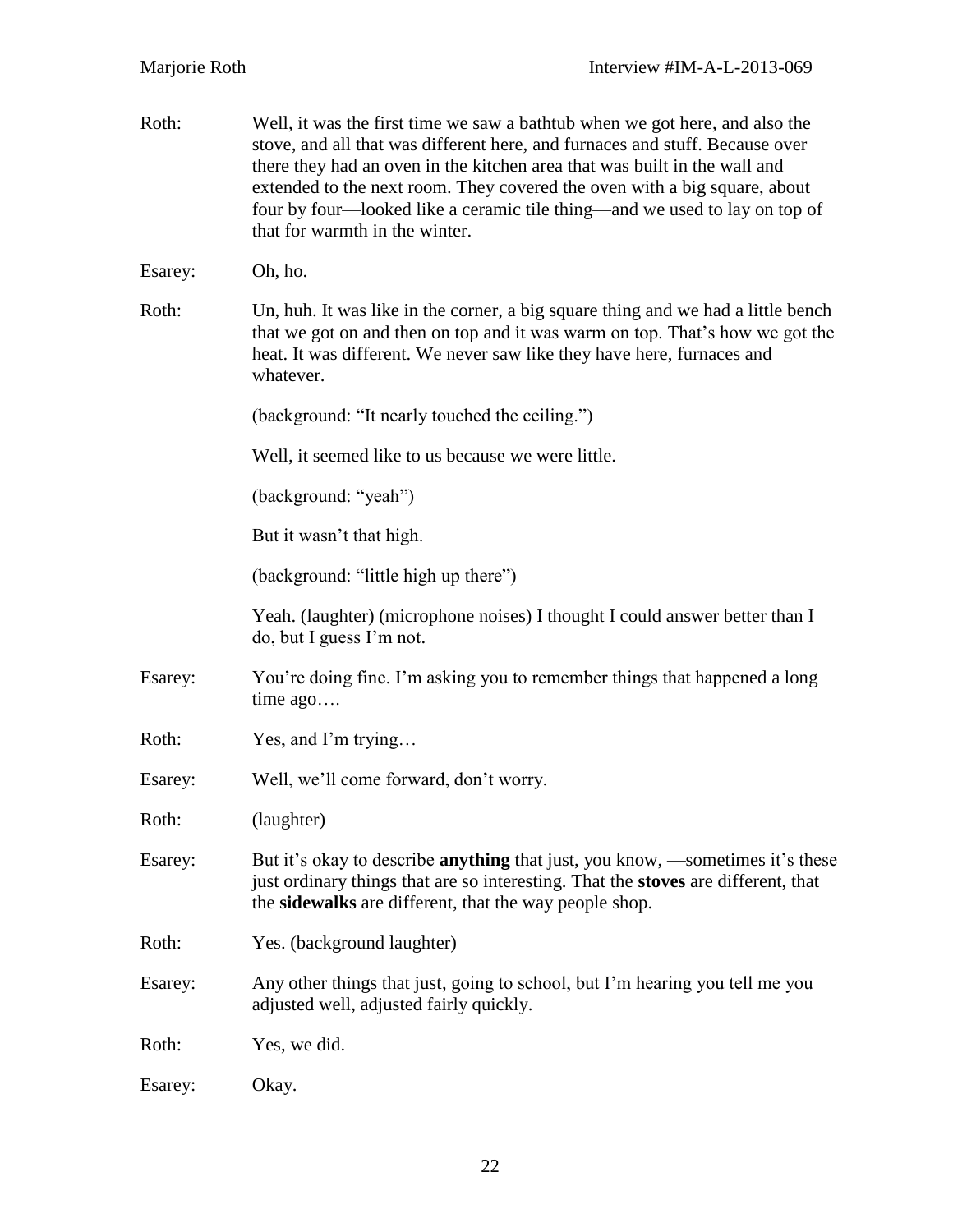| Roth:   | We adjusted well and very quickly.                                                                                                                                                              |
|---------|-------------------------------------------------------------------------------------------------------------------------------------------------------------------------------------------------|
| Esarey: | You adjusted well and quickly.                                                                                                                                                                  |
|         | Go ahead. Go ahead.                                                                                                                                                                             |
|         | (background voice: "We didn't eat fish over there. Well, they just wouldn't<br>allow it. I don't know what the reason was")                                                                     |
| Roth:   | The law, the law didn't                                                                                                                                                                         |
|         | (background voice: "It was the law that you didn't eat fish there.")                                                                                                                            |
| Roth:   | (Whispering) Couldn't be fishing you mean, yeah I remember that too.                                                                                                                            |
| Esarey: | Did you fish when you came here?                                                                                                                                                                |
| Roth:   | Not as much as most people. We never did have a lot of fish because they<br>weren't used to it.                                                                                                 |
|         | (background voice: "Oh no, un huh")                                                                                                                                                             |
|         | But that's trivial.                                                                                                                                                                             |
| Esarey: | What did you do in the afternoons and evenings when you were growing up<br>here? Um hum, let's say after fourth, fifth, sixth, seventh grade, that you were<br>getting a little older?          |
| Roth:   | Play out in the street. We played out in the street a lot and neighborhood<br>children.                                                                                                         |
| Esarey: | That would have been the 1940s, correct?                                                                                                                                                        |
| Roth:   | Yes, un huh.                                                                                                                                                                                    |
| Esarey: | And 1950s?                                                                                                                                                                                      |
| Roth:   | Yeah, '40s.                                                                                                                                                                                     |
|         | (voice in background: "so we wouldn't get on the street."                                                                                                                                       |
| Esarey: | You had what on the street?                                                                                                                                                                     |
|         | (background voice) My dad took and had a rope and he tied from one tree to<br>the next tree so we couldn't get close to the street. so it'd be safe. That was in<br>the yard.") (No it wasn't.) |
| Esarey: | Did you take vacations?                                                                                                                                                                         |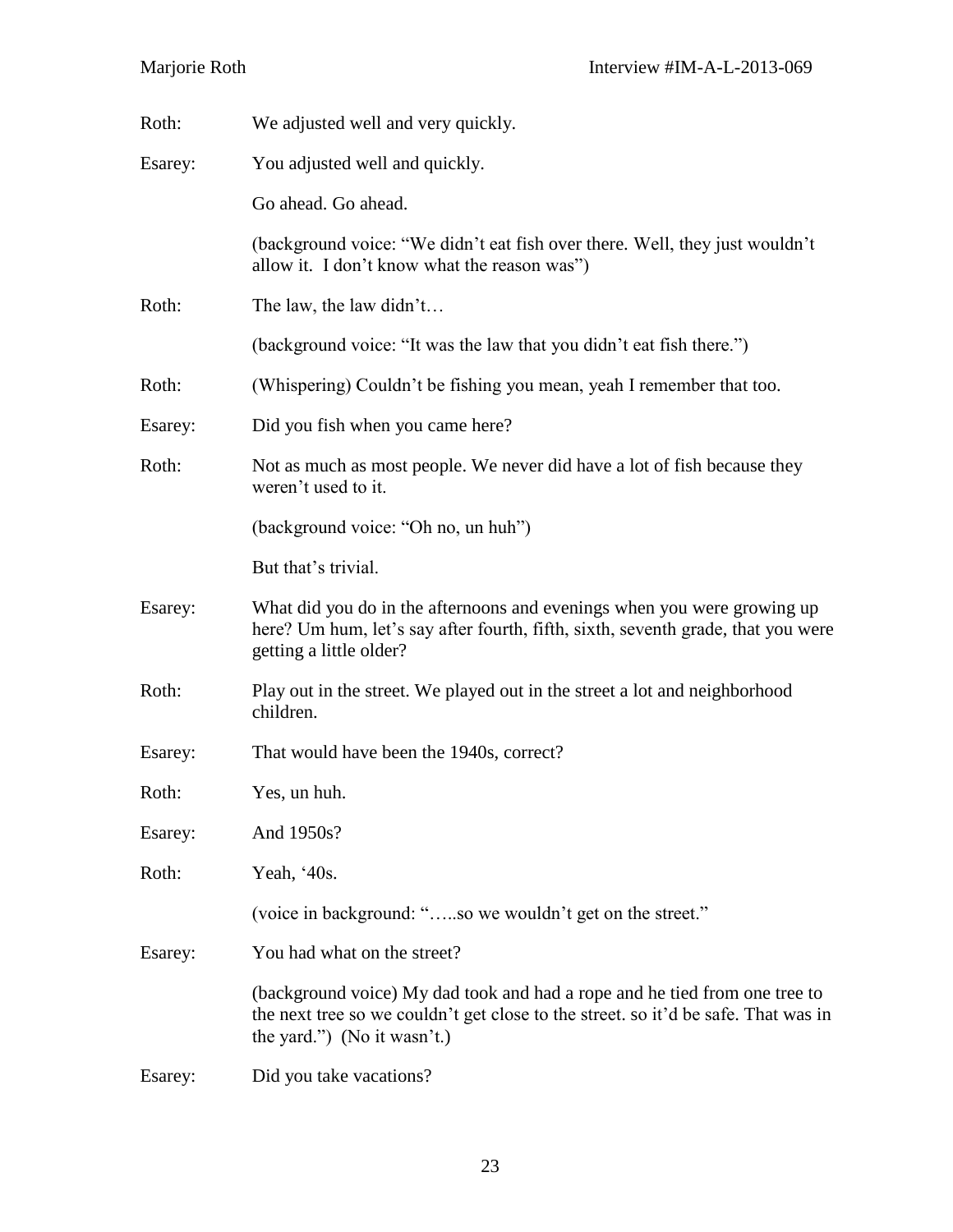| Roth:   | No, we didn't. My parents just weren't that type, being my dad never drove,<br>we never did take a vacation.                                                                                                                      |
|---------|-----------------------------------------------------------------------------------------------------------------------------------------------------------------------------------------------------------------------------------|
|         | (background voice: "never do what?")                                                                                                                                                                                              |
|         | Take vacations anywhere.                                                                                                                                                                                                          |
|         | (background voice: "oh")                                                                                                                                                                                                          |
| Esarey: | What was the name of the schools that you went to?                                                                                                                                                                                |
| Roth:   | School?                                                                                                                                                                                                                           |
| Esarey: | Yeah.                                                                                                                                                                                                                             |
| Roth:   | All I remember is a shola, that means school.                                                                                                                                                                                     |
|         | (background voice: "school, yeah")                                                                                                                                                                                                |
| Esarey: | But what high school did you attend here?                                                                                                                                                                                         |
| Roth:   | Lanphier High School.                                                                                                                                                                                                             |
| Esarey: | Lanphier.                                                                                                                                                                                                                         |
| Roth:   | Yeah we went to Ridgely grade school and Converse, alternately.                                                                                                                                                                   |
| Esarey: | Do you have any family albums that we could look at some point? Roth: I<br>have some family pictures, yes.                                                                                                                        |
| Esarey: | Some family pictures that would tell us a little bit about some of your family<br>and Slovenia. I would like to go through some of those.                                                                                         |
|         | (Background noises)                                                                                                                                                                                                               |
|         | As you became a teenager, what were some of your activities then?                                                                                                                                                                 |
| Roth:   | (background voice: "work")                                                                                                                                                                                                        |
|         | School functions. And choir, and that's about it. We just didn't do too much.                                                                                                                                                     |
| Esarey: | Okay.                                                                                                                                                                                                                             |
| Roth:   | We did go to church, Third Presbyterian Church. (turning pages) This is my<br>father's family, that's my mother's family.                                                                                                         |
| Esarey: | We're looking at some of the family pictures in the album right now, and<br>going to describe just a little bit about some of the family pictures here. If you<br>could describe a little bit about this, like this uniform here? |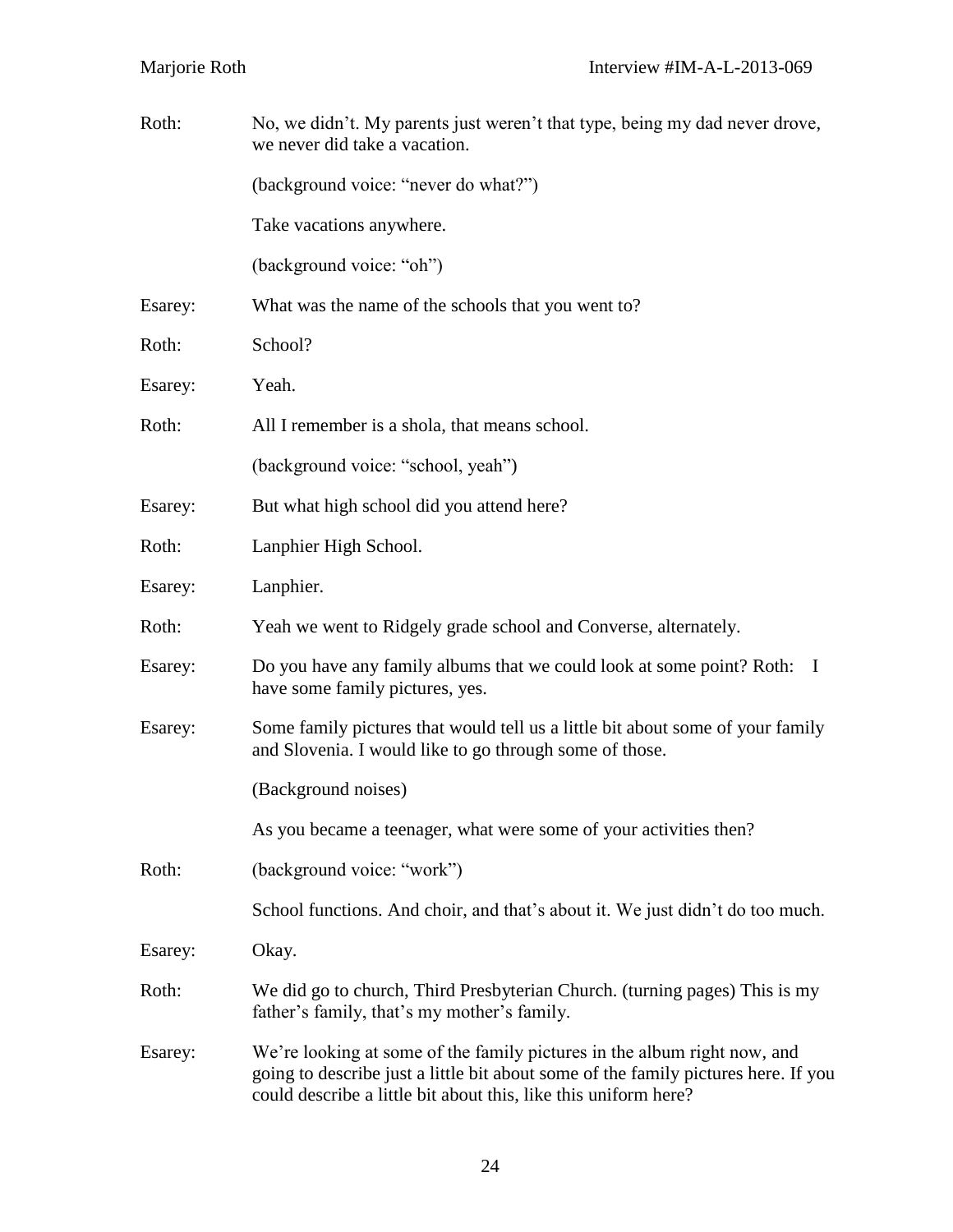| Roth:   | This is my Uncle Frank that was here before we came. The brothers that were<br>still living of course, they grew up, and this is my grandma and grandpa. |
|---------|----------------------------------------------------------------------------------------------------------------------------------------------------------|
| Esarey: | Is this the grandmother?                                                                                                                                 |
| Roth:   | Yes, un huh.                                                                                                                                             |
| Esarey: | Is this the Cavalry uniform?                                                                                                                             |
| Roth:   | No that's my father, wasn't in uniform there. He was still too young. The two<br>boys had to serve. Now he was killed in the war. Peppy, Peppy then.     |
| Esarey: | Which war?                                                                                                                                               |
| Roth:   | WWI. Well, I'll tell you, he was AWOL I heard, and they shot him in the field<br>when he was running away.                                               |
| Esarey: | Describe what happened in WWI that you know about. What was the<br>circumstances?                                                                        |
| Roth:   | Of course, I wasn't there then.                                                                                                                          |
| Esarey: | I know, but, but just from what                                                                                                                          |
| Roth:   | Well, my dad was too young to go but he went to the Army afterwards. But<br>the two older brothers were in the war.                                      |
| Esarey: | Were they drafted?                                                                                                                                       |
| Roth:   | Yes. I think it was compulsory that they go.                                                                                                             |
| Esarey: | And they were fighting the Russians or the Germans?                                                                                                      |
| Roth:   | Germans.                                                                                                                                                 |
|         | Now this was a village, aerial view of the village.                                                                                                      |
| Esarey: | And this is a picture of your family?                                                                                                                    |
| Roth:   | Yeah. They sent this after we were here, I believe.                                                                                                      |
| Esarey: | Um hum.                                                                                                                                                  |
| Roth:   | Soon after. I think this one here is when my father left for this country. My<br>father was there and my mother was here.                                |
| Esarey: | Is this your father?                                                                                                                                     |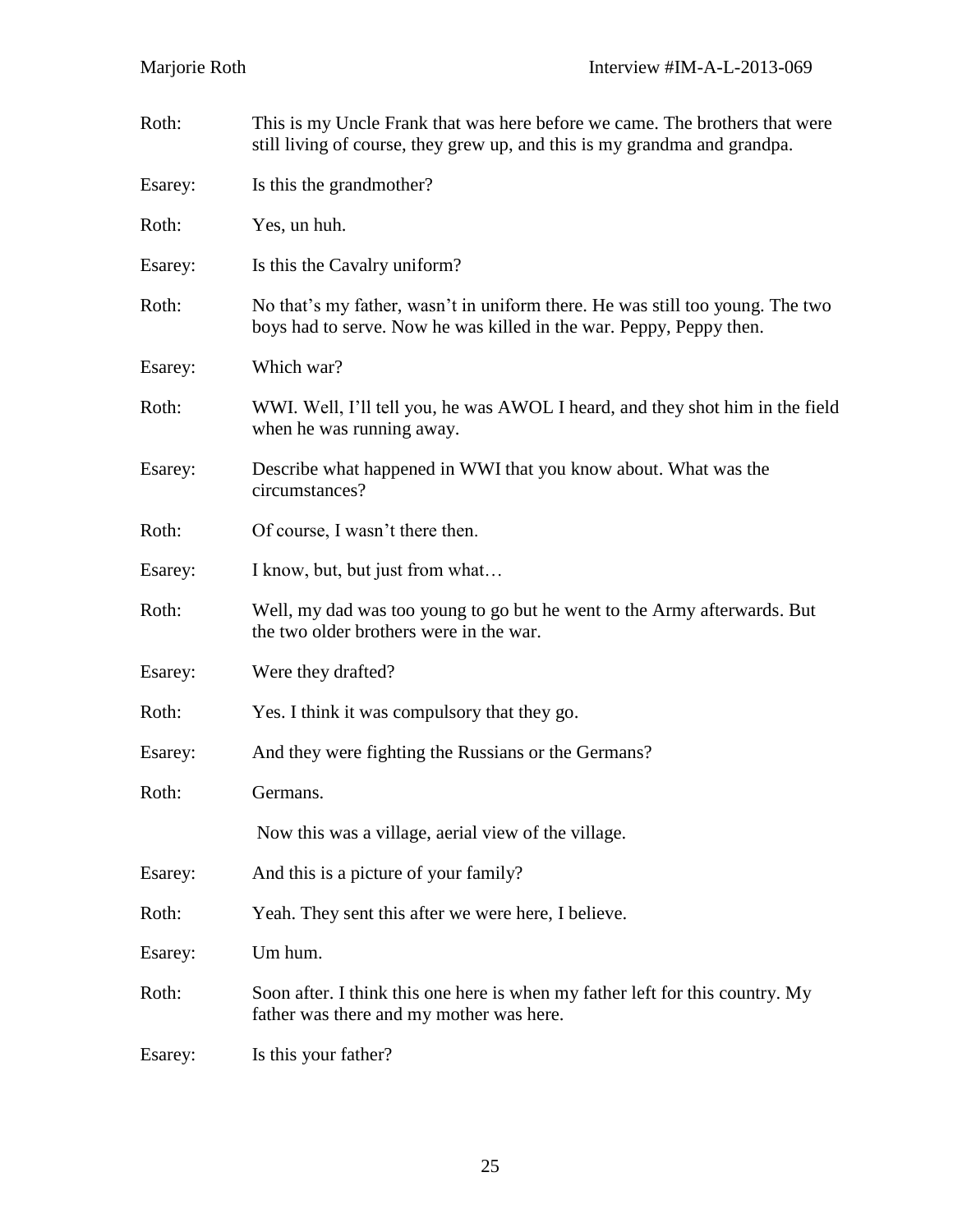| Roth:   | No, no my father is back here standing. But they had an accordion player<br>there. Now this is a wedding here. My uncle and aunt $-$ my uncle's wedding<br>picture and that also is my mother's side. That's my father's side.                |
|---------|-----------------------------------------------------------------------------------------------------------------------------------------------------------------------------------------------------------------------------------------------|
| Esarey: | And these are Slovenian?                                                                                                                                                                                                                      |
| Roth:   | Yes, see where the button boxes come in?                                                                                                                                                                                                      |
| Esarey: | Um hum.                                                                                                                                                                                                                                       |
| Roth:   | So many places, very popular. Yeah, this is like where they left for New York,<br>I guess.                                                                                                                                                    |
| Esarey: | I think a good story that certainly before we leave each other. And these are<br>some wonderful pictures here.                                                                                                                                |
| Roth:   | This is my uncle; he is Godfather to my brother and that's another, taken in<br>our backyard. I remember that.                                                                                                                                |
| Esarey: | Which one is you?                                                                                                                                                                                                                             |
| Roth:   | This one.                                                                                                                                                                                                                                     |
| Esarey: | Holding the flowers.                                                                                                                                                                                                                          |
| Roth:   | Look how cute I was (laugh).                                                                                                                                                                                                                  |
| Esarey: | You were so cute.                                                                                                                                                                                                                             |
| Roth:   | And this—Jo, too, and my brother. Now that's here in this country.                                                                                                                                                                            |
| Esarey: | Um hum.                                                                                                                                                                                                                                       |
| Roth:   | We were singing there when we were young. Let's see now—these are just<br>pictures of, here's another picture of the one we havethat's another picture<br>of them, my mom's family, and this is, I think was sent to my mother<br>afterwards. |
| Esarey: | Okay.                                                                                                                                                                                                                                         |
| Roth:   | My barn where my father's home wasthat's part of that house.                                                                                                                                                                                  |
| Esarey: | When your parents came over here did they ever speak of the WWI and the<br>effects it had on your family?                                                                                                                                     |
| Roth:   | Not too much, I don't think.                                                                                                                                                                                                                  |
| Esarey: | No, so that wasn't something that would have been a topic of conversation.<br>Who is this?                                                                                                                                                    |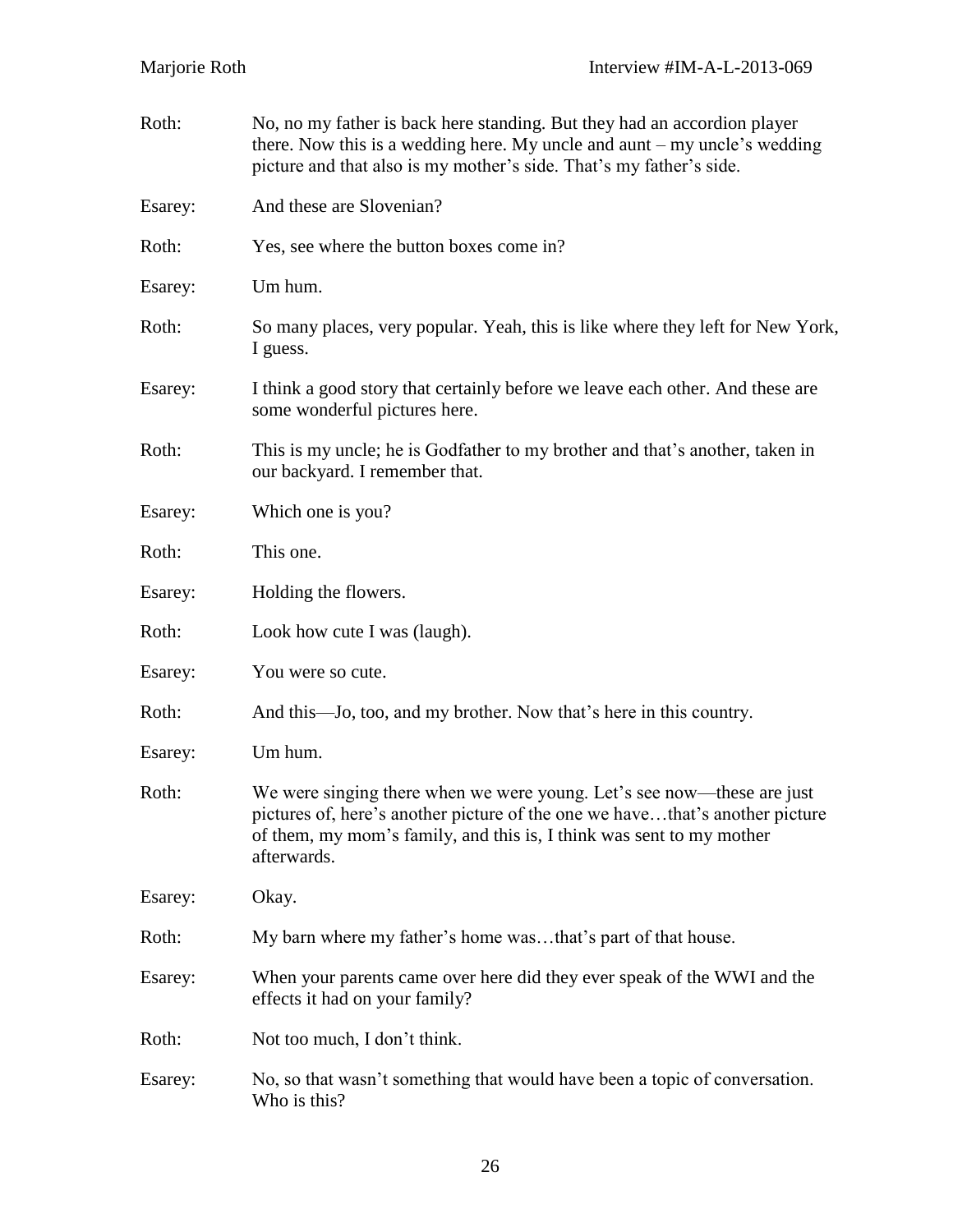| Roth:   | That's my daughter when she was younger, (laugh).                                                                                                                                                                                                                                                                                                                                                                                                                                    |
|---------|--------------------------------------------------------------------------------------------------------------------------------------------------------------------------------------------------------------------------------------------------------------------------------------------------------------------------------------------------------------------------------------------------------------------------------------------------------------------------------------|
| Esarey: | Beautiful picture.                                                                                                                                                                                                                                                                                                                                                                                                                                                                   |
| Roth:   | Quite a long time ago—school picture.                                                                                                                                                                                                                                                                                                                                                                                                                                                |
| Esarey: | We'll come back to some of these, I think. Tell me about the button box.<br>There's such a history with that.                                                                                                                                                                                                                                                                                                                                                                        |
| Roth:   | Un huh, well about mine you mean?                                                                                                                                                                                                                                                                                                                                                                                                                                                    |
| Esarey: | Well, I think we talk about maybe your father's button box and then let's talk<br>about yours.                                                                                                                                                                                                                                                                                                                                                                                       |
| Roth:   | Yeah, well my father bought his in Austria and brought it here on the boat<br>because he always wanted one, so that's all I know. He didn't play any certain<br>songs but he could make them up and they sounded pretty good to me.                                                                                                                                                                                                                                                  |
| Esarey: | So he composed things on the button box?                                                                                                                                                                                                                                                                                                                                                                                                                                             |
| Roth:   | Yes, un huh. He just by ear.                                                                                                                                                                                                                                                                                                                                                                                                                                                         |
| Esarey: | Well, let's just move right on to yours then.                                                                                                                                                                                                                                                                                                                                                                                                                                        |
| Roth:   | Well, my dad sold his when I was just about eight years old, eight or nine, and<br>he sold it and I always pined for it. I thought "oh", because I loved that<br>accordion. I always wished he didn't sell it. So when I got older and my<br>husband found out how much I liked one and we went to dances and things<br>and he would see them and I would just be so thrilled to see them, I thought<br>"boy, I always wanted to play one." So he surprised me with a brand new one. |
| Esarey: | When you were sixty?                                                                                                                                                                                                                                                                                                                                                                                                                                                                 |
| Roth:   | Sixty years old.                                                                                                                                                                                                                                                                                                                                                                                                                                                                     |
|         | (background laughter)                                                                                                                                                                                                                                                                                                                                                                                                                                                                |
| Esarey: | That's must have been a wonderful moment.                                                                                                                                                                                                                                                                                                                                                                                                                                            |
| Roth:   | Well it scared me because I don't know anything about how to do it, you<br>know. If I had my father's is what I wished I had. If I had his I would have<br>learned maybe and wouldn't feel so compelled to learn. This way I had to do<br>it for Art because, you know, he paid a lot of money for it. So I learned to play<br>it.                                                                                                                                                   |
| Esarey: | Well, we come back to this.                                                                                                                                                                                                                                                                                                                                                                                                                                                          |
| Roth:   | Oh                                                                                                                                                                                                                                                                                                                                                                                                                                                                                   |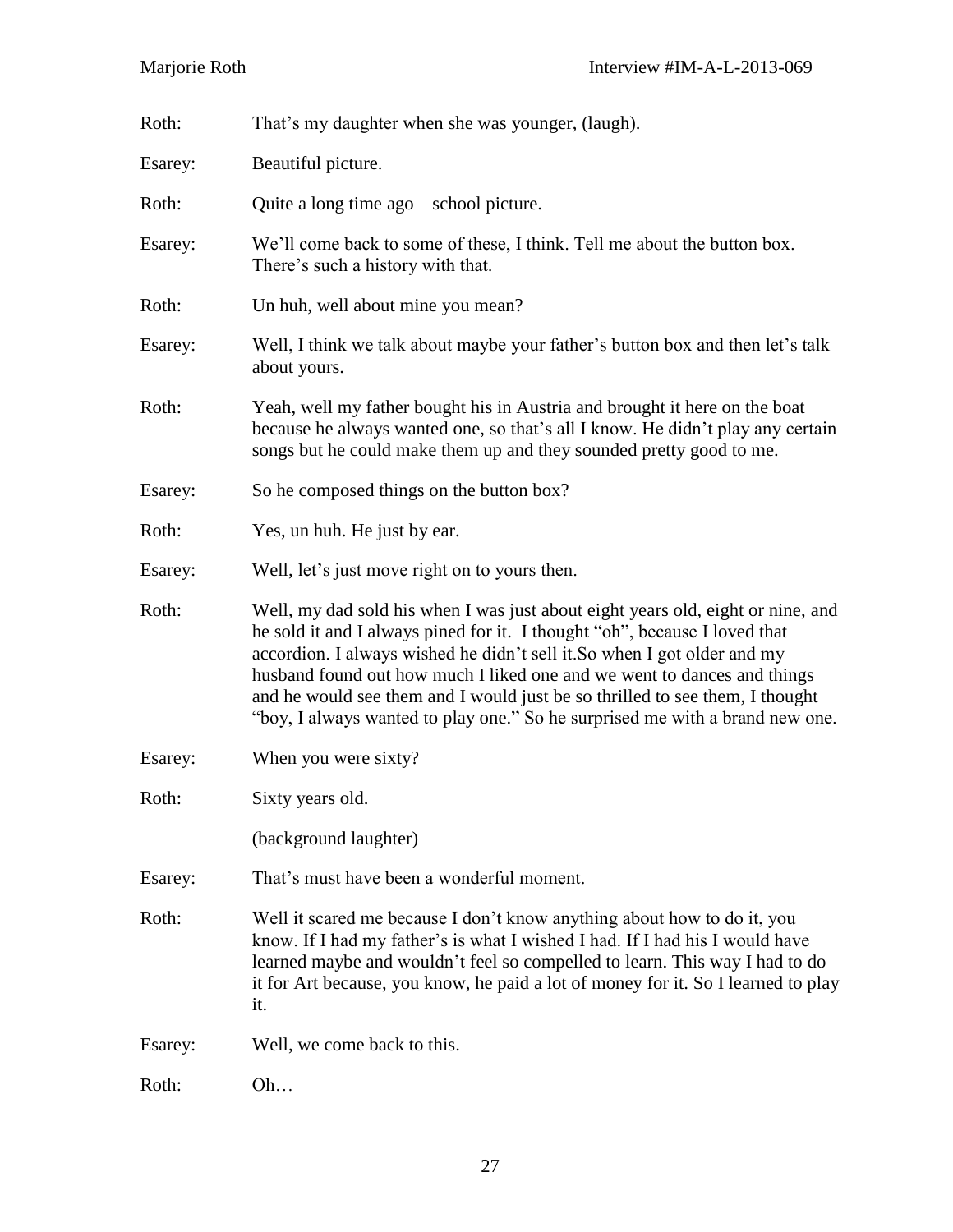Esarey: Not now, but we will be, um hum.

- Roth: So I learned to play it on my own, by ear. Just got pretty good at it at the time and of course, then Josephine and I got together and we was singing again. We knew a lot of Slovenian songs and I played a lot of Slovenian music and other sing-a-longs too from here. And it's just something that was natural.
- Esarey: I think what I want to do is to end this for today, because I want to pick up next time. I'm going to stop.

(end of first interview – second continues)

# Interview with Marjorie Roth

# IM-A-L-2013-069 Interview  $\# 2$ : July 9, 2013 Interviewer: Carol Esarey

## **COPYRIGHT**

**The following material can be used for educational and other non-commercial purposes without the written permission of the Abraham Lincoln Presidential Library. "Fair use" criteria of Section 107 of the Copyright Act of 1976 must be followed. These materials are not to be deposited in other repositories, nor used for resale or commercial purposes without the authorization from the Audio-Visual Curator at the Abraham Lincoln Presidential Library, 112 N. 6th Street, Springfield, Illinois 62701. Telephone (217) 785-7955**

Esarey: This is Carol Esarey with the Abraham Lincoln Presidential Library and Museum Oral History Program. I'm with Marj Roth, in her kitchen in Springfield, Illinois and the date is July 9th, 2013. We are here to discuss a little more about Marj's life and all of the things that went into it that made her so unique.

> So first of all I want to say that I asked Marj to bring some pictures for us today. We will be weaving some of these pictures into our discussion as we go along. The first picture we have here—we're going to go back to Slovenia when Marj was very small—and I'd like to ask you to describe this home and a little bit about what it was like to live there.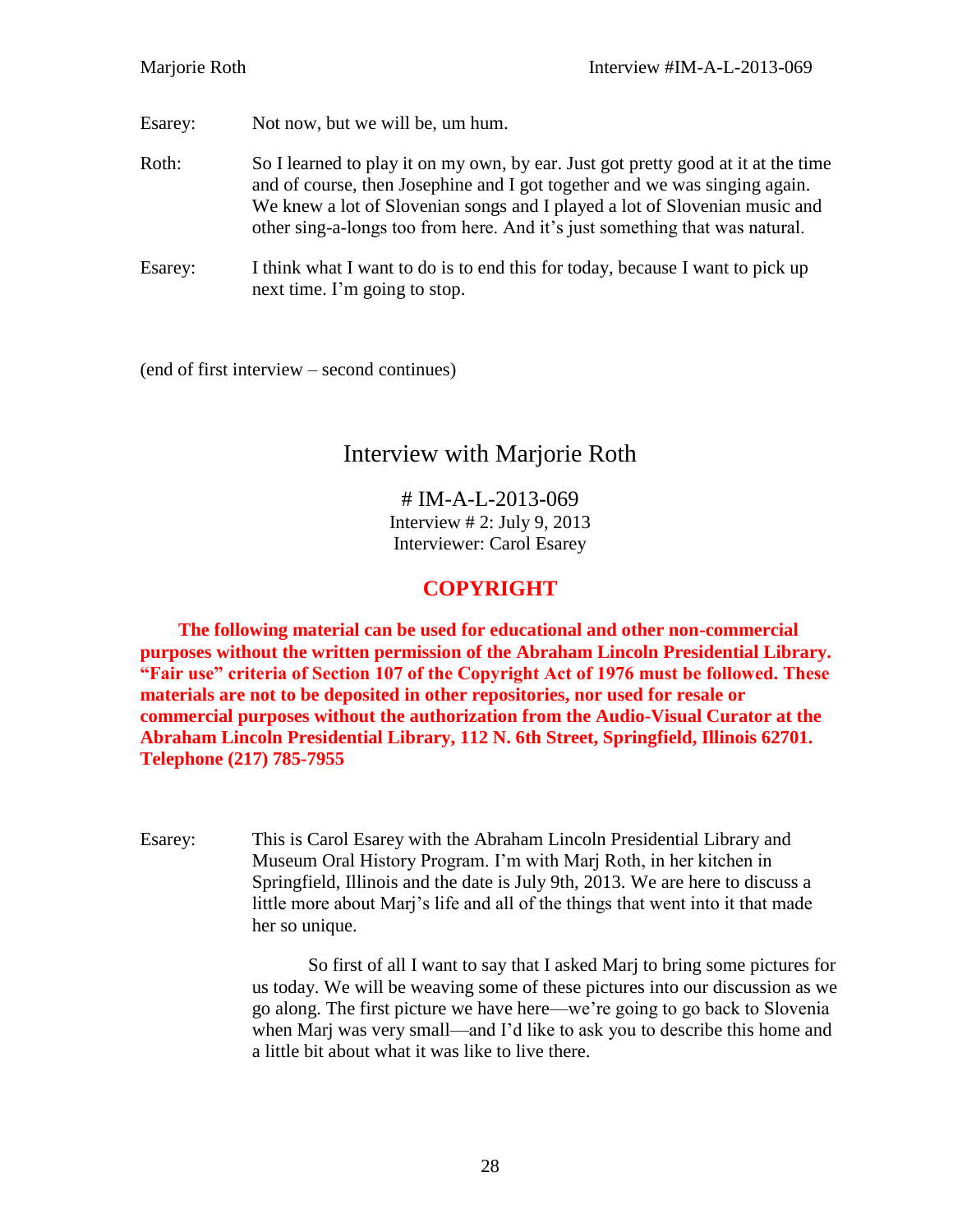| Roth:   | Well, from what I remember it was just small. At that time when you're a<br>child everything looks bigger but now look at it, now it had to be a very small<br>cottage. It had two parts in the house, like a little duplex situation. My uncle<br>lived on the one side and he had a little tailor shop there; he was the tailor for<br>the town of Kranjska. And we lived on the other side with my grandma and<br>there was three of us children, and my mother lived with my grandma because<br>my father came over here in 1929, and that's where he had us live until we<br>came to this country. |
|---------|---------------------------------------------------------------------------------------------------------------------------------------------------------------------------------------------------------------------------------------------------------------------------------------------------------------------------------------------------------------------------------------------------------------------------------------------------------------------------------------------------------------------------------------------------------------------------------------------------------|
| Esarey: | What did your uncle do as a tailor?                                                                                                                                                                                                                                                                                                                                                                                                                                                                                                                                                                     |
| Roth:   | He made clothes and sewed suits and clothes for men.                                                                                                                                                                                                                                                                                                                                                                                                                                                                                                                                                    |
| Esarey: | In the village?                                                                                                                                                                                                                                                                                                                                                                                                                                                                                                                                                                                         |
| Roth:   | Yes.                                                                                                                                                                                                                                                                                                                                                                                                                                                                                                                                                                                                    |
| Esarey: | I know you've said this before, but tell us where this is located.                                                                                                                                                                                                                                                                                                                                                                                                                                                                                                                                      |
| Roth:   | Where is what located? The house?                                                                                                                                                                                                                                                                                                                                                                                                                                                                                                                                                                       |
| Esarey: | The house, yes.                                                                                                                                                                                                                                                                                                                                                                                                                                                                                                                                                                                         |
| Roth:   | It was in Kranjska. It's a real small town about twenty miles from the capital,<br>Ljubljank, of Yugoslavia. A little village, it's like in the Alps.                                                                                                                                                                                                                                                                                                                                                                                                                                                   |
| Esarey: | In the Alps. Okay.                                                                                                                                                                                                                                                                                                                                                                                                                                                                                                                                                                                      |
| Roth:   | Beautiful. And I remember there was a garden in the front yard instead of in<br>the back.                                                                                                                                                                                                                                                                                                                                                                                                                                                                                                               |
| Esarey: | What did you have in it?                                                                                                                                                                                                                                                                                                                                                                                                                                                                                                                                                                                |
| Roth:   | I don't exactly remember everything, but I know there was vegetables there.<br>They had cabbage and lettuce and I don't remember tomatoes in my days, but<br>I was so small it didn't seem to register, I guess.                                                                                                                                                                                                                                                                                                                                                                                        |
| Esarey: | Who did the cooking?                                                                                                                                                                                                                                                                                                                                                                                                                                                                                                                                                                                    |
| Roth:   | Mostly my grandmother, because my mother went on the farms and worked<br>while we were living there with her.                                                                                                                                                                                                                                                                                                                                                                                                                                                                                           |
| Esarey: | What did she do on the farms; what did she do?                                                                                                                                                                                                                                                                                                                                                                                                                                                                                                                                                          |
| Roth:   | She was out in the field. They were hoeing, weeding, and just usual work like<br>that.                                                                                                                                                                                                                                                                                                                                                                                                                                                                                                                  |
| Esarey: | You have some good memories in this home. Any in particular?                                                                                                                                                                                                                                                                                                                                                                                                                                                                                                                                            |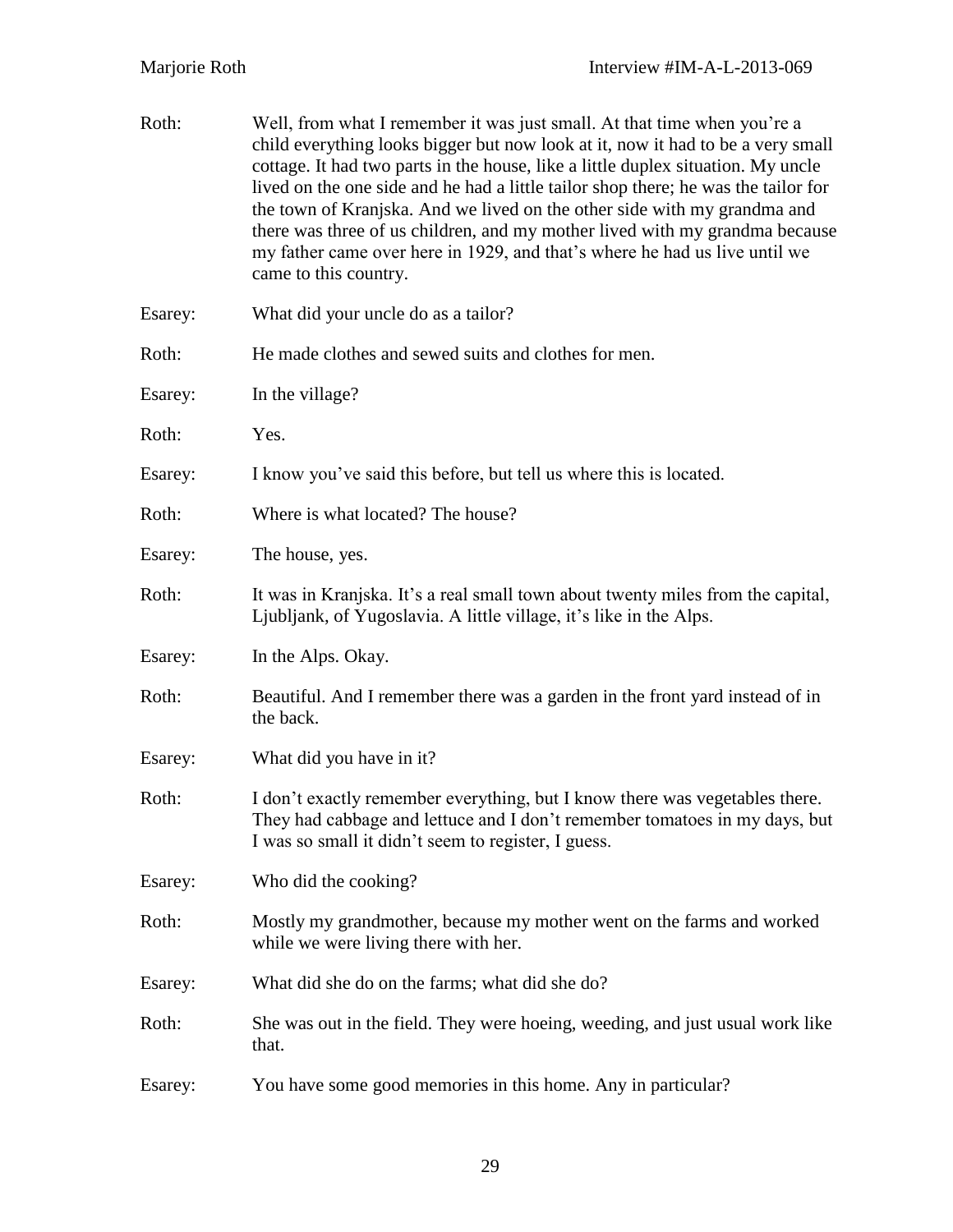| Roth:   | Well, I know my grandmother used to sit me on the little counter by the old-<br>looking kitchen that she had. While she was cooking, she sat me on the<br>counter to the side. Taught us to sing and maybe pray and little verses and just<br>things like that which I remember so well.                                                                                                                                                                                                                    |
|---------|-------------------------------------------------------------------------------------------------------------------------------------------------------------------------------------------------------------------------------------------------------------------------------------------------------------------------------------------------------------------------------------------------------------------------------------------------------------------------------------------------------------|
| Esarey: | Who were the singers in your family?                                                                                                                                                                                                                                                                                                                                                                                                                                                                        |
| Roth:   | Well, my mother had a beautiful voice, and on my mother's side they all sang:<br>her brothers and her sister and her mother; and they all seemed like they could<br>blend in. They had their own voices like soprano, alto.                                                                                                                                                                                                                                                                                 |
| Esarey: | They harmonized.                                                                                                                                                                                                                                                                                                                                                                                                                                                                                            |
| Roth:   | Yes, they were good in harmony and they loved singing.                                                                                                                                                                                                                                                                                                                                                                                                                                                      |
| Esarey: | And they were singing folk songs or what?                                                                                                                                                                                                                                                                                                                                                                                                                                                                   |
| Roth:   | Yes, that and church songs.                                                                                                                                                                                                                                                                                                                                                                                                                                                                                 |
| Esarey: | And church songs.                                                                                                                                                                                                                                                                                                                                                                                                                                                                                           |
| Roth:   | Yeah, church hymns.                                                                                                                                                                                                                                                                                                                                                                                                                                                                                         |
| Esarey: | Is that where you learned?                                                                                                                                                                                                                                                                                                                                                                                                                                                                                  |
| Roth:   | That's where I learned from, yes. We still can do it once in a while (laughter).                                                                                                                                                                                                                                                                                                                                                                                                                            |
| Esarey: | Okay. Did you sing while you were in this home? Did you sing in your home?                                                                                                                                                                                                                                                                                                                                                                                                                                  |
| Roth:   | I would say we did because I remember them sitting on top of the—looks like<br>a stove that they had there. It was a oven on one side of the room and through<br>the wall there was a big hollow place where they baked bread in there, but at<br>the same time it warmed the other room up. It was like a big square block,<br>maybe four by four feet, I would say, square. And that's where we used to,<br>and especially in the winter time, where it was warm for us. That's where we<br>got our heat. |
| Esarey: | That was your heat.                                                                                                                                                                                                                                                                                                                                                                                                                                                                                         |
| Roth:   | Yes, that was our heat.                                                                                                                                                                                                                                                                                                                                                                                                                                                                                     |
| Esarey: | You and your sisters.                                                                                                                                                                                                                                                                                                                                                                                                                                                                                       |
| Roth:   | Yeah, my sister and brother.                                                                                                                                                                                                                                                                                                                                                                                                                                                                                |
| Esarey: | Sister and brother. Did your sister and brother sing too?                                                                                                                                                                                                                                                                                                                                                                                                                                                   |
| Roth:   | Yes, they did. In fact my sister still sings with me if she happens to be around<br>me.                                                                                                                                                                                                                                                                                                                                                                                                                     |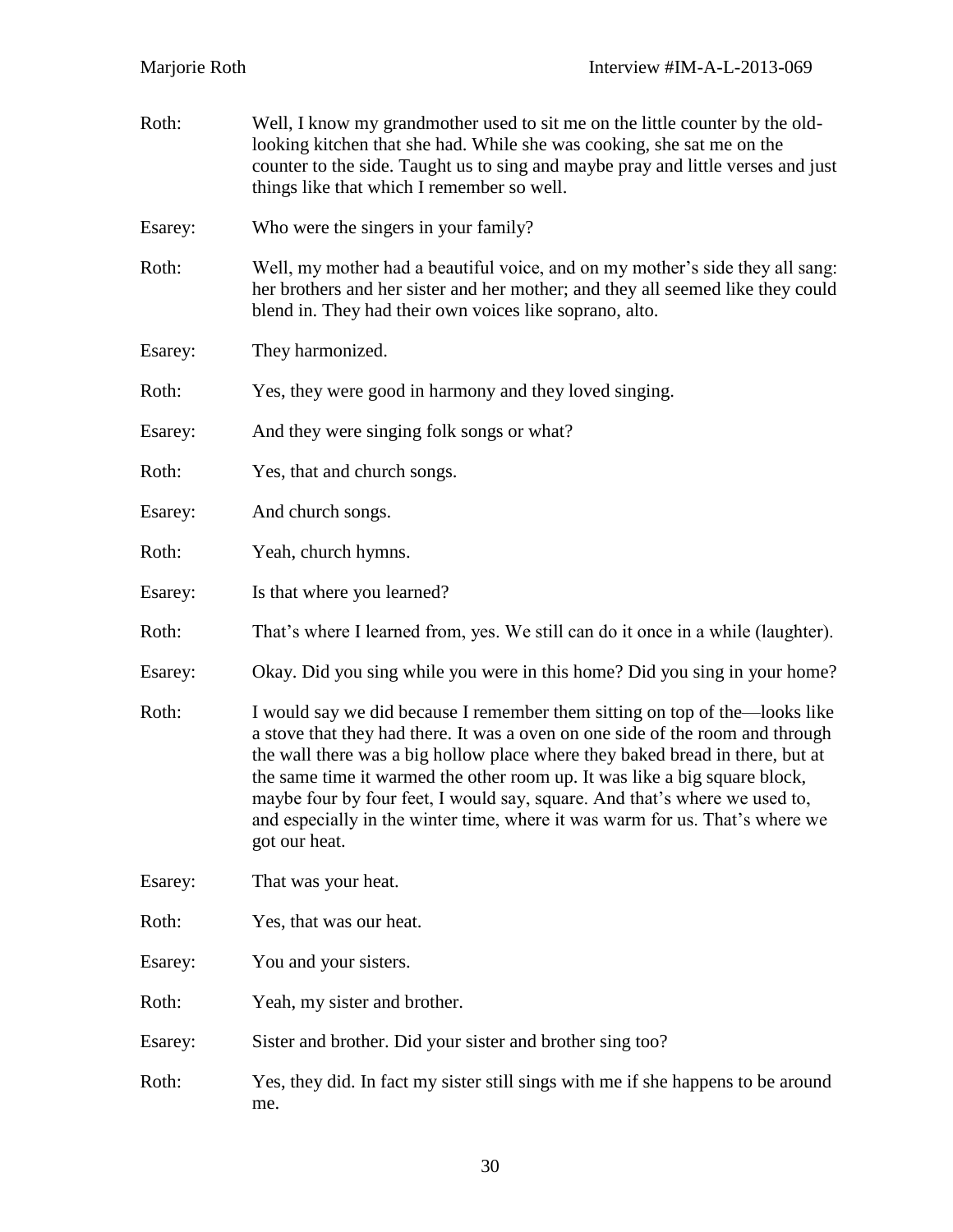| Esarey: | Okay.                                                                                                                                                                                                                                                                                                                                                                                                                                                                                                                                                                                            |
|---------|--------------------------------------------------------------------------------------------------------------------------------------------------------------------------------------------------------------------------------------------------------------------------------------------------------------------------------------------------------------------------------------------------------------------------------------------------------------------------------------------------------------------------------------------------------------------------------------------------|
| Roth:   | Yeah, we still sing.                                                                                                                                                                                                                                                                                                                                                                                                                                                                                                                                                                             |
| Esarey: | Your grandmother sing?                                                                                                                                                                                                                                                                                                                                                                                                                                                                                                                                                                           |
| Roth:   | Oh, yes, and my aunts and uncles.                                                                                                                                                                                                                                                                                                                                                                                                                                                                                                                                                                |
| Esarey: | That's wonderful                                                                                                                                                                                                                                                                                                                                                                                                                                                                                                                                                                                 |
| Roth:   | On my mother's side they were all very talented that way.                                                                                                                                                                                                                                                                                                                                                                                                                                                                                                                                        |
| Esarey: | We'll put that picture, unless there's more that you'd like to say about.                                                                                                                                                                                                                                                                                                                                                                                                                                                                                                                        |
| Roth:   | Well, that's all I can remember, actually.                                                                                                                                                                                                                                                                                                                                                                                                                                                                                                                                                       |
| Esarey: | Okay and these two areas designate the two—like duplex, like you say.                                                                                                                                                                                                                                                                                                                                                                                                                                                                                                                            |
| Roth:   | Right inside there was a little foyer with I remember a pebble step and it went<br>up into little small rooms upstairs, one on each side. I remember they had a<br>big round table up there and my aunt, my grandma would bake bread,<br>probably once a week—from what I can understand—these big round loaves<br>in that big oven that they had downstairs, and they would cover it for the week<br>and that was a big major part of their meal. But of course, the flour was<br>healthy then. Nothing was taken out; it had all the nutritions in it, so they<br>depended a lot on the bread. |
| Esarey: | How old were you and your siblings at this time?                                                                                                                                                                                                                                                                                                                                                                                                                                                                                                                                                 |
| Roth:   | I was almost six years old when we left so I do remember enough about it.                                                                                                                                                                                                                                                                                                                                                                                                                                                                                                                        |
| Esarey: | Because I know all of a sudden you were moved and then you know there are<br>new memories.                                                                                                                                                                                                                                                                                                                                                                                                                                                                                                       |
| Roth:   | Yes, un huh.                                                                                                                                                                                                                                                                                                                                                                                                                                                                                                                                                                                     |
| Esarey: | When you came over here—I'll stay on the kind of the food and the baking<br>and the cooking—describe some of the things, the types of foods and cooking<br>that you did that you brought with you, that your mom made.                                                                                                                                                                                                                                                                                                                                                                           |
| Roth:   | Well, this one potica was a real big thing there in that country. It's kind of a<br>nut roll. It's kind of like a bread with a filling of walnuts, filling that was<br>sweetened and rolled up into kind of like a—I can't quite describe it—roll, a<br>bread roll, but it was rich and good. That's real typical what they baked there<br>on holidays mostly.                                                                                                                                                                                                                                   |
| Esarey: | Could you spell that for me?                                                                                                                                                                                                                                                                                                                                                                                                                                                                                                                                                                     |
| Roth:   | P-o-t-i-c-a. [pronounced po-tee-tza]                                                                                                                                                                                                                                                                                                                                                                                                                                                                                                                                                             |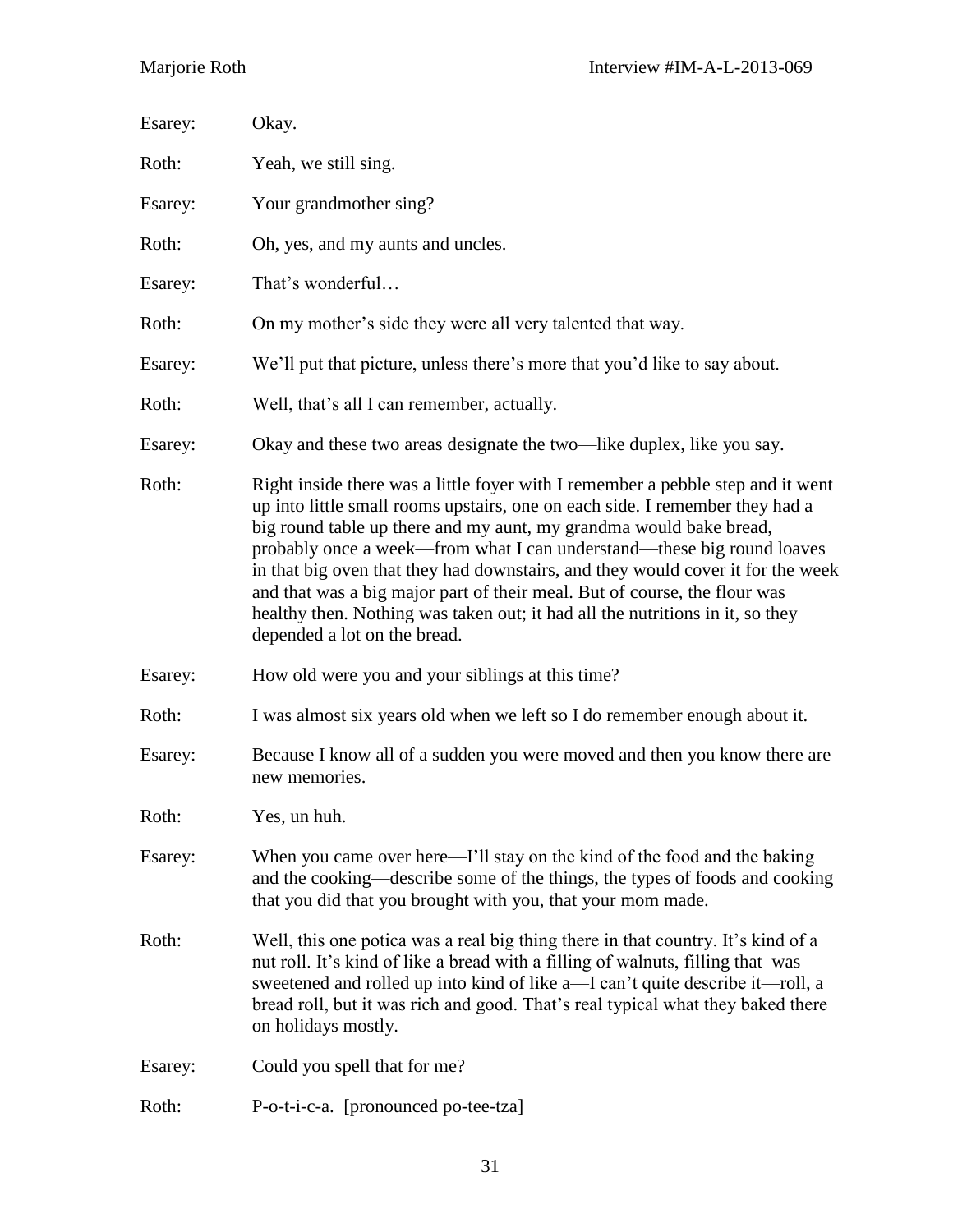| Esarey: | Potica.                                                                                                                                                                                                                                                                                                                                                |
|---------|--------------------------------------------------------------------------------------------------------------------------------------------------------------------------------------------------------------------------------------------------------------------------------------------------------------------------------------------------------|
| Roth:   | Potica. Sounds like pizza but it isn't.                                                                                                                                                                                                                                                                                                                |
| Esarey: | You still make them?                                                                                                                                                                                                                                                                                                                                   |
| Roth:   | I have until I just kind of got down here in the last year or so. And then I<br>baked strudel, apple strudel is big, and that was pretty typical over there.<br>That's where you roll the dough out so thin and spread it out over the whole<br>table and then you fill it with apples and some goodies and then roll it up. It is<br>very, very good. |
| Esarey: | Excellent.                                                                                                                                                                                                                                                                                                                                             |
| Roth:   | Um hum.                                                                                                                                                                                                                                                                                                                                                |
| Esarey: | What did you make with the barley?                                                                                                                                                                                                                                                                                                                     |
| Roth:   | Well, it was a barley soup.                                                                                                                                                                                                                                                                                                                            |
| Esarey: | Okay.                                                                                                                                                                                                                                                                                                                                                  |
| Roth:   | That was very common there and pork. And another is blood sausage. I hate to<br>mention that but that                                                                                                                                                                                                                                                  |
| Esarey: | Go ahead!                                                                                                                                                                                                                                                                                                                                              |
| Roth:   | That was very popular there. When they butchered a pig they made blood<br>sausage. To me it was delicious but you know, when you mention it to our<br>kids, they think it's yuck; naturally they would.                                                                                                                                                |
| Esarey: | (laughter)                                                                                                                                                                                                                                                                                                                                             |
| Roth:   | But I really did like it and I've already ordered it from Chicago a few times,<br>you know, some time ago, and it's good.                                                                                                                                                                                                                              |
| Esarey: | So you can find ethnic in neighborhood stores.                                                                                                                                                                                                                                                                                                         |
| Roth:   | It had barley and rice in it too.                                                                                                                                                                                                                                                                                                                      |
| Esarey: | What else did it have in it?                                                                                                                                                                                                                                                                                                                           |
| Roth:   | Well, some of like, the lungs                                                                                                                                                                                                                                                                                                                          |
| Esarey: | Um hum.                                                                                                                                                                                                                                                                                                                                                |
| Roth:   | and liver and ground up after the hog was butchered and they would save<br>the blood and then they have this rice and of course the people were fairly<br>poor there and they'd eat any, you know, they just made count of everything.                                                                                                                 |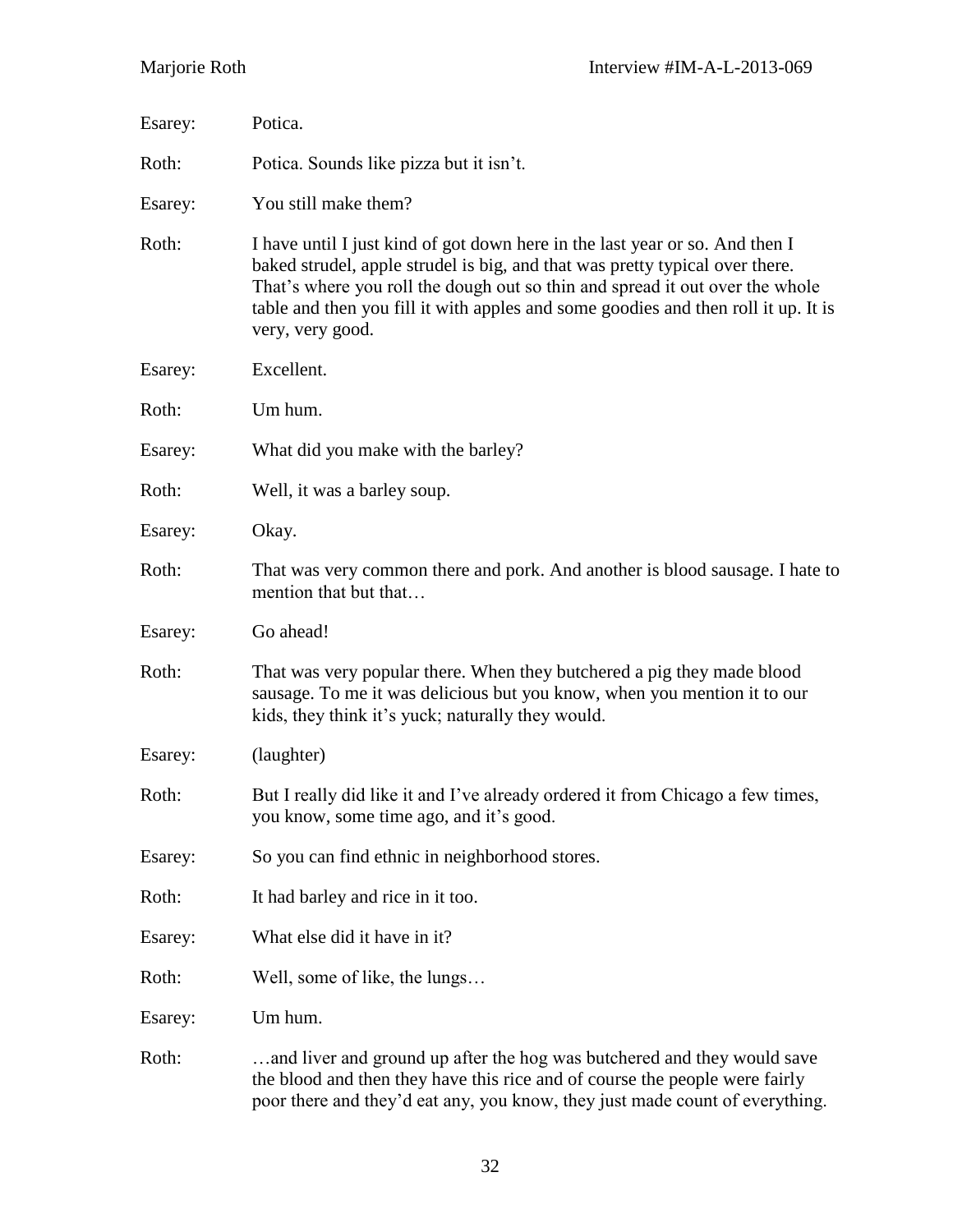| Esarey: | You wasted nothing.                                                                                                                                           |
|---------|---------------------------------------------------------------------------------------------------------------------------------------------------------------|
| Roth:   | No. But that was a big thing there, was a blood sausage.                                                                                                      |
| Esarey: | Yes.                                                                                                                                                          |
| Roth:   | Yeah, um hum. Of course your meat, your smoked sausage was very much so<br>too. And that kept well, pretty much of a staple.                                  |
| Esarey: | As you were growing up you went to Lanphier, correct?                                                                                                         |
| Roth:   | Lanphier High School, yes.                                                                                                                                    |
| Esarey: | And after that, unless there's things you want to talk about as a child, which<br>we kind of didn't really focus on                                           |
| Roth:   | After high school?                                                                                                                                            |
| Esarey: | Well, before high school – we didn't talk a lot about what you did as a child.<br>Are there things that stand out for you, is this when you became a citizen? |
| Roth:   | No my sister and my brother and I became citizens through our father.                                                                                         |
| Esarey: | Okay, who was already here.                                                                                                                                   |
| Roth:   | We just automatically My mother had to get her own. We were naturalized<br>naturally.                                                                         |
| Esarey: | How did she do that?                                                                                                                                          |
| Roth:   | Well she went to night school                                                                                                                                 |
| Esarey: | Okay.                                                                                                                                                         |
| Roth:   | and I went with her. We used to drill her on answers and she did very well.<br>I think she was here five years when she got her citizenship papers.           |
| Esarey: | How did you meet your husband, your first husband.                                                                                                            |
| Roth:   | I met him at a Slovenian dance, which is typical.                                                                                                             |
| Esarey: | Real Slovenian?                                                                                                                                               |
| Roth:   | Yeah, um hum.                                                                                                                                                 |
| Esarey: | Was he Slovenian?                                                                                                                                             |
| Roth:   | No, he was Lithuanian, but he came there with my brother and a bunch of<br>boys. They were having a wine festival and I happened to                           |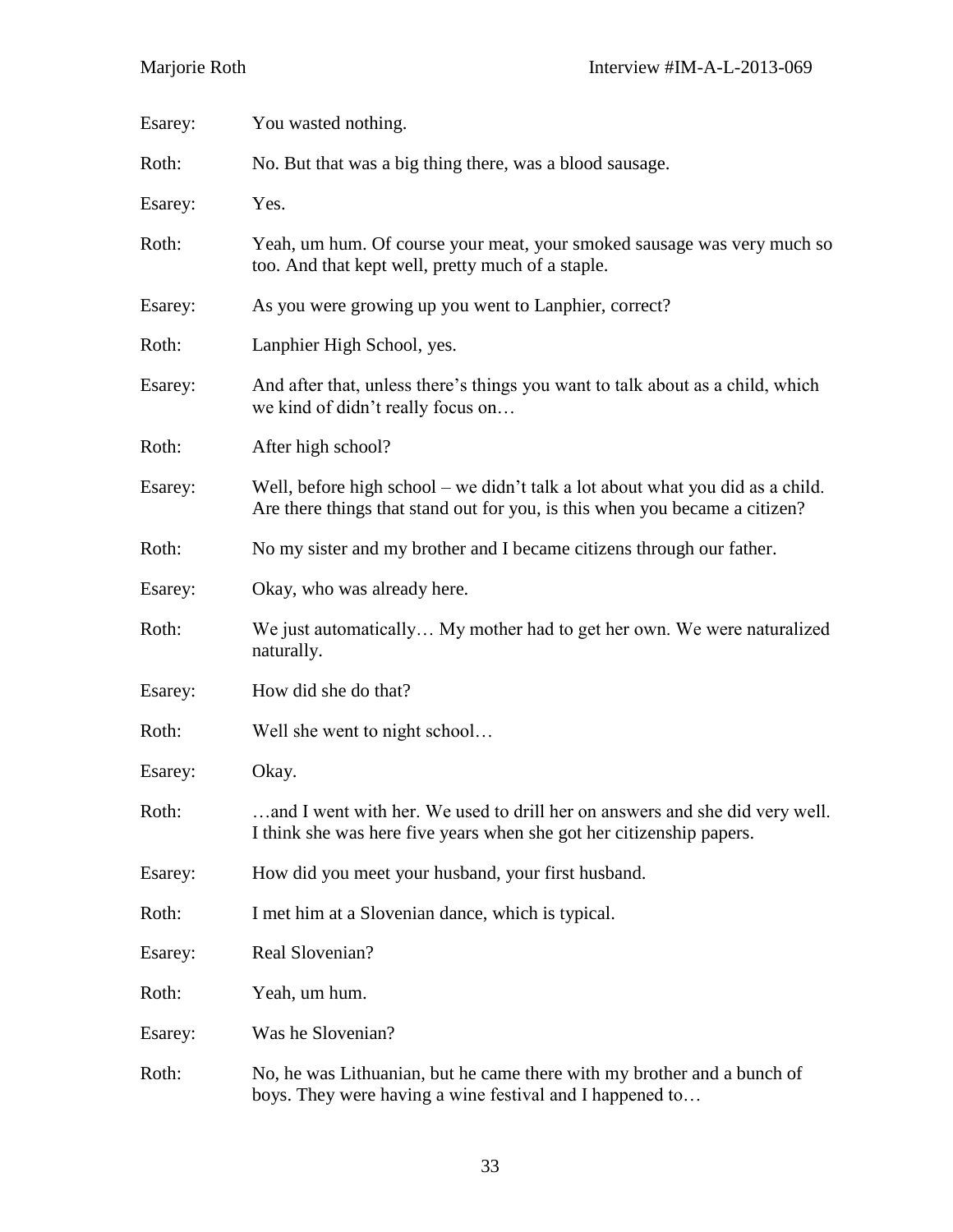| Esarey: | How old were you then?                                                                                                                     |
|---------|--------------------------------------------------------------------------------------------------------------------------------------------|
| Roth:   | I was only fifteen.                                                                                                                        |
| Esarey: | Ah, you were a young woman.                                                                                                                |
| Roth:   | Yeah, of course. Then he went to service, see, and that took a couple years or<br>more, so then I got married when I was not quite twenty. |
| Esarey: | Okay and you had how many children?                                                                                                        |
| Roth:   | Three.                                                                                                                                     |
| Esarey: | Three children.                                                                                                                            |
| Roth:   | Um hum, a son and two daughters.                                                                                                           |
| Esarey: | A son and two daughters, okay, and we'll have some record of those, of the<br>children; we'll talk about them a little more.               |
| Roth:   | Um hmm.                                                                                                                                    |
| Esarey: | And later, you said you married again, how long ago was that?                                                                              |
| Roth:   | I married again when I was forty-four.                                                                                                     |
| Esarey: | When you were forty-four.                                                                                                                  |
| Roth:   | Forty-four.                                                                                                                                |
| Esarey: | Okay. Did you live on your own for a while?                                                                                                |
| Roth:   | I was a hair dresser.                                                                                                                      |
| Esarey: | Okay. Tell me about that.                                                                                                                  |
| Roth:   | Yeah, I went to beauty school when I was—let's see about how old was I?—<br>about thirty.                                                  |
| Esarey: | Okay, you had young children?                                                                                                              |
| Roth:   | Yes. So that's where I got a little independent, too. (laugh)                                                                              |
| Esarey: | How long were you married the first time?                                                                                                  |
| Roth:   | Twenty-three years.                                                                                                                        |
| Esarey: | A long time.                                                                                                                               |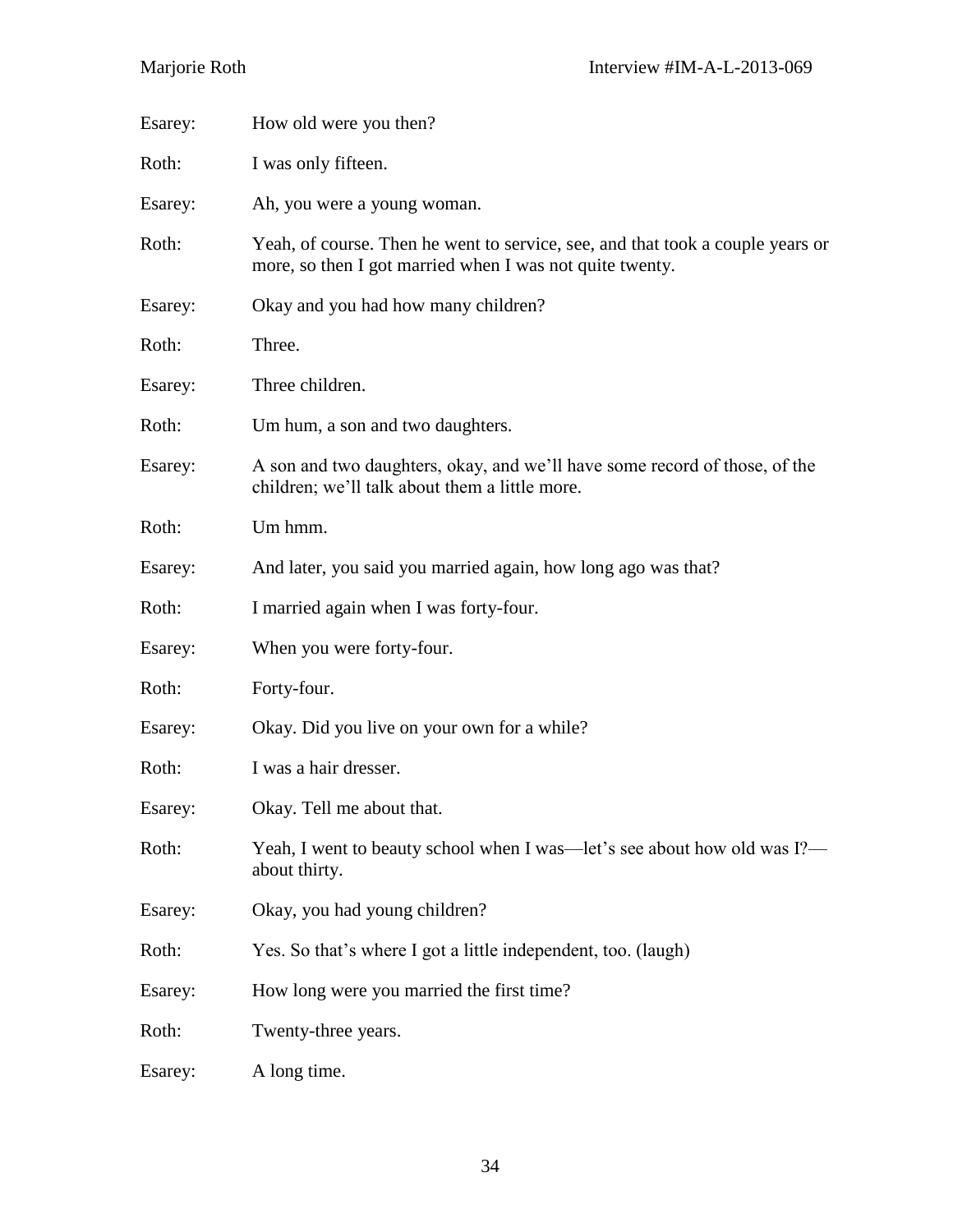| Roth:   | Oh yes, un huh.                                                                                                                                                                                  |
|---------|--------------------------------------------------------------------------------------------------------------------------------------------------------------------------------------------------|
| Esarey: | And so you went to beauty school and what did you do with that?                                                                                                                                  |
| Roth:   | Well, I opened up a little shop in my front porch room; they made a little<br>room out of it, and I did real well.                                                                               |
| Esarey: | People get to know their beauticians very well.                                                                                                                                                  |
| Roth:   | Um, yes. I see now how important they are too, because I can't get one here.<br>(laugh)                                                                                                          |
| Esarey: | No? How long did you work as a beautician?                                                                                                                                                       |
| Roth:   | Fifty some years.                                                                                                                                                                                |
| Esarey: | Fifty, over fifty years.                                                                                                                                                                         |
| Roth:   | Oh yes, over fifty years.                                                                                                                                                                        |
| Esarey: | No more?                                                                                                                                                                                         |
| Roth:   | Over fifty I know.                                                                                                                                                                               |
| Esarey: | Do you want to do any more of that?                                                                                                                                                              |
| Roth:   | No, I can't do it anymore. Well, I'm not even living at home anymore.                                                                                                                            |
| Esarey: | At a place where you could?                                                                                                                                                                      |
| Roth:   | I worked till I was eighty-two or three. So that's pretty long.                                                                                                                                  |
| Esarey: | That's a long time, Marj.                                                                                                                                                                        |
| Roth:   | Um hum, yeah, and I had a slight stroke and that's what did it.                                                                                                                                  |
| Esarey: | One would never know.                                                                                                                                                                            |
| Roth:   | No, it didn't bother me – the stroke didn't – but what bothered me was last<br>September when I had this shoulder bother me, that retractor, that cuff there                                     |
| Esarey: | Oh, rotator cuff?                                                                                                                                                                                |
| Roth:   | Rotator cuff, yeah; I keep forgetting the name of it. It was torn and, oh, it hurt<br>terrible. Seemed like from there on down I went kind of, was going downward<br>and feeling my age and all. |
| Esarey: | You decided to say I'm not going to do                                                                                                                                                           |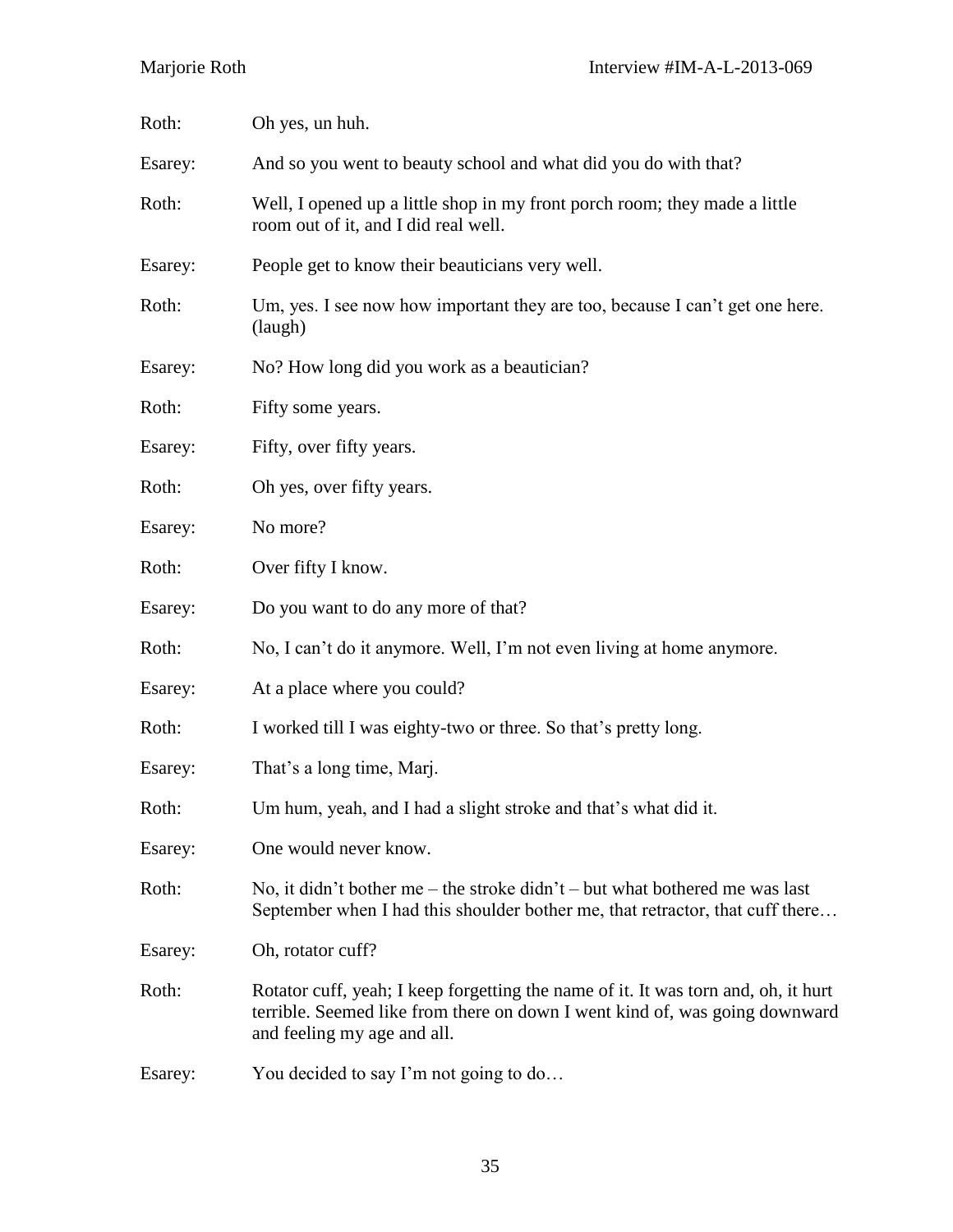| Roth:   | Yeah.                                                                                                                                                                                                                                                                                                                                                                                                                                                                                                                                                                                                                                                                                                                                                                                                                                                                                                                                                                                                                                                                                                                                                                                                                                                                                                                                                                                                                                                                                                                                                                                                                                                              |
|---------|--------------------------------------------------------------------------------------------------------------------------------------------------------------------------------------------------------------------------------------------------------------------------------------------------------------------------------------------------------------------------------------------------------------------------------------------------------------------------------------------------------------------------------------------------------------------------------------------------------------------------------------------------------------------------------------------------------------------------------------------------------------------------------------------------------------------------------------------------------------------------------------------------------------------------------------------------------------------------------------------------------------------------------------------------------------------------------------------------------------------------------------------------------------------------------------------------------------------------------------------------------------------------------------------------------------------------------------------------------------------------------------------------------------------------------------------------------------------------------------------------------------------------------------------------------------------------------------------------------------------------------------------------------------------|
| Esarey: | Let go of that. Well, it would be hard to do.                                                                                                                                                                                                                                                                                                                                                                                                                                                                                                                                                                                                                                                                                                                                                                                                                                                                                                                                                                                                                                                                                                                                                                                                                                                                                                                                                                                                                                                                                                                                                                                                                      |
| Roth:   | Well, I'm old enough to quit anyway (laughter).                                                                                                                                                                                                                                                                                                                                                                                                                                                                                                                                                                                                                                                                                                                                                                                                                                                                                                                                                                                                                                                                                                                                                                                                                                                                                                                                                                                                                                                                                                                                                                                                                    |
| Esarey: | I think we need to talk about music in your life. This has been even though,<br>you know, you've raised children, you've been married, you've had a job,<br>running through all of this has been the music. Tell me how you kept that<br>alive.                                                                                                                                                                                                                                                                                                                                                                                                                                                                                                                                                                                                                                                                                                                                                                                                                                                                                                                                                                                                                                                                                                                                                                                                                                                                                                                                                                                                                    |
| Roth:   | Well, through my mother; she had a beautiful voice and she loved music<br>herself, singing. So it just became an automatic thing with us kids. She taught<br>us all these songs. Then later on too, I took piano lessons and my brother got<br>an accordion and my dad made sure he got lessons. So the music was always<br>in our family. Then my second husband bought me a button-box accordion<br>which is something I always wanted to do because my father brought one here<br>in 1929. He bought it in Austria and he brought it here when he came; then<br>after he sent for us and I was about eight years old here, he sold it to one of his<br>friends, and I felt so bad because he didn't have it anymore. I always loved<br>that instrument. So then somehow or other after my husband was not a State<br>Commander anymore, he got interested in this ethnic stuff and he liked that<br>music too. So we tried to get my father's accordion. We knew who had it—<br>about three families that it went through—but the young fella said he's going<br>to try and play it because his dad played it too. So about two years after my<br>husband surprised me with the new one, which really did surprise me, and I<br>had to learn to play it. Anyway, this young guy, he offered to sell it to us. He<br>said he'd come over and I said if you just bring it over and I could put it on<br>my lap and look at it just for a few minutes that's my main thing. But as soon<br>as he walked in the house with it, my husband says, "I'll buy it." Didn't even<br>ask him how much he wanted for it. That's how much he thought it would<br>mean to me. |
| Esarey: | Is that it?                                                                                                                                                                                                                                                                                                                                                                                                                                                                                                                                                                                                                                                                                                                                                                                                                                                                                                                                                                                                                                                                                                                                                                                                                                                                                                                                                                                                                                                                                                                                                                                                                                                        |
| Roth:   | Yes, no that's not it, my father's is older but it looks just like it, except it's<br>older.                                                                                                                                                                                                                                                                                                                                                                                                                                                                                                                                                                                                                                                                                                                                                                                                                                                                                                                                                                                                                                                                                                                                                                                                                                                                                                                                                                                                                                                                                                                                                                       |
| Esarey: | Where is your father's?                                                                                                                                                                                                                                                                                                                                                                                                                                                                                                                                                                                                                                                                                                                                                                                                                                                                                                                                                                                                                                                                                                                                                                                                                                                                                                                                                                                                                                                                                                                                                                                                                                            |
| Roth:   | My father's right now, since I moved him, it's at my son's house.                                                                                                                                                                                                                                                                                                                                                                                                                                                                                                                                                                                                                                                                                                                                                                                                                                                                                                                                                                                                                                                                                                                                                                                                                                                                                                                                                                                                                                                                                                                                                                                                  |
| Esarey: | Okay. That's special.                                                                                                                                                                                                                                                                                                                                                                                                                                                                                                                                                                                                                                                                                                                                                                                                                                                                                                                                                                                                                                                                                                                                                                                                                                                                                                                                                                                                                                                                                                                                                                                                                                              |
| Roth:   | Oh, it is a special.                                                                                                                                                                                                                                                                                                                                                                                                                                                                                                                                                                                                                                                                                                                                                                                                                                                                                                                                                                                                                                                                                                                                                                                                                                                                                                                                                                                                                                                                                                                                                                                                                                               |
| Esarey: | Artifact.                                                                                                                                                                                                                                                                                                                                                                                                                                                                                                                                                                                                                                                                                                                                                                                                                                                                                                                                                                                                                                                                                                                                                                                                                                                                                                                                                                                                                                                                                                                                                                                                                                                          |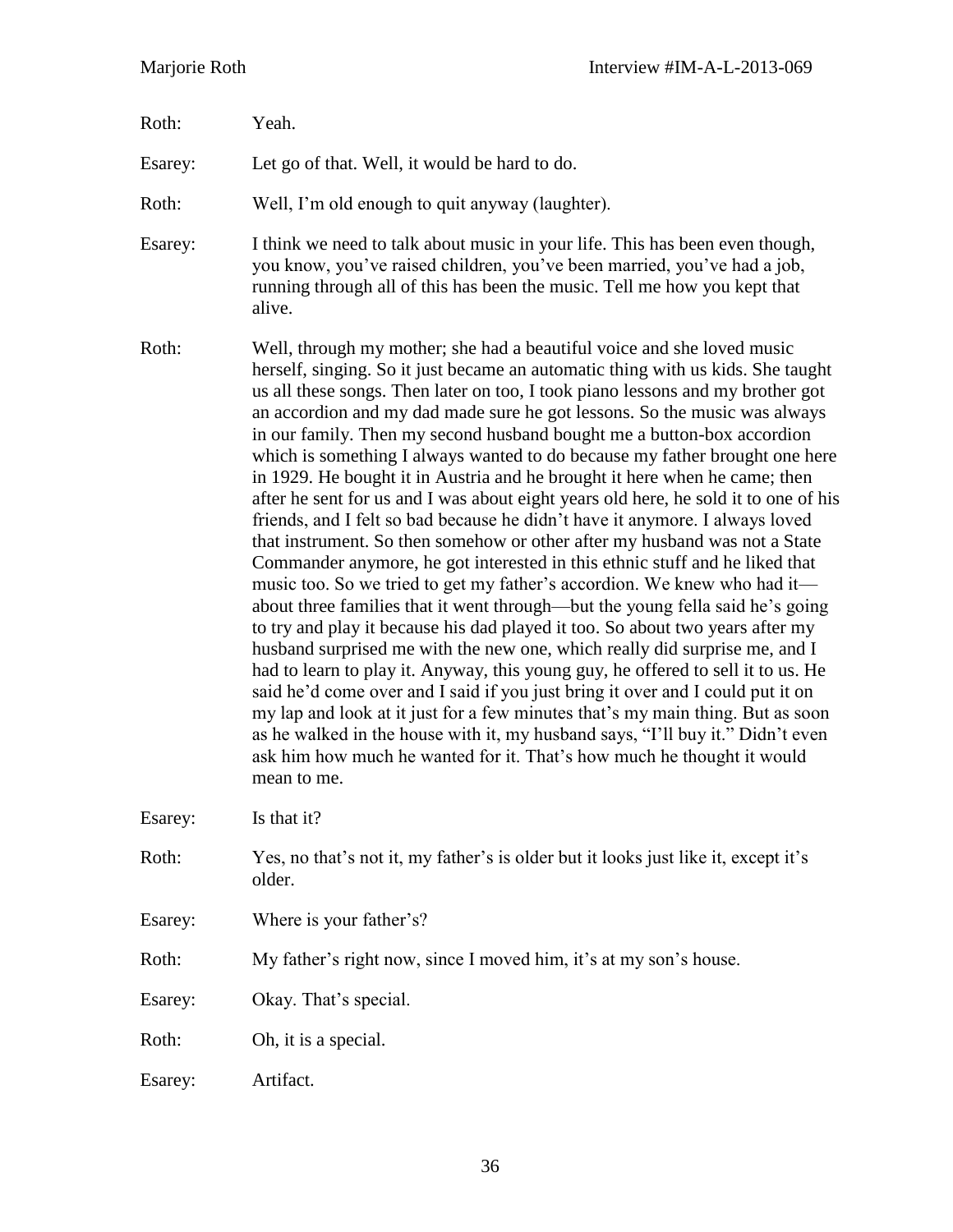| Roth:   | And it's a beautiful sounding tone to it; especially the base is so full.                                                                                                                                                                                                                                                                                                                                   |
|---------|-------------------------------------------------------------------------------------------------------------------------------------------------------------------------------------------------------------------------------------------------------------------------------------------------------------------------------------------------------------------------------------------------------------|
| Esarey: | The picture that you have, is that of this one or the first one?                                                                                                                                                                                                                                                                                                                                            |
| Roth:   | Yeah, well, this one here, but it's so much like that other one, only thing this<br>one's got the shiny nickelyeah that, and my dad's is more like a dull finish.<br>But it had had edelweiss design flowers on it too.                                                                                                                                                                                     |
| Esarey: | How did you learn to play?                                                                                                                                                                                                                                                                                                                                                                                  |
| Roth:   | Well, since I had a little bit of music in me I picked it up and got the<br>momentum going, and after so long you just start playing. Then my husband<br>took me to Joliet a couple of times where men used to teach it there. He got<br>me started on my left hand a little bit better that I knew how. And just by<br>playing it, it came to me.                                                          |
| Esarey: | Practice?                                                                                                                                                                                                                                                                                                                                                                                                   |
| Roth:   | Yes, and by ear.                                                                                                                                                                                                                                                                                                                                                                                            |
| Esarey: | How did it feel to be able to play again?                                                                                                                                                                                                                                                                                                                                                                   |
| Roth:   | Well, I felt pretty good once I got fairly good at it because it was kind of<br>unique to be able to do that. I mean, you know, it's fun to see people enjoy it.<br>When I got to be fairly good at it—maybe later on—and I liked it, I used to<br>jam with the different bands, and you know, there was always that little bit of<br>extra attention you get and fulfillment with music.                   |
| Esarey: | Tell us about jamming with the different bands.                                                                                                                                                                                                                                                                                                                                                             |
| Roth:   | Un huh.                                                                                                                                                                                                                                                                                                                                                                                                     |
| Esarey: | That's an interesting                                                                                                                                                                                                                                                                                                                                                                                       |
| Roth:   | Polka bands type of people that you knowyeah.                                                                                                                                                                                                                                                                                                                                                               |
| Esarey: | This is like a new world to me.                                                                                                                                                                                                                                                                                                                                                                             |
| Roth:   | Oh, yes.                                                                                                                                                                                                                                                                                                                                                                                                    |
| Esarey: | Describe that a little bit. What is it like here in Springfield with the polka<br>bands that were once in the area?                                                                                                                                                                                                                                                                                         |
| Roth:   | Well, they're kind of going out of style now. There isn't too much of them but<br>when I was playing the accordion maybe fifteen, twenty years ago, thirty,<br>there was lots of this picnics and such as that going on. Auburn, Illinois, used<br>to have a picnic every year and they had a button box club come from St.<br>Louis. I know one year, I think there was twenty-four of us playing and that |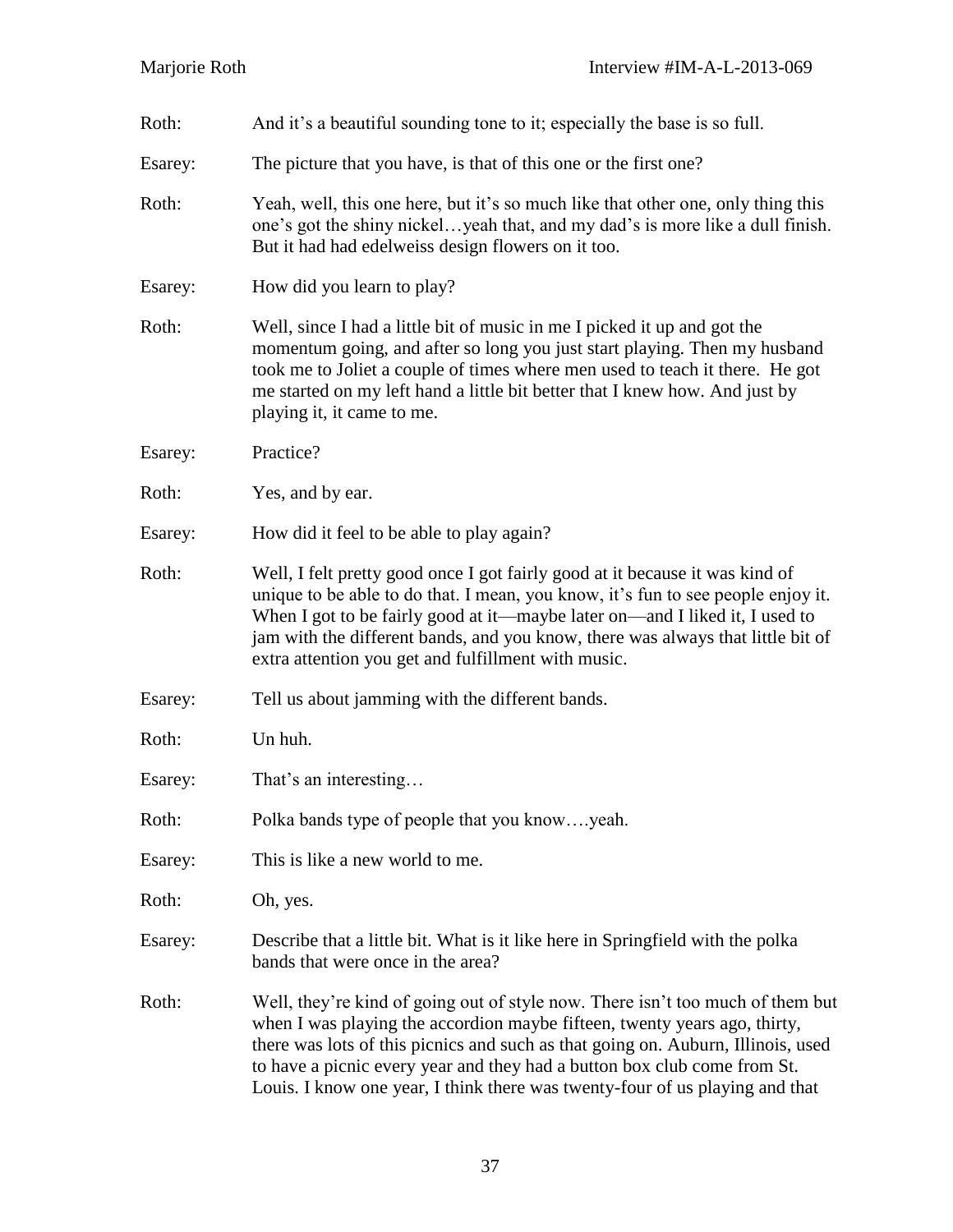|         | was really ah—kind of chilling to you to think that many accordions were<br>playing and they do blend in with each other real well. It was beautiful.                                                                                                                                                                                                                                                                                                                                                                                                                                                 |
|---------|-------------------------------------------------------------------------------------------------------------------------------------------------------------------------------------------------------------------------------------------------------------------------------------------------------------------------------------------------------------------------------------------------------------------------------------------------------------------------------------------------------------------------------------------------------------------------------------------------------|
| Esarey: | Sounds beautiful. What year was that, about fifteen years ago?                                                                                                                                                                                                                                                                                                                                                                                                                                                                                                                                        |
| Roth:   | No, more than that because my husband's been going twenty one years. It'd<br>probably be about thirty years ago.                                                                                                                                                                                                                                                                                                                                                                                                                                                                                      |
| Esarey: | Okay.                                                                                                                                                                                                                                                                                                                                                                                                                                                                                                                                                                                                 |
| Roth:   | Probably, let's see yeah I was about thirty, thirty-five years ago.                                                                                                                                                                                                                                                                                                                                                                                                                                                                                                                                   |
| Esarey: | You continue to play?                                                                                                                                                                                                                                                                                                                                                                                                                                                                                                                                                                                 |
| Roth:   | Yes.                                                                                                                                                                                                                                                                                                                                                                                                                                                                                                                                                                                                  |
| Esarey: | How did this Slovenian sisters, how did you and your sister get going with<br>your?                                                                                                                                                                                                                                                                                                                                                                                                                                                                                                                   |
| Roth:   | Well, she ah, happened to acquire a stump fiddle from some German man who<br>had a stump fiddle that it was real plain when she saw it; she decorated it all<br>up and did all kinds of, some souvenirs from Slovenia and the edelweiss<br>flowers and a couple of horns and tooters on there. We used to play it. It<br>reminds you of a kitchen-band type of music. Yeah.                                                                                                                                                                                                                           |
| Esarey: | What is a stump fiddle?                                                                                                                                                                                                                                                                                                                                                                                                                                                                                                                                                                               |
| Roth:   | Well, that's what it is. Is you stump it and you go like this to it. It reminds you<br>of a broom. She used to always get up and say "Once upon a time this was a<br>broom. Would you believe?" She says "I learned to play it but I don't sleep<br>anymore." (laughter) Just kidding around, you know. But it was kind of cute<br>and I noticed, as much as my instrument was so pretty and it's a lot more to it<br>to play it, she certainly got a lot of attention from that stump fiddle because of<br>the way it looked. But that's typical from Europe to have that, especially in<br>Germany. |
| Esarey: | And were there more than the two of you being asked                                                                                                                                                                                                                                                                                                                                                                                                                                                                                                                                                   |
| Roth:   | At one time, yes.                                                                                                                                                                                                                                                                                                                                                                                                                                                                                                                                                                                     |
| Esarey: | Tell me about that.                                                                                                                                                                                                                                                                                                                                                                                                                                                                                                                                                                                   |
| Roth:   | There was three of us.                                                                                                                                                                                                                                                                                                                                                                                                                                                                                                                                                                                |
| Esarey: | Who was the other person?                                                                                                                                                                                                                                                                                                                                                                                                                                                                                                                                                                             |
| Roth:   | The girl was comparatively younger than we were but she used to have a band<br>of her own, Dorie Ushman, and she liked this type of music.                                                                                                                                                                                                                                                                                                                                                                                                                                                            |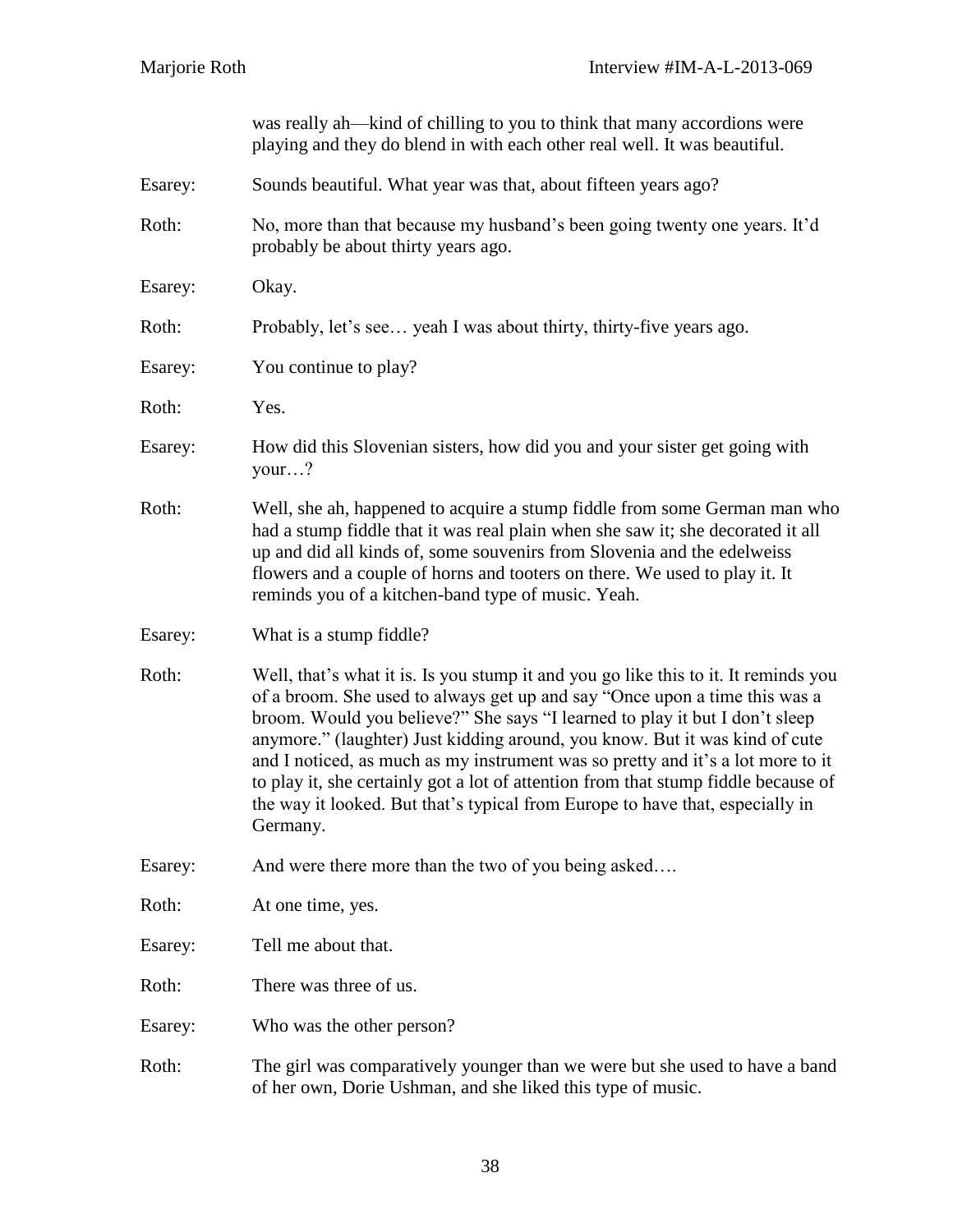| Esarey: | Well, I've heard that band.                                                                                                                                                                                                                                                                                                |
|---------|----------------------------------------------------------------------------------------------------------------------------------------------------------------------------------------------------------------------------------------------------------------------------------------------------------------------------|
| Roth:   | Un huh. Her husband, Chuck Ushman, yeah, yeah. When they found out that<br>Josephine and I—her husband found out that my sister and I could<br>harmonize—that's when they first invited us to maybe sing with the band.                                                                                                    |
| Esarey: | Um, hum.                                                                                                                                                                                                                                                                                                                   |
| Roth:   | And then, as we got to know them better, why Dorie Ushman—she played a<br>piano accordion real well—she kind of adopted us too, and the three of us got<br>together and made tape. I've got it right there. We got to do a lot of playing<br>with the different ethnic things that came up, and really got to enjoying it. |
| Esarey: | In a six month period or a year, how many times would you go out and play?<br>I'm just trying to get a sense of                                                                                                                                                                                                            |
| Roth:   | Well, for one that was maybe more often than not would be maybe a couple<br>times a month.                                                                                                                                                                                                                                 |
| Esarey: | Okay. You have a picture here somewhere of the two of you. One of those<br>pictures of you and your sister                                                                                                                                                                                                                 |
| Roth:   | Oh yes.                                                                                                                                                                                                                                                                                                                    |
| Esarey: | in Slovenian                                                                                                                                                                                                                                                                                                               |
| Roth:   | Well we called ourselves the <i>Slovenian Strollers</i> .                                                                                                                                                                                                                                                                  |
| Esarey: | The Slovenian Strollers. How did you come up with that name?                                                                                                                                                                                                                                                               |
| Roth:   | Well, at first we called ourselves the <i>Bavarian Strollers</i> because of the<br>instruments we played and then we decided since we're Slovenian and Dorie<br>was German, but that's what we automatically just started to call ourselves,<br>the Slovenian Strollers, because we often walked and played music.         |
| Esarey: | Oh, you could walk and play?                                                                                                                                                                                                                                                                                               |
| Roth:   | Oh yeah, I could. In fact I used to walk all over the fair with my button box. I<br>couldn't do it now. (laughter)                                                                                                                                                                                                         |
| Esarey: | The State Fair?                                                                                                                                                                                                                                                                                                            |
| Roth:   | Yes, oh we played at many a state fair, at the Ethnic Festival and then for the<br>senior citizen building, too, yeah.                                                                                                                                                                                                     |
| Esarey: | And these aren't costumes, these are beautiful clothes. Did you make those?                                                                                                                                                                                                                                                |
| Roth:   | Yes, we did.                                                                                                                                                                                                                                                                                                               |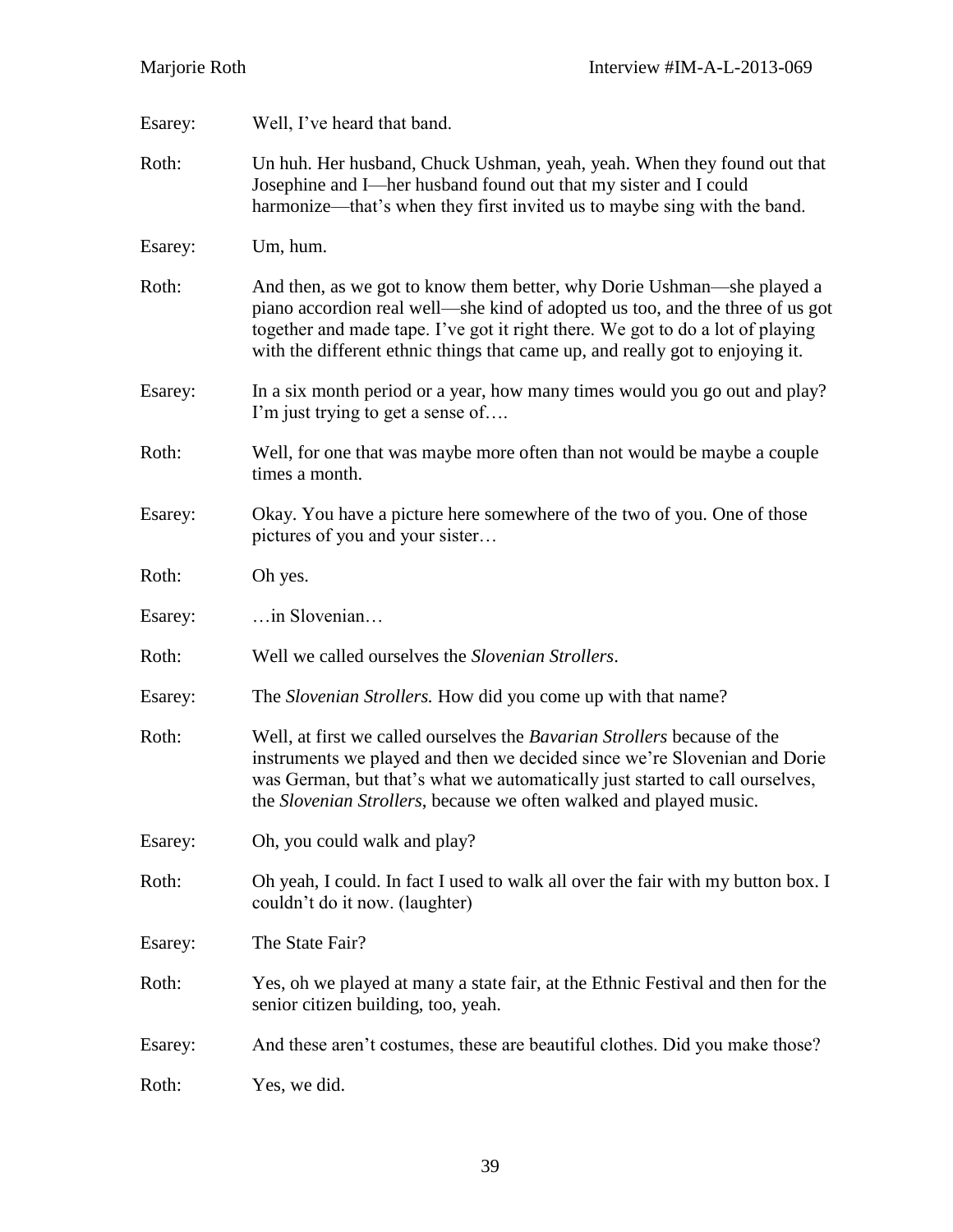| Esarey: | You sewed them?                                                                                                                                                                   |
|---------|-----------------------------------------------------------------------------------------------------------------------------------------------------------------------------------|
| Roth:   | Embroidered our blouses, yes.                                                                                                                                                     |
| Esarey: | They look very authentic.                                                                                                                                                         |
| Roth:   | Yeah, pretty good, um hum.                                                                                                                                                        |
| Esarey: | I notice in this picture, just as you described, that the stump fiddle is very well<br>decorated.                                                                                 |
| Roth:   | Yes.                                                                                                                                                                              |
| Esarey: | She's got all kinds of things on there.                                                                                                                                           |
| Roth:   | Yeah, she's got a flag on top if you notice.                                                                                                                                      |
| Esarey: | Yes, the American flag.                                                                                                                                                           |
| Roth:   | Yeah, and she'll take that flag off and she'll say "And this is my favorite<br>souvenir." (laughter)                                                                              |
| Esarey: | She was happy to be an American.                                                                                                                                                  |
| Roth:   | Un huh, oh yes.                                                                                                                                                                   |
| Esarey: | How long did you do strolling?                                                                                                                                                    |
| Roth:   | To play together like that? Well a long time because, I haven't even thought<br>about it really.                                                                                  |
| Esarey: | Just as a general idea.                                                                                                                                                           |
| Roth:   | I got my accordion when I was                                                                                                                                                     |
| Esarey: | Sixty?                                                                                                                                                                            |
| Roth:   | Yeah, so we did that I'd say we did it for fifteen, twenty years, about<br>twenty years, because see I'm eighty-six now.                                                          |
| Esarey: | So it's not been that long that you have not been strolling?                                                                                                                      |
| Roth:   | No.                                                                                                                                                                               |
| Esarey: | The two of you.                                                                                                                                                                   |
| Roth:   | Yeah. Yeah, we played about three, probably three or four years ago, we still<br>played somewhere, you know, some nursing home or whatever. We played at<br>this place years ago. |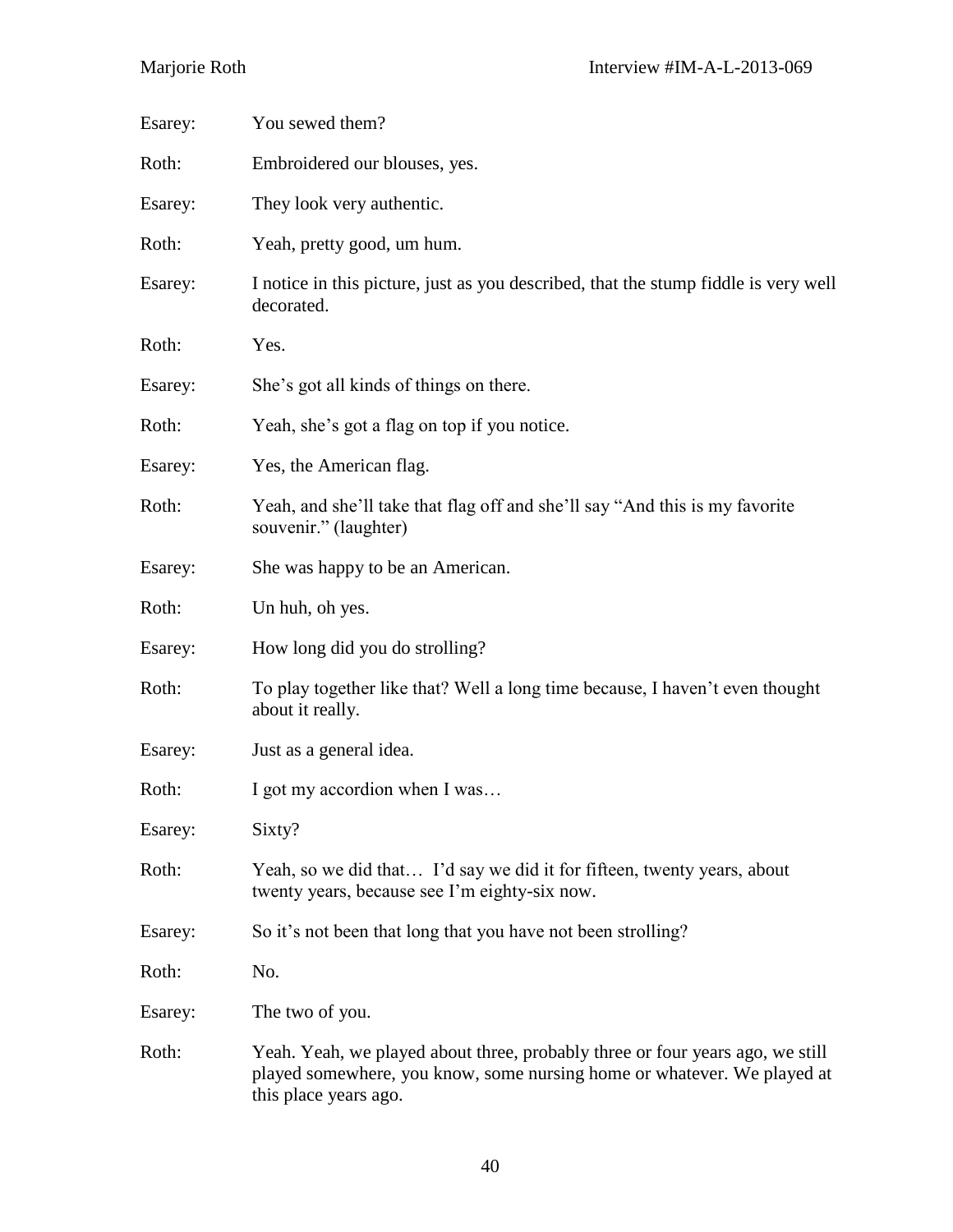| Esarey: | Did you?                                                                                                            |
|---------|---------------------------------------------------------------------------------------------------------------------|
| Roth:   | Yes, un hun.                                                                                                        |
| Esarey: | You both have stopped this, now?                                                                                    |
| Roth:   | Yes.                                                                                                                |
| Esarey: | Because of health reasons?                                                                                          |
| Roth:   | Age and health, un huh. Mostly me I think.                                                                          |
| Esarey: | First moment I met you, you were playing that button box. I'll never forget it.<br>It was amazing to hear you play. |
| Roth:   | Um hum.                                                                                                             |
| Esarey: | I'm wondering if we could borrow one of your tapes to record some of that                                           |
| Roth:   | Um hum.                                                                                                             |
| Esarey: | some of your music?                                                                                                 |
| Roth:   | Oh, yes.                                                                                                            |
| Esarey: | Would that be okay?                                                                                                 |
| Roth:   | Yes, okay.                                                                                                          |
| Esarey: | Unless you'd like to play it for the recorder at some point?                                                        |
| Roth:   | Well, I don't know. It's not impossible, I guess.                                                                   |
| Esarey: | I wouldn't ask you to do it right now.                                                                              |
| Roth:   | I'll play a littleyeah no.                                                                                          |
| Esarey: | If I came back we could do a song.                                                                                  |
| Roth:   | Well.                                                                                                               |
| Esarey: | If not, I'll take it off of one of your tapes. Would that be okay?                                                  |
| Roth:   | Oh, yeah, that would be fine.                                                                                       |
| Esarey: | Okay, perhaps you prefer that.                                                                                      |
| Roth:   | Because I've got a lot of pretty songs on there, yes.                                                               |
| Esarey: | Okay. Let's go through                                                                                              |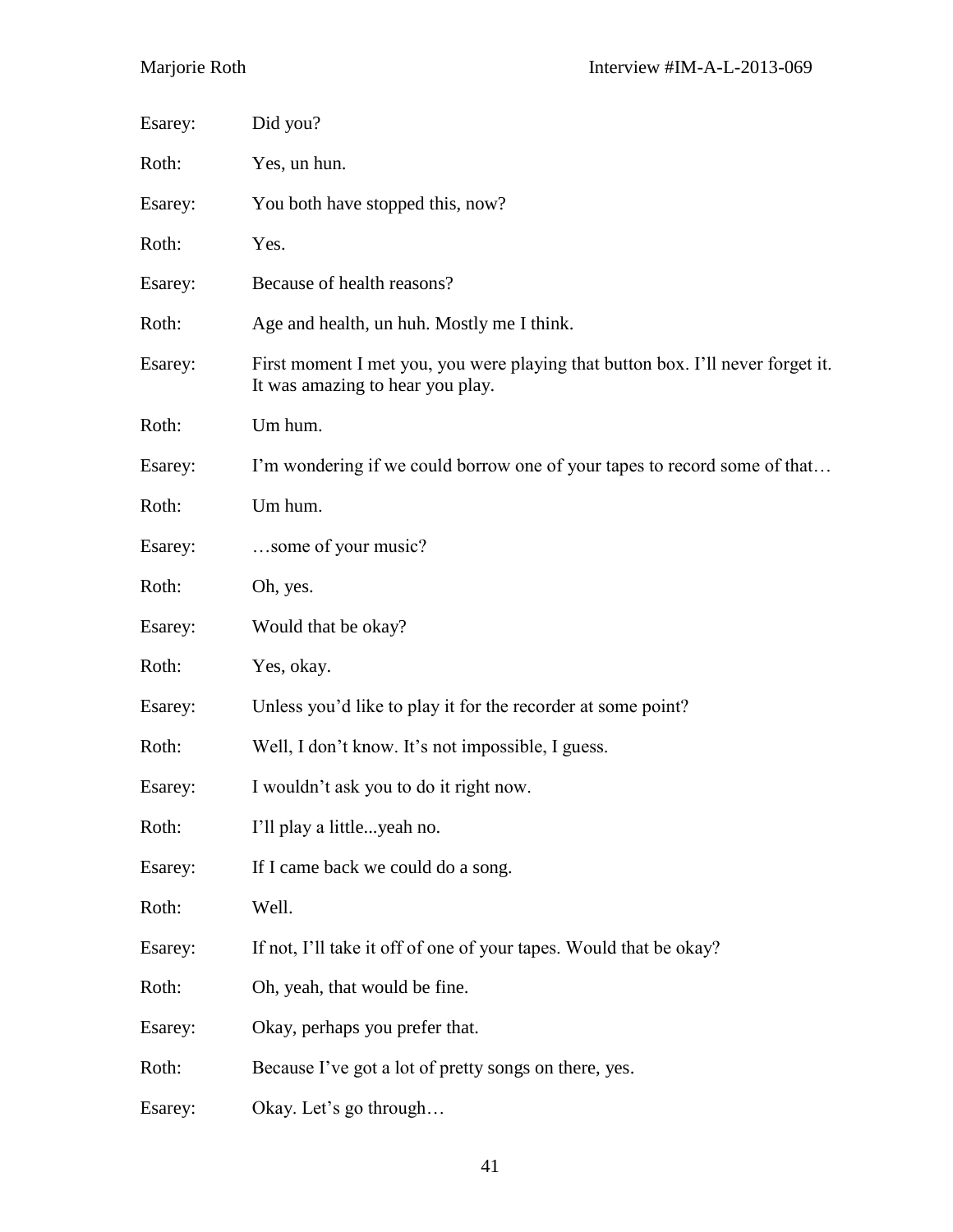| Roth:   | Yeah, I could still play a few songs for you pretty well.                                               |
|---------|---------------------------------------------------------------------------------------------------------|
| Esarey: | Could you?                                                                                              |
| Roth:   | Oh, yeah.                                                                                               |
| Esarey: | Okay, I think we'll do that one more time just to get a few                                             |
| Roth:   | Get an idea                                                                                             |
| Esarey: | songs, even one song.                                                                                   |
| Roth:   | I'll play a Slovenian tune.                                                                             |
| Esarey: | Yes.                                                                                                    |
| Roth:   | Um hum.                                                                                                 |
| Esarey: | It would be wonderful.                                                                                  |
| Roth:   | Thank you.                                                                                              |
| Esarey: | Okay, if you don't mind.                                                                                |
| Roth:   | I should be honored. (laughter)                                                                         |
| Esarey: | We would be honored to have it.                                                                         |
| Roth:   | I have a lot of those, so it's copies. Dorie had that made even. She's the one I<br>think that made it. |
| Esarey: | Well, we're going to use this.                                                                          |
| Roth:   | Okay. Um hum.                                                                                           |
| Esarey: | Let's go through some of these other pictures. I think there's probably stories<br>that $go$            |
| Roth:   | Pictures of the village.                                                                                |
| Esarey: | with some of them.                                                                                      |
| Roth:   | That is the village.                                                                                    |
| Esarey: | This is the village that you lived in.                                                                  |
| Roth:   | Um hum.                                                                                                 |
| Esarey: | It's very hilly.                                                                                        |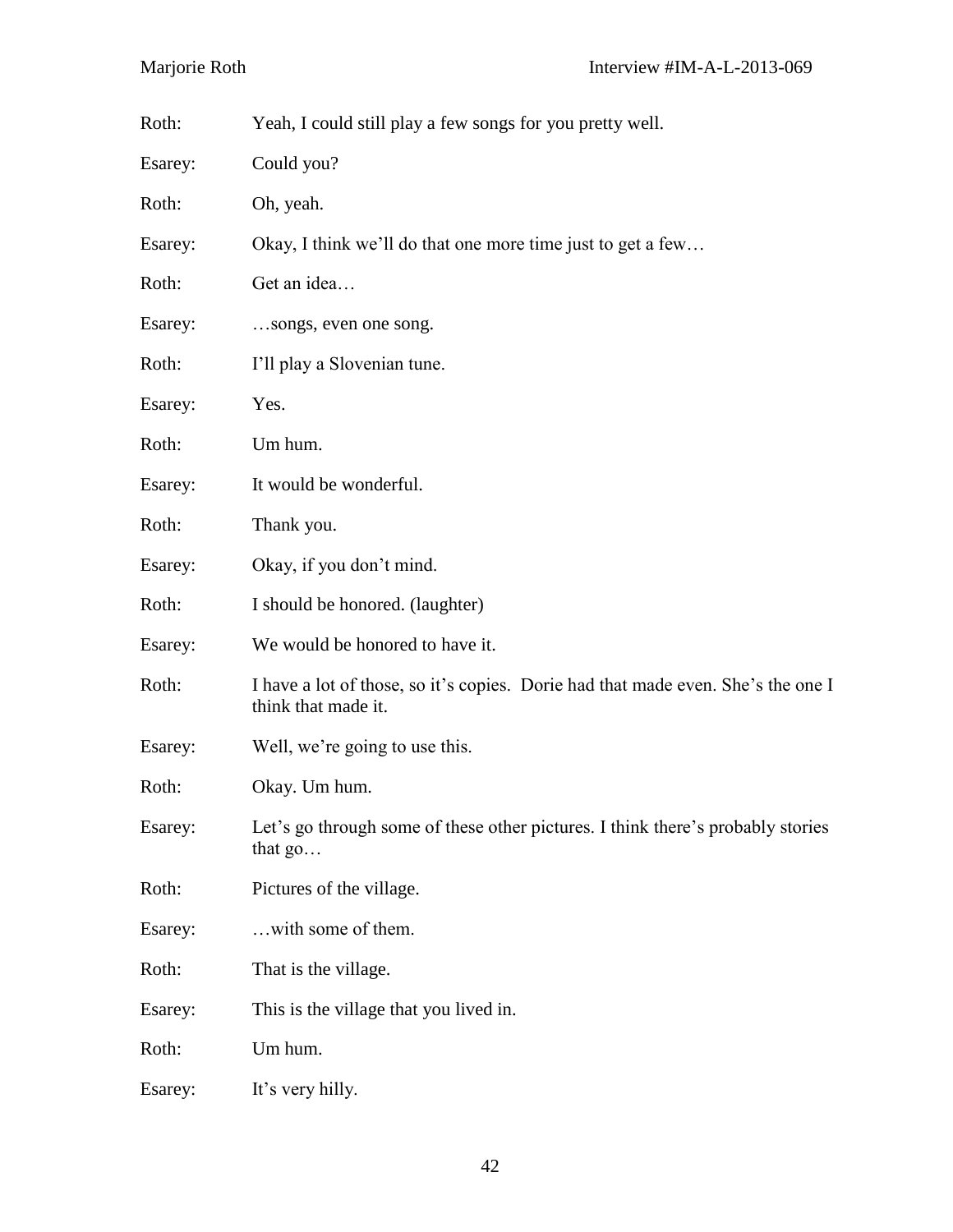| Roth:   | Yes, oh yes.                                                                                                                                                                                                                                                                                                                            |
|---------|-----------------------------------------------------------------------------------------------------------------------------------------------------------------------------------------------------------------------------------------------------------------------------------------------------------------------------------------|
| Esarey: | Describe                                                                                                                                                                                                                                                                                                                                |
| Roth:   | Oh yes, it's like in the Alps and just down in the little village there's the<br>cemetery is right there. My father lived right around the corner on his farm.<br>Let's see, this was the church, so I was born about here somewhere in this<br>area. There was one road there anyway through their little village, just one<br>street. |
| Esarey: | Many farms.                                                                                                                                                                                                                                                                                                                             |
| Roth:   | Yeah, they were small but they were surrounding                                                                                                                                                                                                                                                                                         |
| Esarey: | Terraced, they were very terraced.                                                                                                                                                                                                                                                                                                      |
| Roth:   | Yeah, un huh.                                                                                                                                                                                                                                                                                                                           |
| Esarey: | Well, what church was this?                                                                                                                                                                                                                                                                                                             |
| Roth:   | Catholic.                                                                                                                                                                                                                                                                                                                               |
| Esarey: | Catholic church, okay. It's a good picture.                                                                                                                                                                                                                                                                                             |
| Roth:   | I have a better picture than that.                                                                                                                                                                                                                                                                                                      |
| Esarey: | Is this the church that you                                                                                                                                                                                                                                                                                                             |
| Roth:   | No, that is another church that we visited in.                                                                                                                                                                                                                                                                                          |
| Esarey: | Describe this one.                                                                                                                                                                                                                                                                                                                      |
| Roth:   | It's a little town near here. Now see, this here is another angle of my village,<br>but just a small portion; you could see where this church is here and that's that<br>one there.                                                                                                                                                     |
| Esarey: | It's much more hilly than I would have thought that it was.                                                                                                                                                                                                                                                                             |
| Roth:   | Yeah, well this is pictured downward, that's why you don't see the hills as<br>much.                                                                                                                                                                                                                                                    |
| Esarey: | About when was this picture taken, would you say?                                                                                                                                                                                                                                                                                       |
| Roth:   | (sound of pages turning) Gosh, you know I really couldn't tell.                                                                                                                                                                                                                                                                         |
| Esarey: | A rough guess?                                                                                                                                                                                                                                                                                                                          |
| Roth:   | Well, let's say the '40s or something like that.                                                                                                                                                                                                                                                                                        |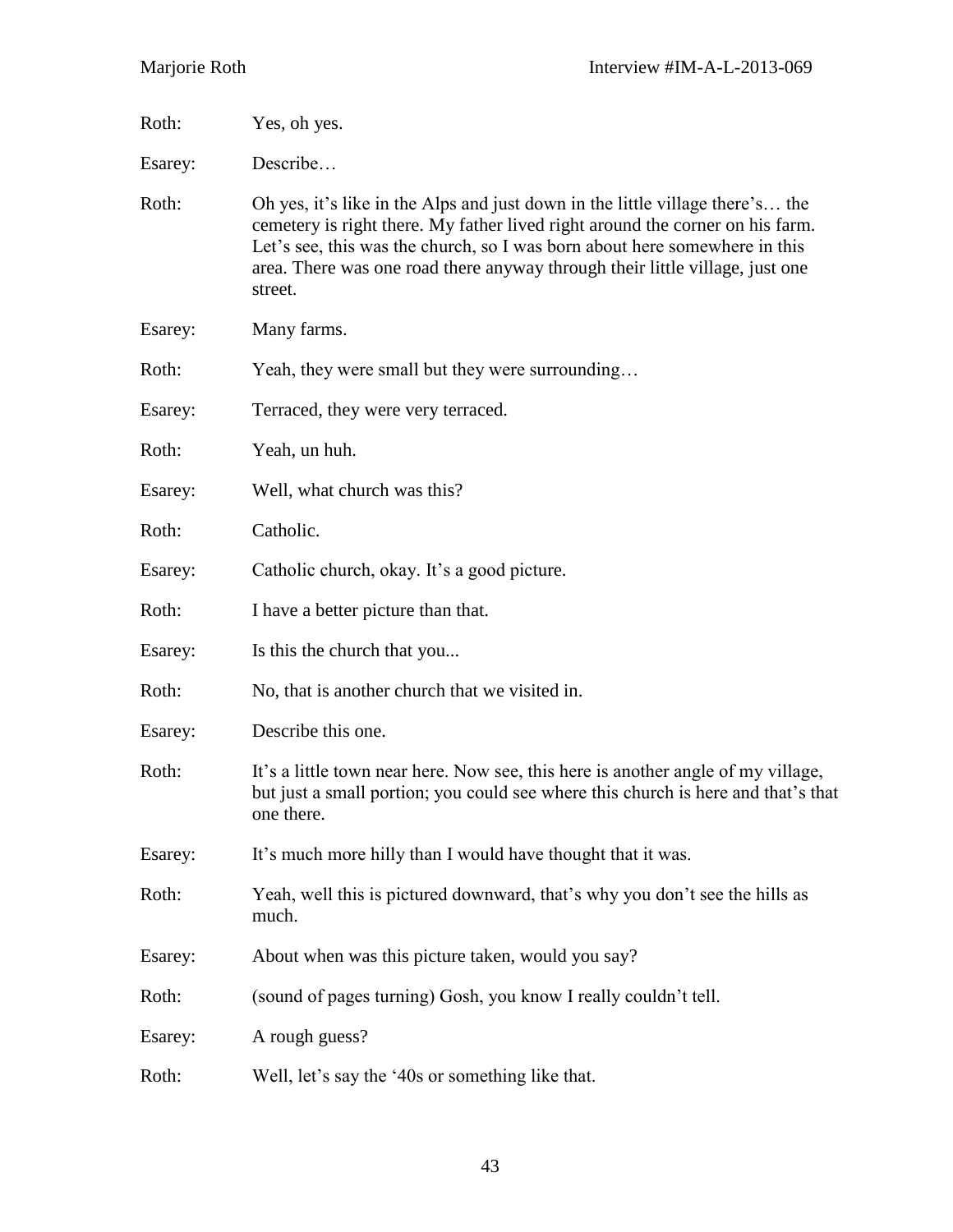| Esarey: | Nineteen forties.                                                                                                             |
|---------|-------------------------------------------------------------------------------------------------------------------------------|
| Roth:   | Nineteen forties, un huh. That'd be a pretty good guess.                                                                      |
| Esarey: | And you were living there at this point in time?                                                                              |
| Roth:   | No.                                                                                                                           |
| Esarey: | No, you had already moved?                                                                                                    |
| Roth:   | My grandma was still there when my mother would write and all my cousins,<br>and aunts and uncles, we left every one of them. |
| Esarey: | Okay, I remember you told me what year you came over here.                                                                    |
| Roth:   | Nineteen thirty-three.                                                                                                        |
| Esarey: | Okay, and this is a picture of                                                                                                |
| Roth:   | My father, he was in the service there but he                                                                                 |
| Esarey: | Describe the uniform a little bit. This is what branch of the service?                                                        |
| Roth:   | Soldier, he was in the cavalry.                                                                                               |
| Esarey: | Okay. Would this have been the Slovenian cavalry or what would it be?                                                         |
| Roth:   | Well, it would be under Slovenia, yeah. Yugoslavia.                                                                           |
| Esarey: | It's a very formal picture.                                                                                                   |
| Roth:   | Un huh. I have a big one. I think my sister's got a big painting-like, you know,<br>old fashioned type of picture there.      |
| Esarey: | And we have his full name.                                                                                                    |
| Roth:   | Un huh.                                                                                                                       |
| Esarey: | Young man.                                                                                                                    |
| Roth:   | Yeah, nice looking guy.                                                                                                       |
| Esarey: | Very good looking.                                                                                                            |
| Roth:   | He was six feet tall, pretty nice looking.                                                                                    |
| Esarey: | Okay, let's get some more pictures here.                                                                                      |
| Roth:   | Well, I found this one of our ship that we came here.                                                                         |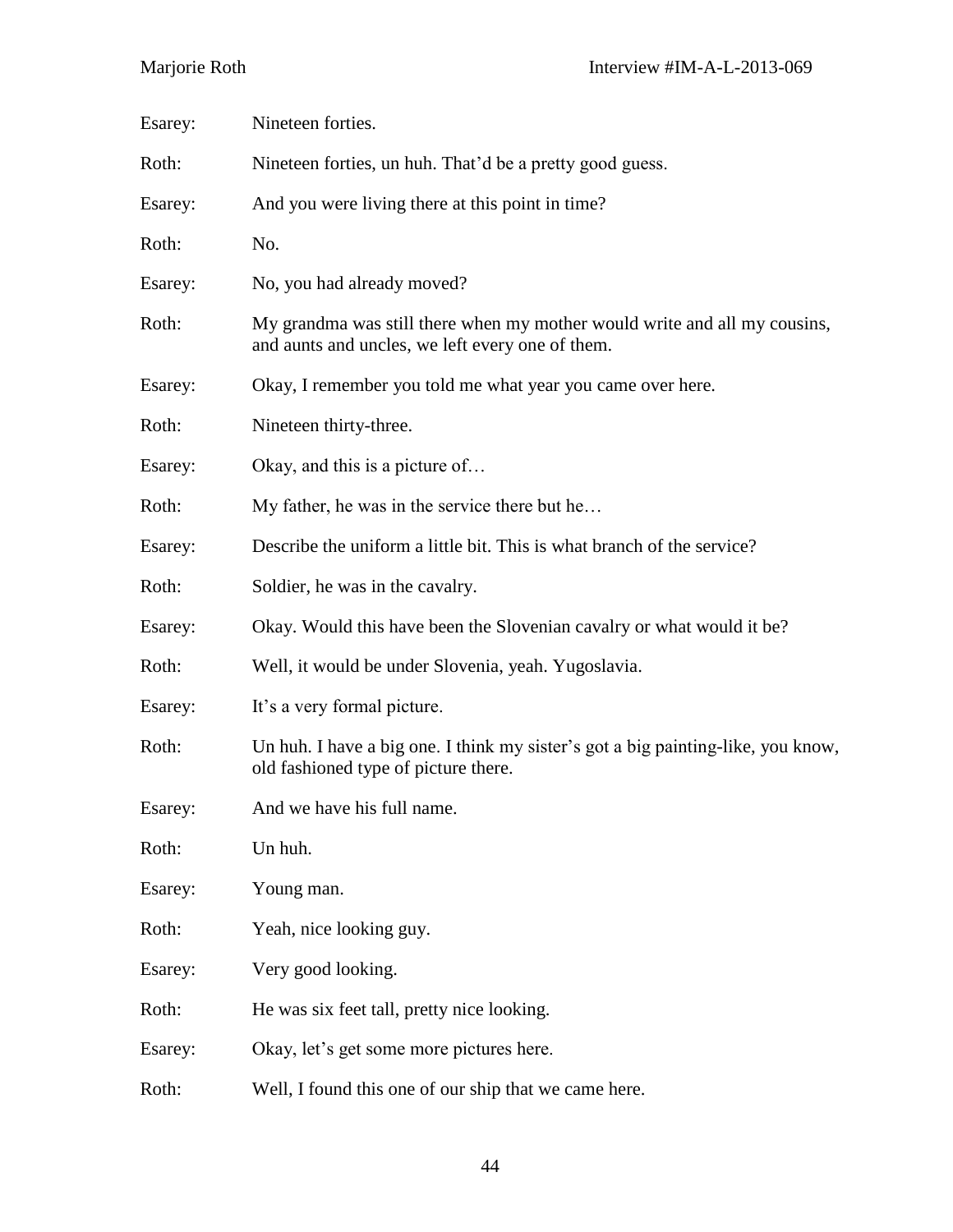| Esarey: | Describe the ship a little bit.                                                                                                                                                  |
|---------|----------------------------------------------------------------------------------------------------------------------------------------------------------------------------------|
| Roth:   | Well, it tells you all about how big it is.                                                                                                                                      |
| Esarey: | Yeah.                                                                                                                                                                            |
| Roth:   | And how many people, so it's built by a German, I know.                                                                                                                          |
| Esarey: | Where did you ride on this ship? Where were you                                                                                                                                  |
| Roth:   | We were on this, we were not in the lower deck. We were in the                                                                                                                   |
| Esarey: | Upper deck?                                                                                                                                                                      |
| Roth:   | Yeah, but not the deluxe, the next one.                                                                                                                                          |
| Esarey: | Careful, you've got a                                                                                                                                                            |
|         | (background noises indicating something was out of order)                                                                                                                        |
| Roth:   | Huh, oh. I see what you meanit was nothing. These were just notes that my<br>sister and I used when we were singing and some words for her. So it's<br>nothing too good in here. |
| Esarey: | This picture of your ship                                                                                                                                                        |
| Roth:   | Called the <i>Majestic</i> .                                                                                                                                                     |
| Esarey: | called the <i>Majestic</i> , and you, your sister                                                                                                                                |
| Roth:   | My brother.                                                                                                                                                                      |
| Esarey: | Brother.                                                                                                                                                                         |
| Roth:   | And my mother.                                                                                                                                                                   |
| Esarey: | And mother were all on this ship.                                                                                                                                                |
| Roth:   | Um hum.                                                                                                                                                                          |
| Esarey: | And we have some information about your trouble under way. Your sister got<br>sea sick?                                                                                          |
| Roth:   | Yes, and my mother.                                                                                                                                                              |
| Esarey: | And your mother, but not you.                                                                                                                                                    |
| Roth:   | Me and my brother didn't get it. We were lucky (laughter).                                                                                                                       |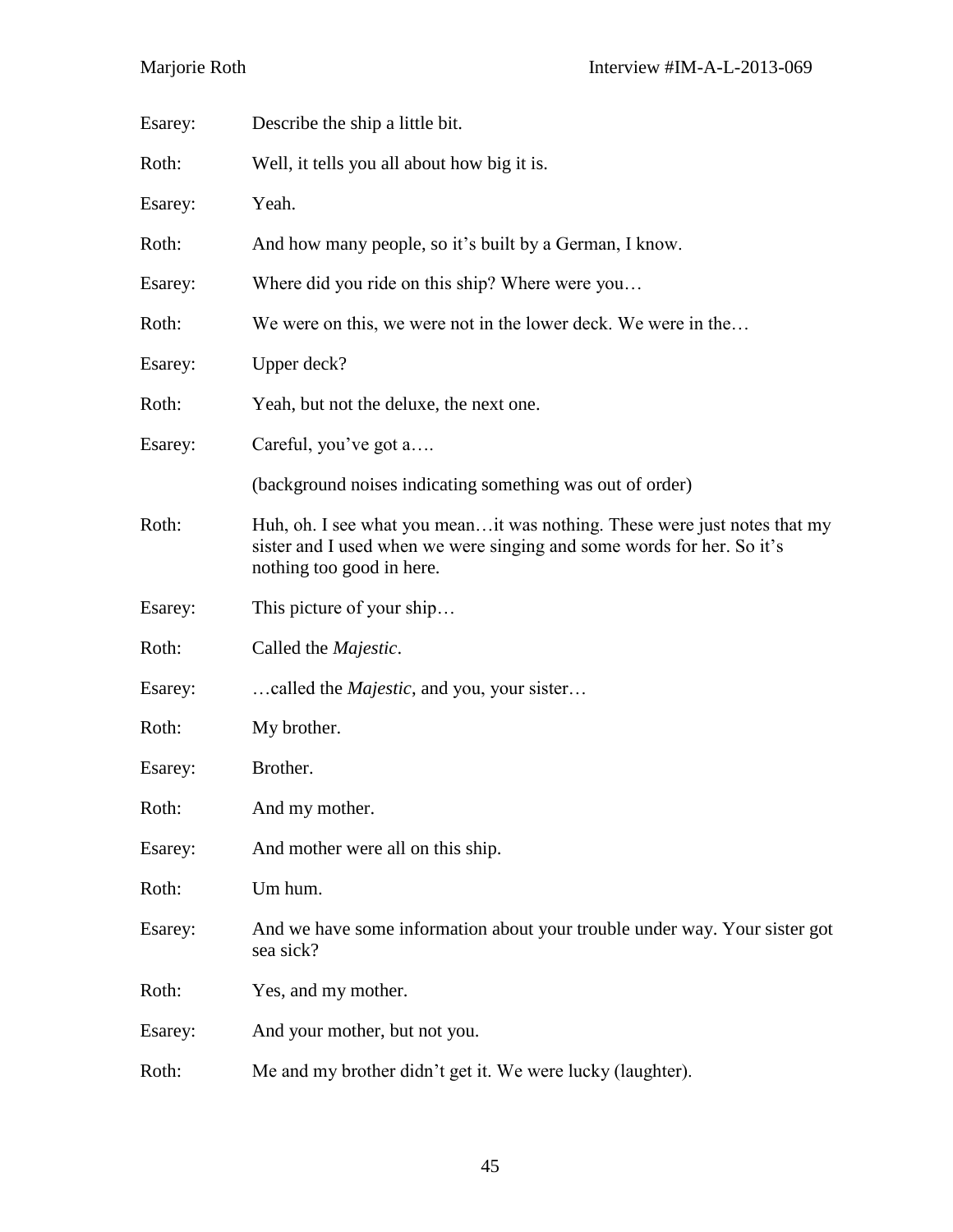| Esarey: | How long did it take you to get over here?                                                                                                                                                                                                                                                                                                                                                                                                        |
|---------|---------------------------------------------------------------------------------------------------------------------------------------------------------------------------------------------------------------------------------------------------------------------------------------------------------------------------------------------------------------------------------------------------------------------------------------------------|
| Roth:   | Five and a half days just on the sea, on the ocean. It took us thirteen days<br>altogether from Kranjska to Springfield.                                                                                                                                                                                                                                                                                                                          |
| Esarey: | You described also that you had quite a long time in Ellis Island.                                                                                                                                                                                                                                                                                                                                                                                |
| Roth:   | Yeah, they put us through those lines and asked us our names and that's where<br>I got my name of Marjorie because it sounded like Marji. My name was<br>Amaljia and my mother called me Malji when I was a little girl, and so sounds<br>like Marji, so that's what Uncle Sam named me: Marji, Marjorie.                                                                                                                                         |
| Esarey: | And that's where—did your sister get her name too.                                                                                                                                                                                                                                                                                                                                                                                                |
| Roth:   | No, she was alright. Her name was Jozefa and that's Josephine, you know<br>plainly.                                                                                                                                                                                                                                                                                                                                                               |
| Esarey: | Okay. Were there any of these pictures on the ship that mixed, you know, you<br>remember?                                                                                                                                                                                                                                                                                                                                                         |
| Roth:   | Well, this was the only picture they have in here of it and the people that were<br>on it that time, they pictured that.                                                                                                                                                                                                                                                                                                                          |
| Esarey: | Okay, so I could borrow this?                                                                                                                                                                                                                                                                                                                                                                                                                     |
| Roth:   | Yes, you could. Um hum, yeah.                                                                                                                                                                                                                                                                                                                                                                                                                     |
| Esarey: | Okay, alright.                                                                                                                                                                                                                                                                                                                                                                                                                                    |
| Roth:   | But at that time I think it was one of the biggest ships there was. It was a very<br>deluxe                                                                                                                                                                                                                                                                                                                                                       |
| Esarey: | How did that happen, that you got on that ship?                                                                                                                                                                                                                                                                                                                                                                                                   |
| Roth:   | Well my father made the arrangements here because he was here four and a<br>half years and sent for us, and they had it all fixed up. In fact, he did such a<br>good job, he had like an agent or something waiting for us at every time we<br>stopped anywhere so that he could guide us to the next destination, because<br>there's quite a bit to it when you're traveling from there to here and because<br>my mother could not have done it. |
| Esarey: | Describe again how you got from place to place. You landed and then the<br>agent met you where, and what was your first destination? Do you remember?                                                                                                                                                                                                                                                                                             |
| Roth:   | Well, from the ship, after on the boat there was somebody in Ellis Island that<br>met us and got us through.                                                                                                                                                                                                                                                                                                                                      |
| Esarey: | Okay, you got to Ellis?                                                                                                                                                                                                                                                                                                                                                                                                                           |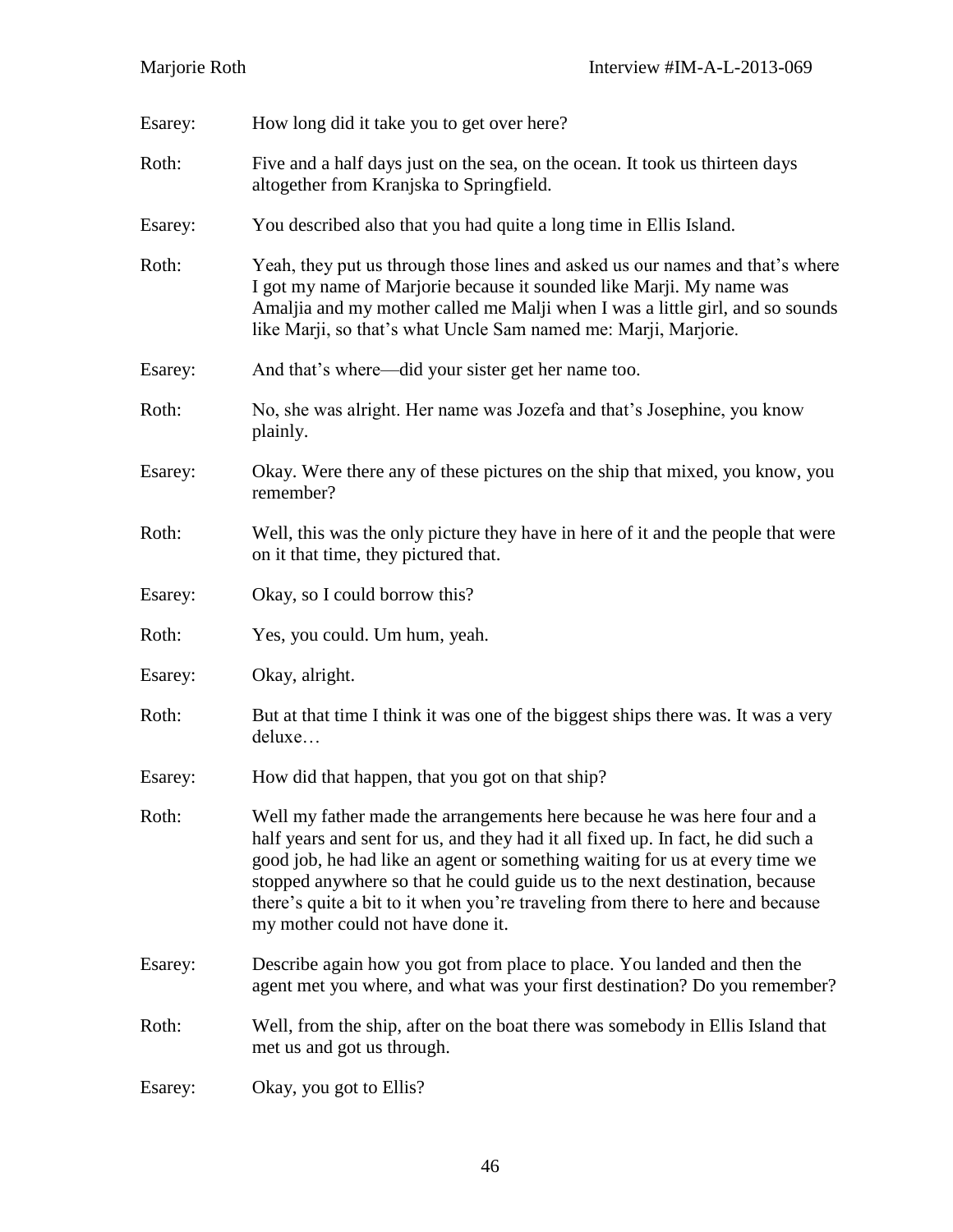| Roth:   | Yes.                                                                                                                                                                                                                                                                                                                                                                         |
|---------|------------------------------------------------------------------------------------------------------------------------------------------------------------------------------------------------------------------------------------------------------------------------------------------------------------------------------------------------------------------------------|
| Esarey: | And you're in New York.                                                                                                                                                                                                                                                                                                                                                      |
| Roth:   | We're in New York and we were guided there too, and from New York we<br>went on the train to Chicago; that's where my father and my uncle met us at<br>the train station there. That's all I remember, then I remember seeing my<br>father for the first time.                                                                                                               |
| Esarey: | Oh, what was that like?                                                                                                                                                                                                                                                                                                                                                      |
| Roth:   | Well, at that time you know, you don't realize yet the jest of it but I know my<br>brother used to tease me a lot when he'd see somebody. He'd say "There's<br>your dad." or something. And so I was thinking afterwards how it must have<br>felt for my mother. Hadn't seen him for four and a half years and then all of a<br>sudden your life is there again.             |
| Esarey: | Emotional.                                                                                                                                                                                                                                                                                                                                                                   |
| Roth:   | Yes.                                                                                                                                                                                                                                                                                                                                                                         |
| Esarey: | Traumatic almost.                                                                                                                                                                                                                                                                                                                                                            |
| Roth:   | Yes, un huh. And was a beautiful meeting, emotional.                                                                                                                                                                                                                                                                                                                         |
| Esarey: | Yes. Let's skip over just a little bit and tell me about your children. A little bit<br>about, we'll get their names, but what did they do with their lives? Are they,<br>you know, I'm interested in how they                                                                                                                                                               |
| Roth:   | Well, my eldest one lives in Chicago now and she just retired. She's sixty-<br>seven and she worked for some kind of company that does pension work for<br>companies, and yes, she graduated from Loyola University. Then my second<br>daughter, she was a school teacher and she's just retired too; she's sixty-five.<br>And I can't imagine having them that old already. |
| Esarey: | No you can't, can you? (laughter)                                                                                                                                                                                                                                                                                                                                            |
| Roth:   | And they have nice families too. Let's see, my son, who is nine years later, he<br>graduated from Southern (Illinois) University at Carbondale.                                                                                                                                                                                                                              |
| Esarey: | Um hum.                                                                                                                                                                                                                                                                                                                                                                      |
| Roth:   | He did have a real good job with the Professional Engineers for twenty-three<br>years and then somebody—a group from Chicago come down and took over<br>the whole office. So now he's not working right now.                                                                                                                                                                 |
| Esarey: | Are they musical?                                                                                                                                                                                                                                                                                                                                                            |